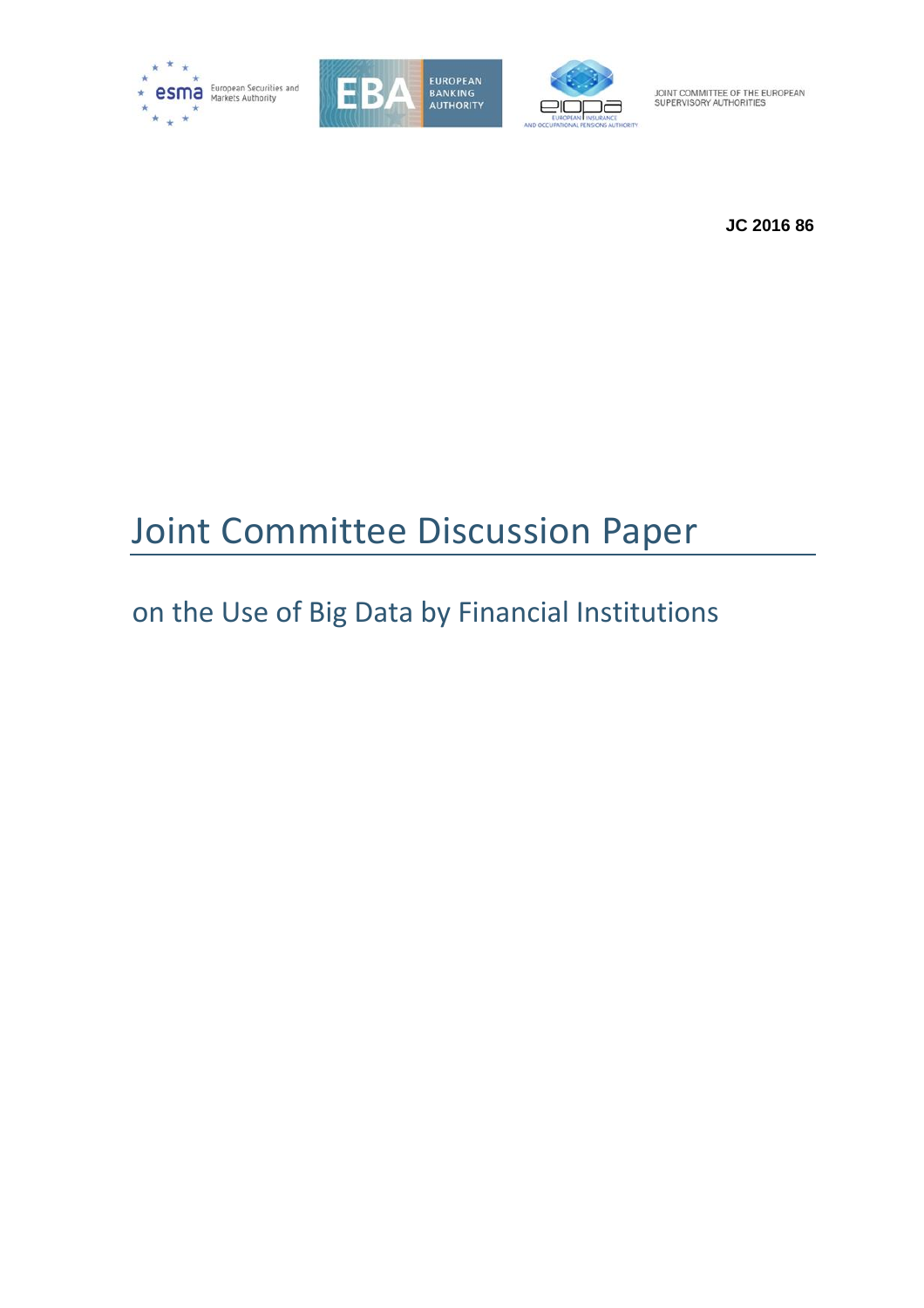





# <span id="page-1-0"></span>Table of contents

| <b>Table of contents</b>                                                                                                                                                                                                                                                                                                                                                                                                                                                                                                 | 2                    |
|--------------------------------------------------------------------------------------------------------------------------------------------------------------------------------------------------------------------------------------------------------------------------------------------------------------------------------------------------------------------------------------------------------------------------------------------------------------------------------------------------------------------------|----------------------|
| <b>Practical information</b>                                                                                                                                                                                                                                                                                                                                                                                                                                                                                             | 4                    |
| <b>Executive summary</b>                                                                                                                                                                                                                                                                                                                                                                                                                                                                                                 | 5                    |
| <b>Definition and scope</b>                                                                                                                                                                                                                                                                                                                                                                                                                                                                                              | 7                    |
| <b>Description of the phenomenon</b>                                                                                                                                                                                                                                                                                                                                                                                                                                                                                     | 8                    |
| Purposes / business models                                                                                                                                                                                                                                                                                                                                                                                                                                                                                               | 9                    |
| Type of firms using Big Data<br>Purposes of the use of Big Data                                                                                                                                                                                                                                                                                                                                                                                                                                                          | 9<br>10              |
| Type and sources of data                                                                                                                                                                                                                                                                                                                                                                                                                                                                                                 | 10                   |
| Scale of the market and market concentration                                                                                                                                                                                                                                                                                                                                                                                                                                                                             | 11                   |
| <b>Regulatory framework applicable to Big Data</b>                                                                                                                                                                                                                                                                                                                                                                                                                                                                       | 14                   |
| Data protection requirements<br>Consumer protection requirements<br>Sectoral financial requirements                                                                                                                                                                                                                                                                                                                                                                                                                      | 14<br>17<br>18       |
| Potential benefits and risks for consumers and financial institutions                                                                                                                                                                                                                                                                                                                                                                                                                                                    | 21                   |
| Potential benefits and risks linked to more granular segmentations                                                                                                                                                                                                                                                                                                                                                                                                                                                       | 21                   |
| Potential benefits for consumers in terms of more personalised products and services<br>Risks related to access to financial services because of granular segmentations<br>Risks related to reduced comparability of financial services<br>Risks linked to limited/unclear information and comprehension about the extent to which<br>the offer/service is tailored to consumers and/or represents a personal recommendation 23<br>Risks for consumers derived from more aggressive marketing or cross-selling practices | 21<br>22<br>23<br>24 |
| Potential benefits and risks linked to the quality of processes and services using Big Data tools                                                                                                                                                                                                                                                                                                                                                                                                                        | 24                   |
| Potential benefits for consumers and financial institutions linked to better/innovative<br>processes, products and services<br>Potential benefits for consumers derived from better insight into and control over their<br>financial situation                                                                                                                                                                                                                                                                           | 24<br>26             |
| Potential benefits for consumers and financial institutions linked to improved detection of<br>fraud and other illegal activities<br>Potential benefits for financial institutions relating to improved regulatory compliance                                                                                                                                                                                                                                                                                            | 26                   |
| ("regtech")<br>Risks related to consumers having limited ability to correct information errors, challenge<br>the use of data/ decision-making processes or seek clarifications                                                                                                                                                                                                                                                                                                                                           | 27<br>27             |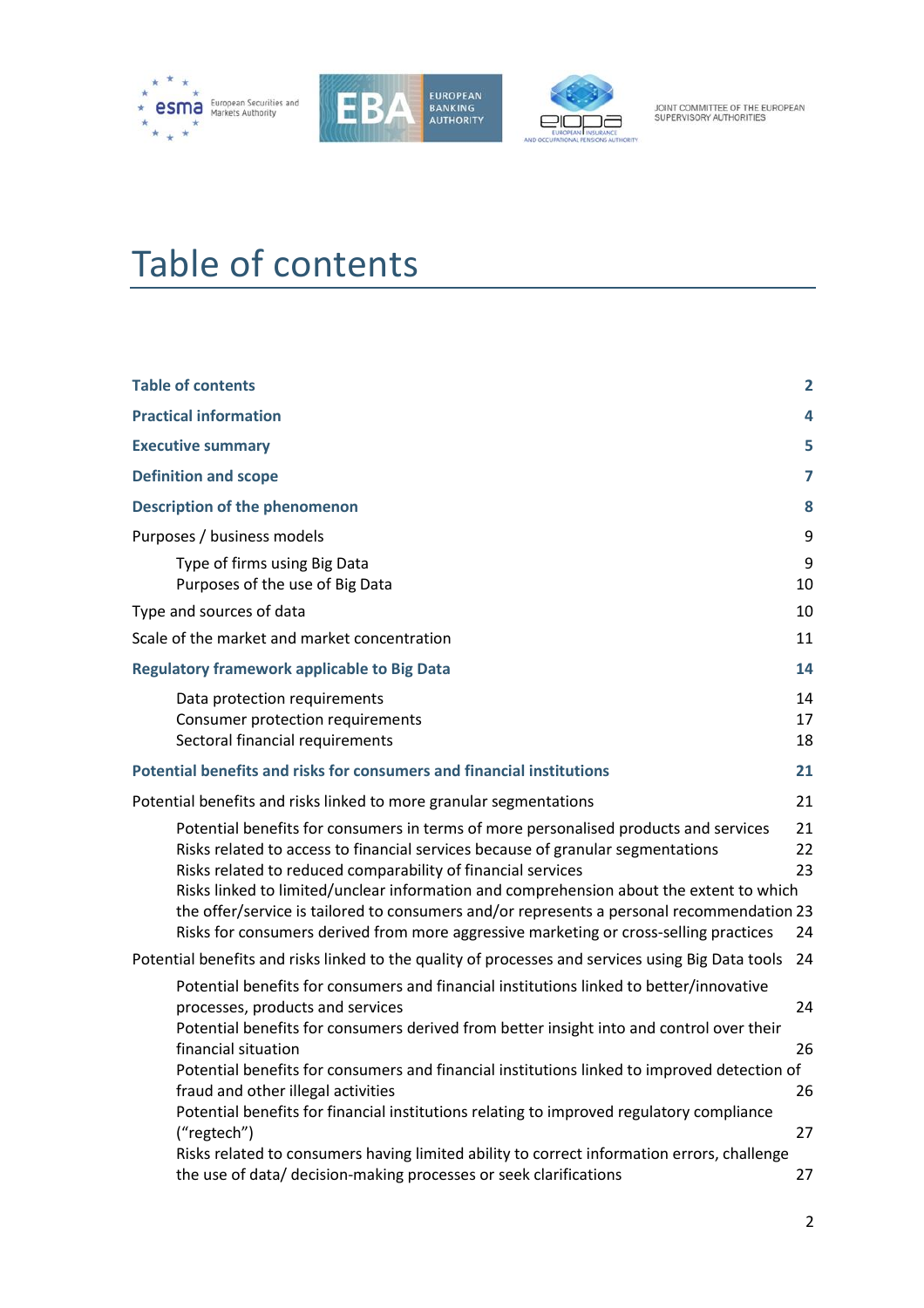





[Risks for consumers and financial institutions related to flaws in the functioning of Big Data](#page-27-0)  [tools](#page-27-0) 28

| Potential impact on revenues/costs                                                                                                                                                                                                                                                                                                                                                                                                                                             | 29                               |
|--------------------------------------------------------------------------------------------------------------------------------------------------------------------------------------------------------------------------------------------------------------------------------------------------------------------------------------------------------------------------------------------------------------------------------------------------------------------------------|----------------------------------|
| Potential benefits relating to increased revenues/lower costs derived from cost-effective<br>processes, products or services<br>Budget and human capital challenges<br>Potential lower costs related to enhanced risk and credit-worthiness assessments<br>Potential increased revenues from access to a wider/more stable client base<br>Potential increase of revenues linked to exploitation of data<br>Potential impact on claims settlement/complaints handling practices | 29<br>30<br>31<br>31<br>31<br>31 |
| Reputational, legal and cybersecurity issues related to the use of Big Data technologies                                                                                                                                                                                                                                                                                                                                                                                       | 32                               |
| Potential reputational or legal risks linked to the use of Big Data technologies<br>Amplified cybersecurity risks<br>Risks related to liability allocation                                                                                                                                                                                                                                                                                                                     | 32<br>32<br>33                   |
| Benefits and risks linked to the impact on consumers' lifestyles and broader ethical considerations<br>linked to the use of Big Data                                                                                                                                                                                                                                                                                                                                           | 33                               |
| <b>Possible evolution of the market</b>                                                                                                                                                                                                                                                                                                                                                                                                                                        | 35                               |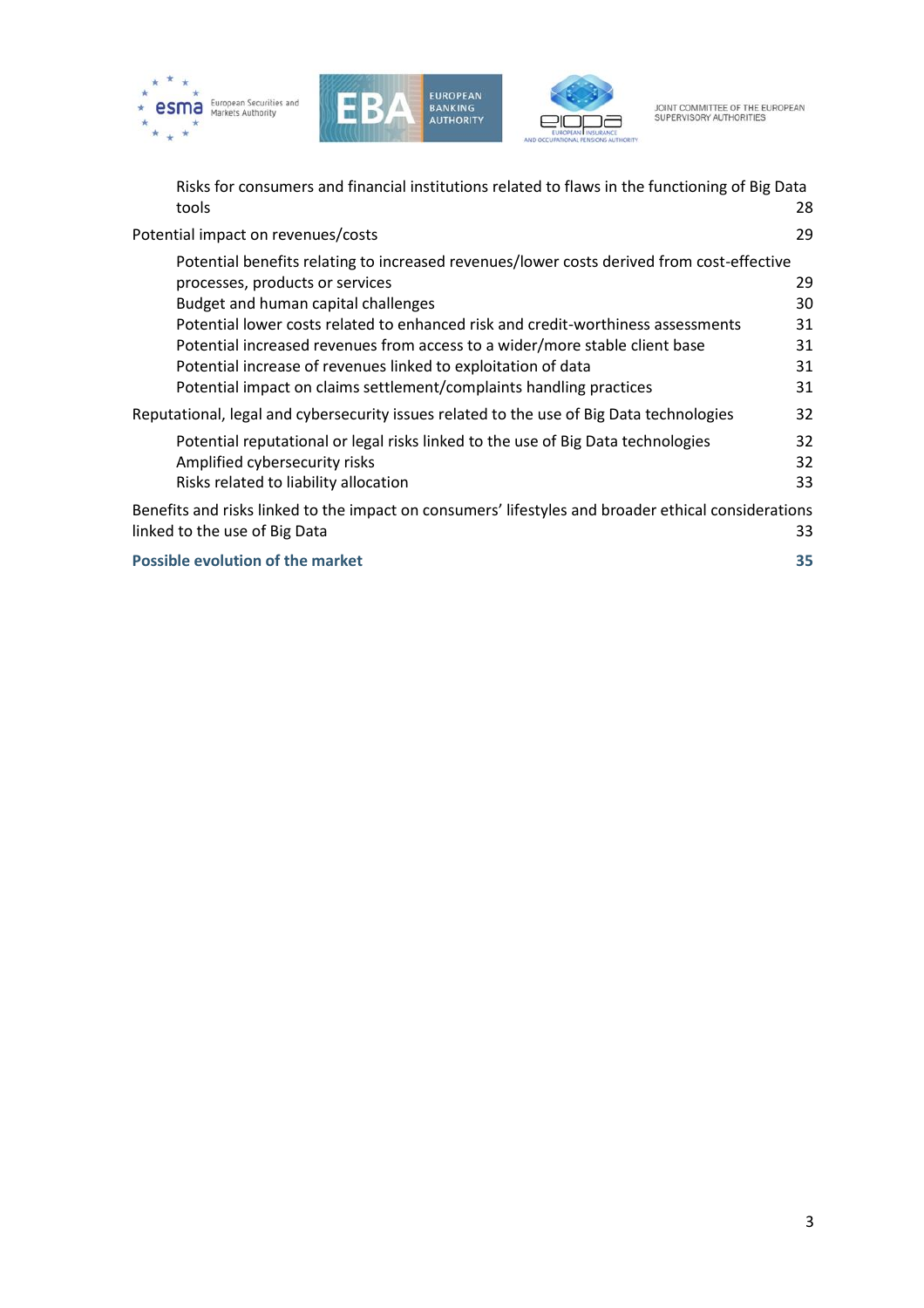





# <span id="page-3-0"></span>Practical information

EBA, EIOPA, and ESMA (the ESAs) welcome comments on this Discussion Paper on the Use of Big Data by Financial Institutions and in particular on the specific questions set out herein.

Comments can be sent by clicking on the 'respond' button on th[e ESMA website.](https://www.esma.europa.eu/press-news/consultations/joint-committee-discussion-paper-use-big-data-financial-institutions) Please note that the deadline for the submission of comments is 17 March 2017. Comments submitted after this deadline, or submitted via other means may not be processed.

Comments are most helpful if they:

- respond to the question stated;
- indicate the specific question or point to which a comment relates;
- are supported by a clear rationale;
- provide evidence to support the views expressed/ rationale proposed; and
- reflect a cross-sectoral (banking, insurance, and investment) approach, to the extent possible.

It is important to note that although you may not be able to respond to each and every question, the ESAs would encourage partial responses from stakeholders on those questions that they believe are most relevant to them.

All contributions received will be published following the close of the consultation, unless you request otherwise by ticking the relevant box in the consultation form. Please note that a request to access a confidential response may be submitted in accordance with the ESA's rules on public access to documents. We may consult you if we receive such a request. Any decision we make not to disclose the response is reviewable by the ESA's Board of Appeal and the European Ombudsman.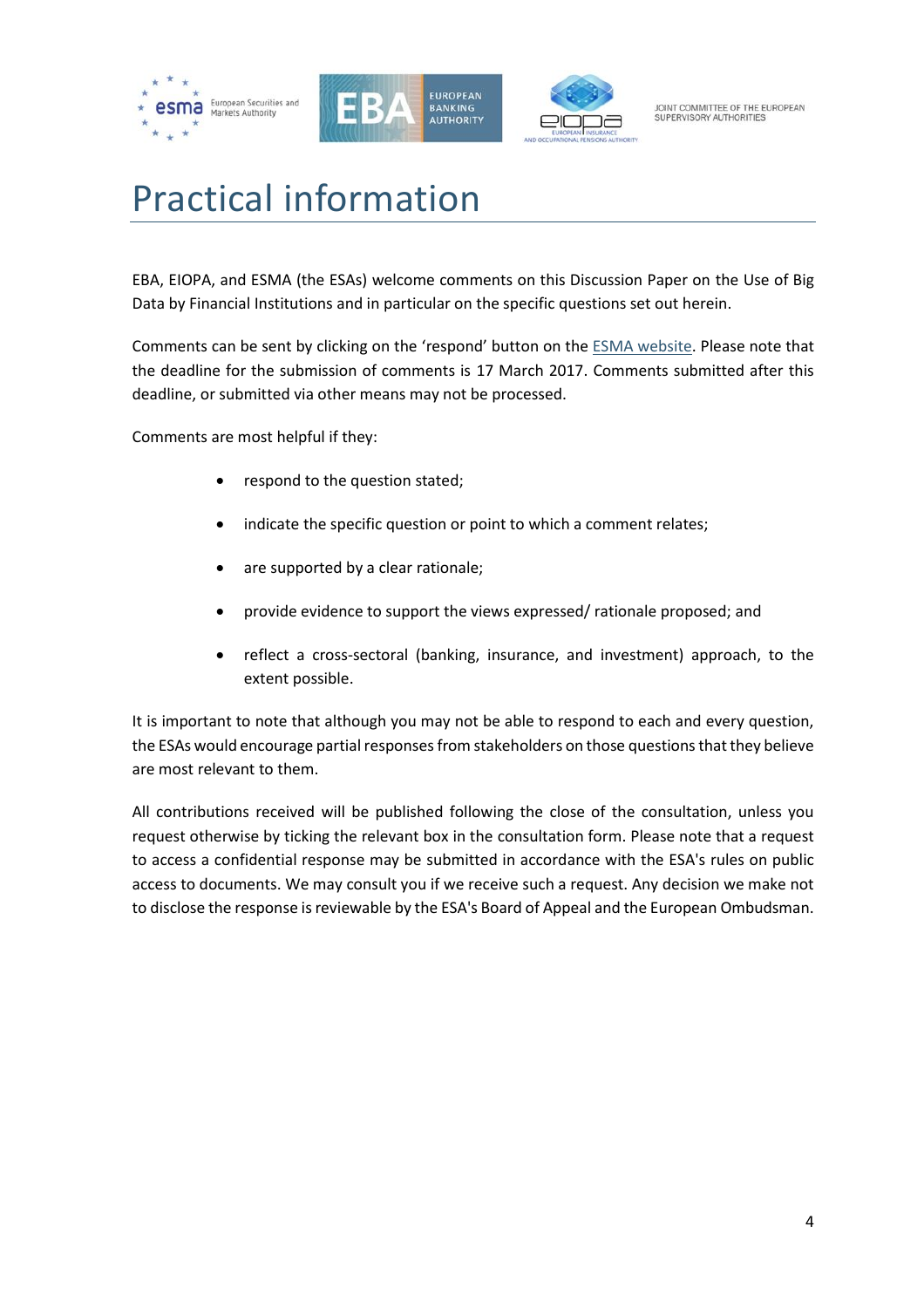





# <span id="page-4-0"></span>Executive summary

#### **Rationale and scope**

One of the tasks of the European Banking Authority (EBA), the European Securities and Markets Authority (ESMA) and the European Insurance and Occupational Pensions Authority (EIOPA), collectively known as the three European Supervisory Authorities (ESAs), is to monitor any emerging risks for consumers and financial institutions as well as new and existing financial activities and to adopt measures, where needed, with a view to promoting consumer protection and the safety and soundness of markets and convergence in regulatory practices. The coordination of the ESAs' actions in these areas is taking place within the Joint Committee.

In monitoring consumer protection developments and financial innovations, the ESAs have noted the continued increase in the use of Big Data across the banking, insurance and securities sectors, i.e. the collection, processing and use of high volumes of different types of data from various sources, using IT tools, in order to generate ideas, solutions or predict certain events or behaviours (for example to draw actionable insights from these diversified volumes of data in order to profile customers, identify patterns of consumption and make targeted offers). The increase in the use of Big Data has been observed, albeit to varying extents, across the banking, insurance and securities sectors and across different EU Member States.

The ESAs have assessed potential benefits and risks linked to the use of Big Data by financial institutions, with a view to determining at a later stage which, if any, regulatory and/or supervisory actions may be needed to mitigate the risks while at the same time harnessing the potential benefits. The ESAs are issuing this Discussion Paper in order to receive feedback from stakeholders on this preliminary high-level assessment.

#### **Definition and description of the phenomenon**

This Discussion Paper starts by defining the scope of this consultation and by describing the Big Data phenomenon as observed by the ESAs. Internet and connected devices have become core elements of our lifestyle. Data is generated, collected, stored, processed and used at unprecedented rates and entire business sectors are being reshaped by building on data analytics. All kinds of activities/products could be impacted, such as profiling consumers, assessing creditworthiness, marketing campaigns, carrying out market segmentation decisions, developing products, pricing products/services, underwriting risk, preventing fraud, undertaking AML/customer identification, increasing internal efficiency within firms, etc.

#### **Potential benefits and risks**

The Discussion Paper then presents a preliminary assessment of the potential benefits and risks for consumers and financial institutions. The use of Big Data is likely to transform the way products and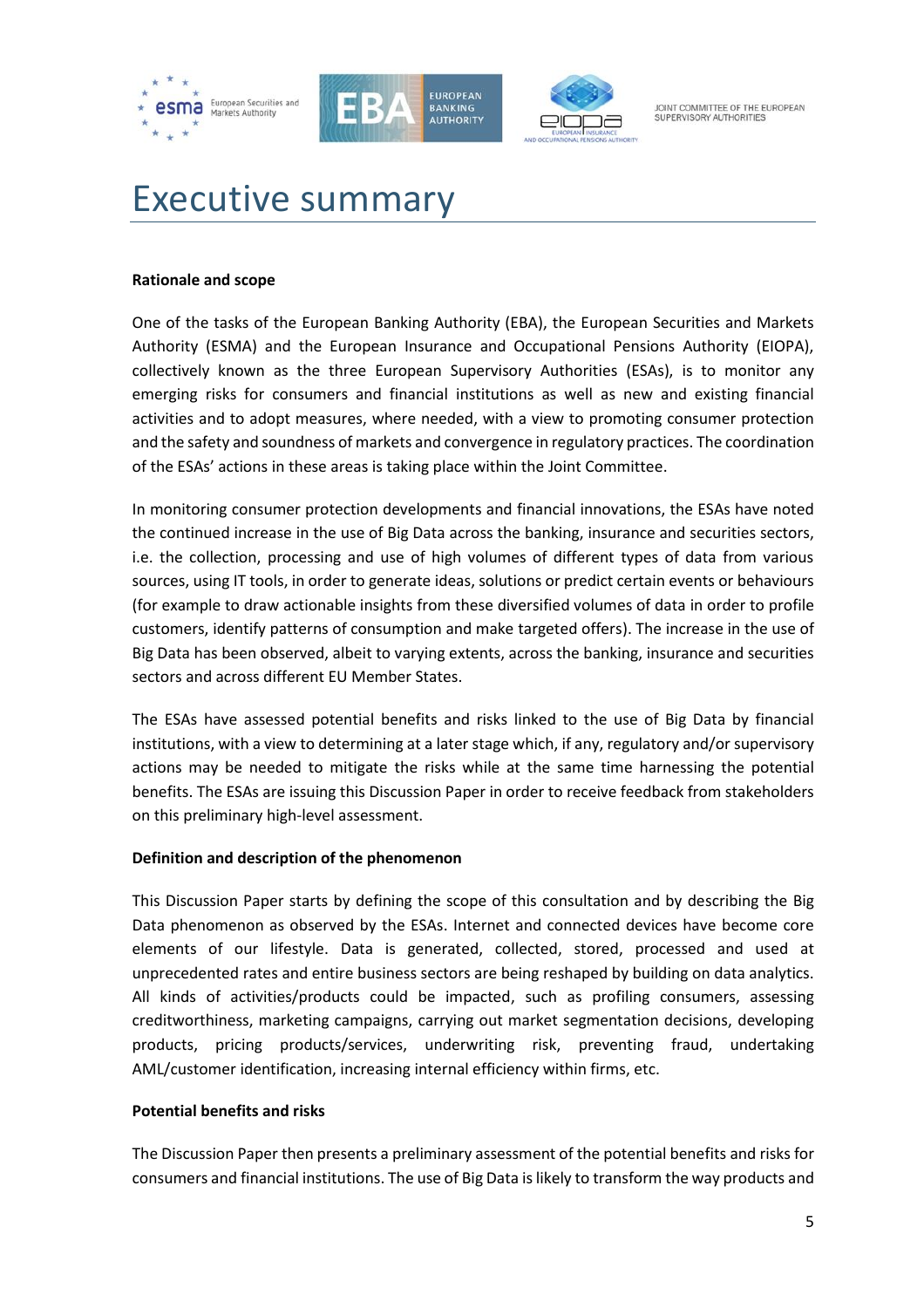





services are provided with benefits for consumers (in terms of products/services better tailored to consumers' needs, better quality or cost-effective services/products) and financial institutions (for instance in terms of more efficient processes and decision-making or better management of risks or fraud situations). At the same time, the use of Big Data could potentially also have an impact on consumers' access to products/services, raise issues around the processing of data and financial institutions' pricing practices (e.g. based on analytical data showing a customer's likely willingness to pay more, or demonstrating his/her inertia to switch products) or decision-making using Big Data technologies, the potential limitations or errors in the data and analytic tools, or security and privacy/ethical concerns, eventually leading to legal and reputational risks for financial institutions. Potential entry barriers in accessing Big Data technologies could also have negative implications on innovation and competition in the financial markets at the detriment of consumers' welfare.

#### **Possible evolution of the market**

The Discussion Paper concludes by presenting an overview of the possible evolution of the market. The ESAs are of the view that the phenomenon has the potential to continue to grow and the capacity to use Big Data may be a key determinant of competitive advantage in the future. The adoption of Big Data technologies may change the way financial services are provided. Tech firms may also expand their activities to provide financial services, by leveraging their own technical expertise, innovative and integrated platforms or extensive consumer data or loyalty among millennials. Many financial incumbents understand this reality and are well aware that Big Data related technologies are a potential threat as well as an opportunity for their sector.

\*\*\*

Readers are invited to confirm or challenge the views expressed by the three ESAs, and specific questions are asked at the end of each chapter.

The ESAs will assess the feedback to this Discussion Paper in order to better understand the phenomenon and to decide which, if any, regulatory and/or supervisory action may be required.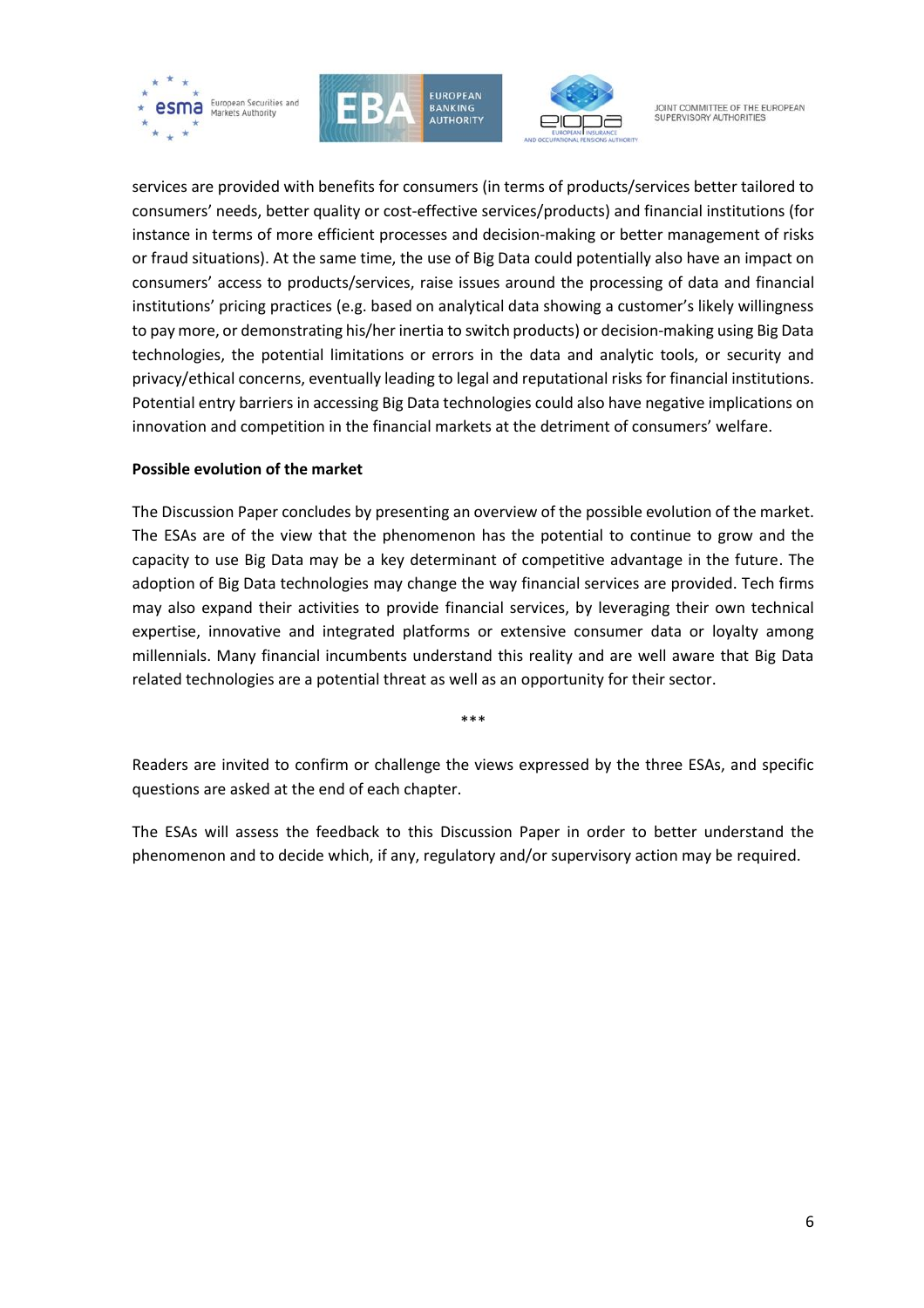





# <span id="page-6-0"></span>Definition and scope

1. The European Commission Communication on Data Driven Economy1 used the term "Big Data" to refer to situations where high volumes of different types of data produced with high velocity from a high number of various types of sources are processed, often in real time, by IT tools (powerful processors, software and algorithms). In general, the Communication<sup>2</sup> proposed to describe Big Data by referring to the three "Vs"<sup>3</sup>:

- The first "V", "Volume", means a large and fast growing amount of data, especially driven by new forms of mass data (e.g. internet of things, sensors, social media, financial markets data, etc.) 4 .

- The "Variety" of data is mainly a result of the combination of different datasets and sources. It might be, on one hand, the key for new insights and findings because it reveals connections, which were unknown or unused before. On the other hand, it may also appear as one of the most challenging features of Big Data. Data could be structured (following a model that defines a number of fields, what type of data the fields contain, etc., such as a consumer address data base containing information related to each consumer's name, surname, address, phone/e-mail, etc), unstructured (e.g. pictures, videos) or semi-structured (e.g. e-mails), internal or external, personal or anonymized.

- "Velocity" refers to the quick generation of data as well as to the speed in data processing and the final data evaluation.

2. Advances in IT tools and the ever increasing data availability, including (but not limited to) personal data, enable qualitatively new processing and analytics opportunities. Big Data encompasses not only the data itself but also the technologies and procedures followed to process and analyse the data to unlock income-generating insights, to reveal patterns or correlations, to generate new ideas or solutions or, importantly, to predict future events in a more accurate and timely manner. While the term Big Data is often considered to be a synonym of "predictive analytics", which involves finding patterns and correlations between large, and

f 1 European Commission Communication on Data Driven Economy, July 2014, COM(2014)442 final.

<sup>2</sup> The identification via the 3Vs has been used by other regulators or bodies (UK FCA in their November 2015 call for inputs on Big data in retail general insurance, the October 2015 IFC Report on Central banks' use of and interest in big data). See other older references to big data and the 3Vs: META Group, 3D Management controlling data volume, velocity and variety, Gartner 2001; Global Pulse, Big Data for Development: Challenges and Opportunities, 2012.

<sup>3</sup> Other research papers suggest that features such as the "Value" or "Veracity" of the datasets are also important components of the concept of Big Data.

<sup>4</sup> Estimates suggests that the worldwide data volume in 2020 will increase over 100 zetabytes.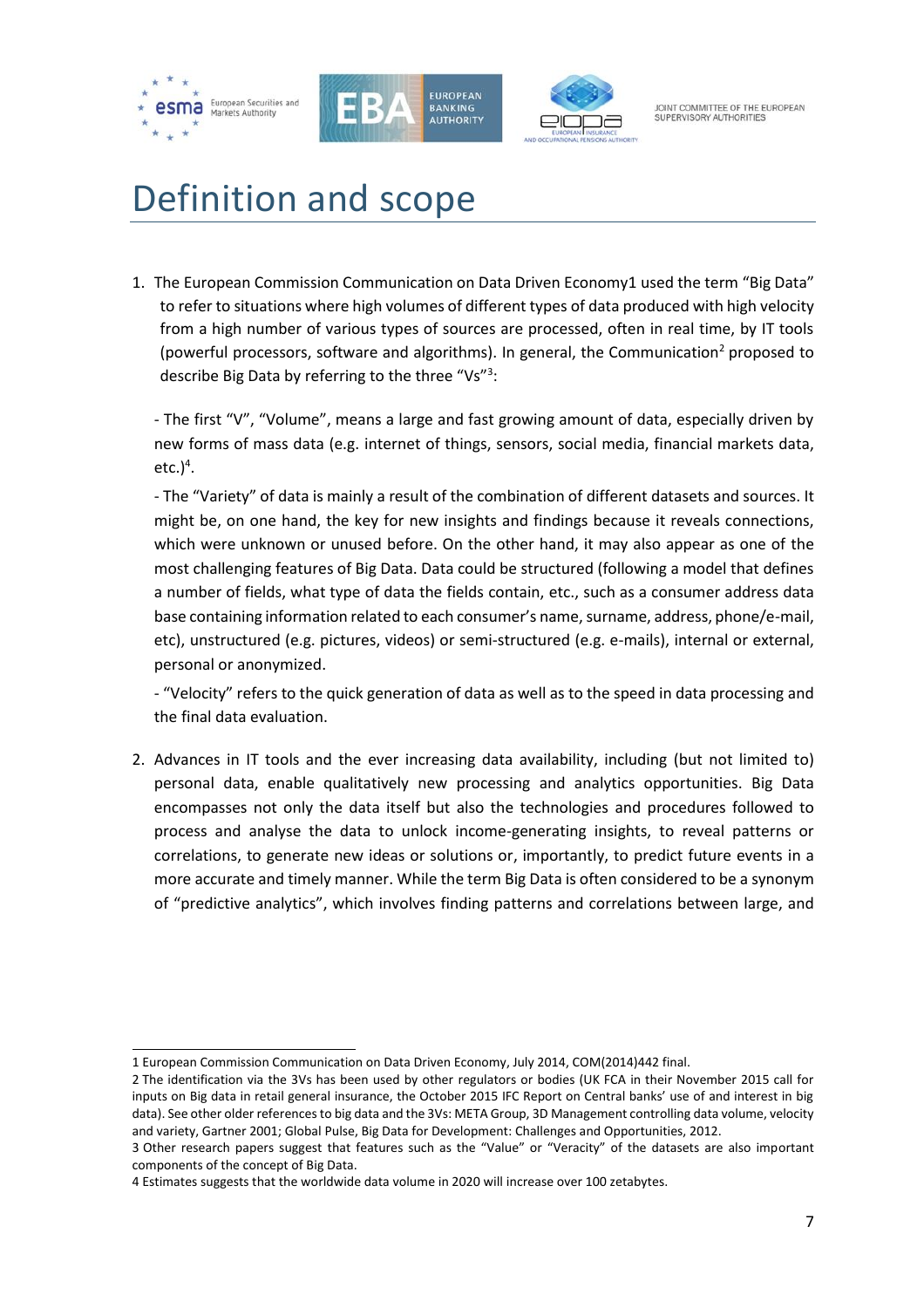





JOINT COMMITTEE OF THE FUROPEAN SUPERVISORY AUTHORITIES

often diverse, datasets and thereby make predictions<sup>5</sup>, this Discussion Paper covers various types of data analysis (e.g. descriptive, predictive or prescriptive<sup>6</sup>).

- 3. In line with the Communication on Data Driven Economy, this Discussion Paper does not focus on traditional data mining tools designed to handle mainly low-variety, small scale and static datasets, often manually. Moreover, tools asking prospective customers for information about their specific circumstances and whereby an algorithm recommends a transaction solely based on the answers provided by customers are also not the focus of this Discussion Paper (DP). However, where such automated tools would make use of other sources of data, other than the sole information provided specifically by the client, and comply with the previous commented characteristics that define Big Data, they would then fall in the remit of this DP.
- 4. It should be also noted that the main focus of this DP is the use of Big Data by financial institutions which has an impact on their processes, on services provided to their clients or on their relationship to clients.

# <span id="page-7-0"></span>Description of the phenomenon

- 5. As mentioned above, this Discussion Paper has a comprehensive approach to capture the collection and use of data, including the analytical methods and technologies used. Big Data is a phenomenon not based on a single technology, but rather a result of a whole string of innovations in several areas. What these innovations all have in common is that they use the volume, variety and velocity of data to derive economic benefit from it.
- 6. Internet and mobile/connected devices have become core elements of our lifestyle. The ways in which data is generated, collected, stored, processed and used have evolved at unprecedented rates and entire business sectors are being reshaped by building on data analytics. With decreased costs of computing and storage and increased capabilities to analyse large sets of data, the use of Big Data is increasing across a variety of sectors. Financial services are awash in data. While financial institutions have always used data, the type and sources of data as well as the use and type of data analytics tools is growing exponentially. The penetration of technology-driven applications in almost every segment of the value chain of the financial services sectors has accelerated the pace of change at a remarkable rate<sup>7</sup>. The use of Big Data has been evidenced to varying extents in the banking, insurance and securities sectors. Taking

<sup>5</sup> "One of the greatest values of Big Data (…) is derived from the monitoring of human behaviour, collectively and individually, and resides in its predictive potential", EDPS Opinion 7/2015.

<sup>6</sup> Descriptive analytics use data aggregation and data mining to provide insights into the past and answer what has happened; predictive analytics use a variety of statistical models, data mining, machine learning or forecasts techniques to understand the future and answer what could happen; prescriptive analytics goes beyond descriptive and predictive models by recommending one or more courses of action and showing the likely outcome of each decision.

<sup>7</sup> Blurred lines: How Fintech is shaping Financial Services, PWC Global FinTech Report, March 2016.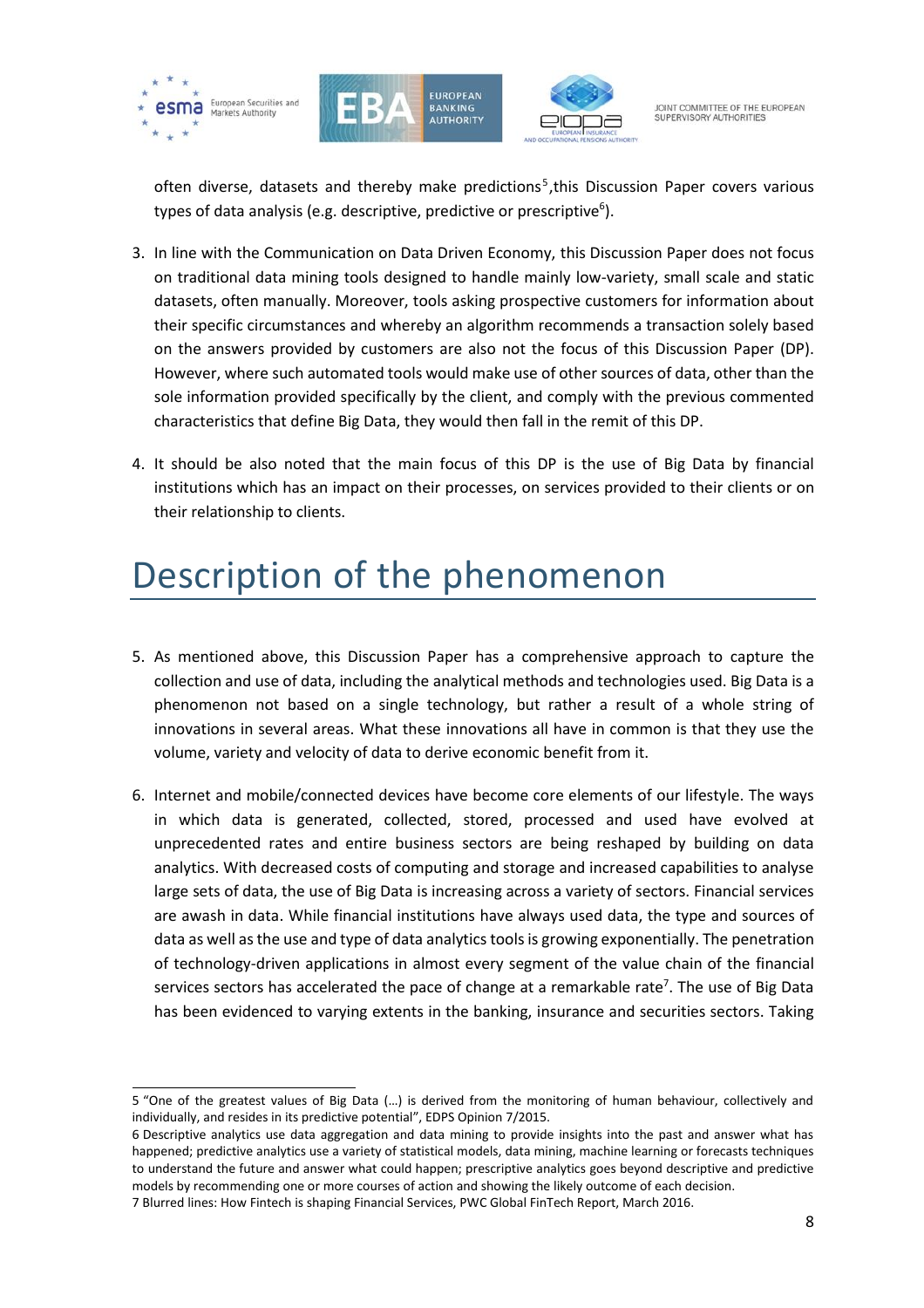





this evidence into account, the ESAs have identified certain key characteristics of the Big Data phenomenon.

# <span id="page-8-0"></span>Purposes / business models

## <span id="page-8-1"></span>**Type of firms using Big Data**

- 7. Despite its relative novelty, the use of Big Data is very likely to increase and spread across various/all types of financial institutions as they realise these developments, and their potential benefits, may impact their competitive position in the market. As many consumers become accustomed to the digital experience offered by various tech/digital companies, they are likely to expect the same level of customer experience from their financial services providers. Datadriven technologies may help meet the needs of digital native clientele as well as reshape the value proposition of existing financial products and services<sup>8</sup>.
- 8. Financial institutions across the banking, insurance and investment sectors have already started using Big Data techniques. For example, aggregator services use financial and payment data from bank accounts of consumers for dashboard and accounting products. Banks use financial and payment data for consumer credit worthiness. Account Initiation services (AIS) already exist today and are expected to proliferate even further once they are subject to the requirements in the Payment Services Directive<sup>9</sup>. In the insurance sector, telematics boxes in cars monitoring driving behaviour are being applied to offer individualized policies and prices according to the customer's driving behaviour. Smart (connected) homes and wearable devices in the health sector may lead to more granular segmentation of risks, pricing more risk-based, and increase the effectiveness of risk-selections. In the securities sector, the business model of institutions such as High Frequency Traders has already been based on the analysis of large volumes of data, from a wide variety of datasets, at very high velocity through the use of algorithms to make investment decisions. Asset managers' operations are also increasingly using Big Data technologies to inform their investment strategies or for their financial risk management. Some investment funds have developed sophisticated strategies which include non-traditional data ranging from social media news to satellite images $^{10}$ . More broadly, the concept of financial analysis is set to change with Big Data as financial analysts are likely to exploit increasingly these non-traditional data sources in addition to economic reports, quarterly results, etc. Big Data may be used by institutions with a variety of business models, both traditional institutions and newcomers, to gain from innovation and improve their competitiveness<sup>11</sup>. Therefore if financial

1

<sup>8</sup> See PWC Report quoted above.

<sup>9</sup> Directive (EU) 2015/2366 on payment services in the internal market (PSD2).

<sup>10</sup> By way of example, certain indexes are developed based on satellite images; similarly, a firm providing commodity traders with analysis based on satellite observations and shipping data launched a hedge fund. Financial Times, Investors mine Big Data for cutting-edge strategies, March 30, 2016.

<sup>11</sup> Sometimes Fintechs are challenging incumbent providers and in some cases are themselves being bought up by incumbent providers because the latter feel their business models are increasingly coming under threat. Based on a 2016 PWC Global FinTech survey (distributed to various segments of the FS industry, such as payments, banking, insurance, asset management), 32% of respondents engage in joint partnerships with Fintech companies, 9% acquire them and 22% buy and sell services to Fintech companies.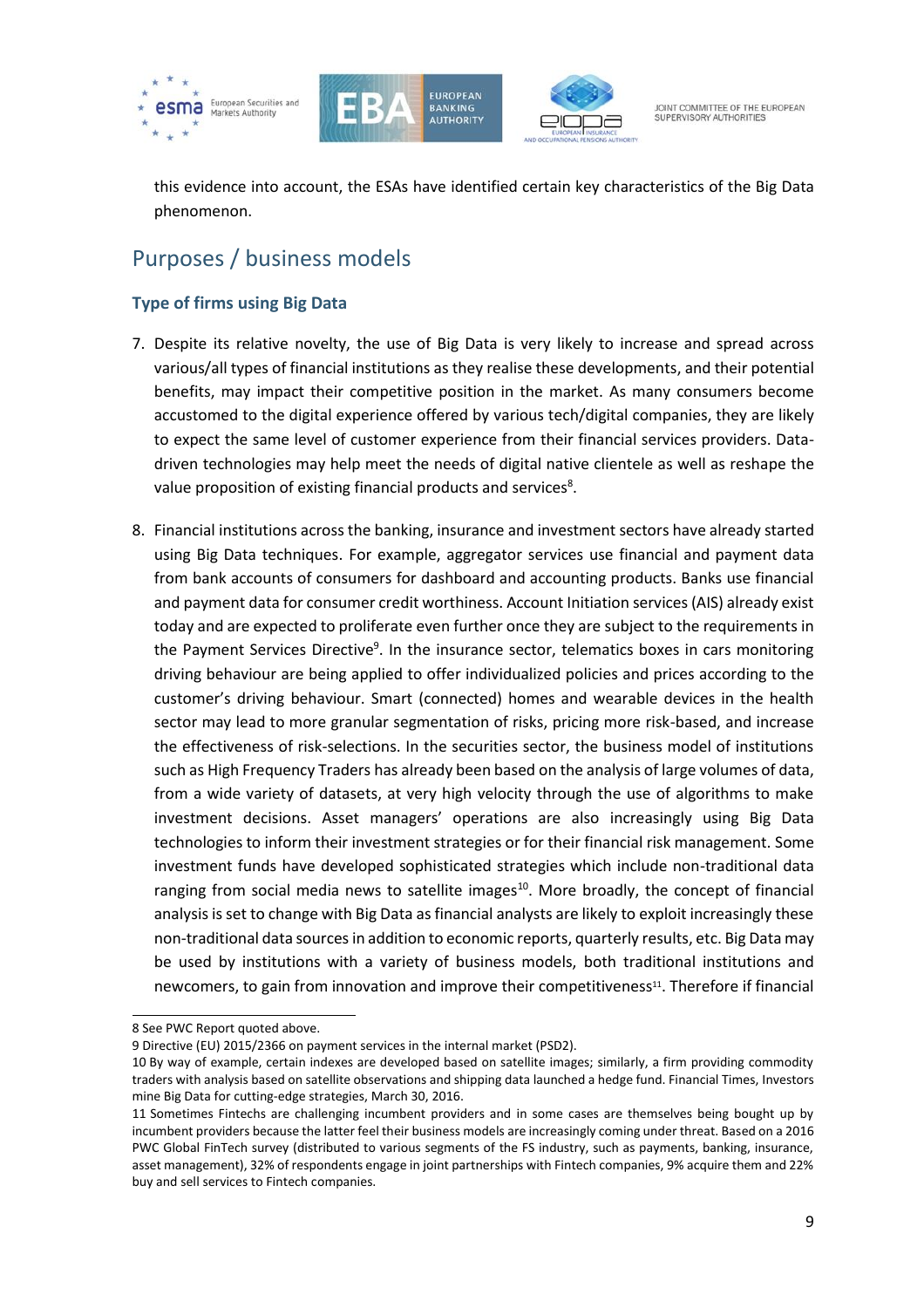





conglomerates and Fintech firms appear as natural candidates for using Big Data, the capacity of incumbents to assimilate innovative ideas should not be underestimated $^{12}$ .

9. Other non-regulated entities (e.g. IT firms or digital firms) may leverage their access to large data sets and client base or know-how in relation to data-driven technologies and may therefore play an important role as either partners for financial institutions or future competitors in the financial services markets.

#### <span id="page-9-0"></span>**Purposes of the use of Big Data**

- 10.All kinds of financial activities/products could be impacted as the use of Big Data technologies may serve various purposes: profile consumers, customer loyalty management (including monitoring consumer sentiment towards products/institutions), creditworthiness assessments, marketing campaigns, market segmentation decisions, product development, other risk assessment, suitability/appropriateness tests, demands and needs tests, pricing products/services, underwriting risk, fraud prevention, AML/customer identification, increase internal efficiency within firms, help business decision-making, support finance and risk control activities, assess selling processes/distribution, increase revenues through the commercialisation of data, etc.
- 11.The use of Big Data may also enable financial institutions to cross-sell various products/services (especially in the case of financial conglomerates), develop behavioural-based services, design investment strategies that can evolve in real time, support compliance with regulatory requirements by firms (including by analysing data from various reporting sources such as EMIR, MiFID, Solvency II, CRD IV, etc.) or back-test software solutions $^{13}$ .

## <span id="page-9-1"></span>Type and sources of data

1

12.The data that is collected and used may vary across firms and purposes. Various types of consumer data are collected and used by firms (e.g. id or contact details, browsing history, log data, professional data, personal interests, financial and payment data, consumer complaints or queries, social network information, driving and location data, information from store cards/credit cards, data collected for suitability assessments or data collected for creditworthiness assessments). While the collection and use of social media data is growing, it is important to bear in mind particular data protection requirements and issues around the legitimacy of such use. In addition to consumer data, other types of data such as financial markets data, news, price, etc. are also increasingly available in real time and are seamlessly integrated into financial institutions' Big Data related processes. Data may come from both internal (such as payments data, claims or complaints databases, information on settings and

<sup>12</sup> Moreover, some firms may already use Big Data but may not publish this in order to avoid reputational risks and/or actions by competitors.

<sup>13</sup> The goal of back-testing is to estimate the performance of a strategy as if it had been employed during a prior period. This requires simulating past conditions with sufficient detail, making one limitation of back-testing the need for detailed historical data.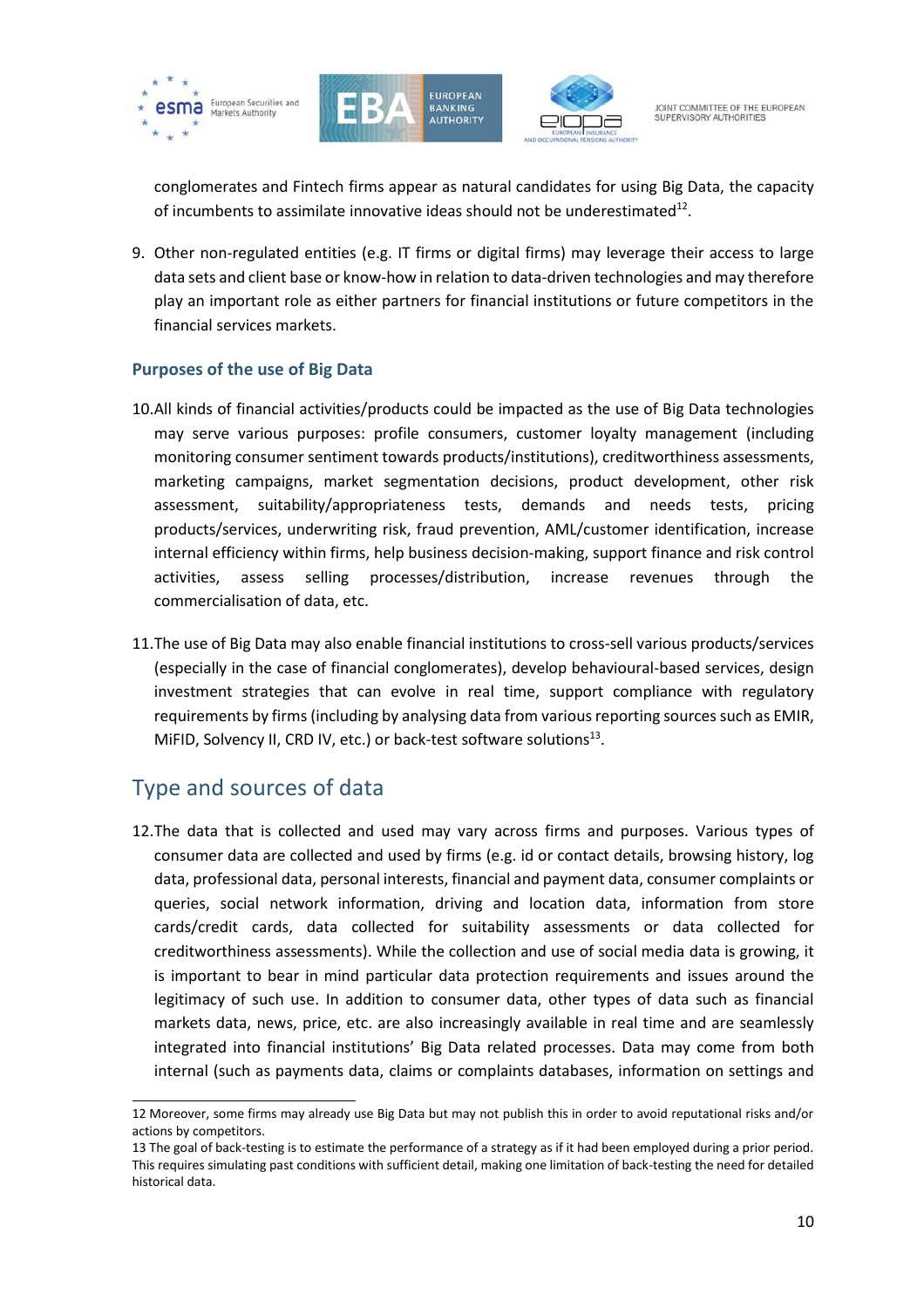





parameters set by clients, etc.) or external sources (news, social media, flood risk maps, data from other financial and non-financial sectors, criminal records or other private<sup>14</sup> or publicly<sup>15</sup> available data sources). In certain instances, in particular when speaking about personal data, internal sources (derived from relationships with customers, with data provided either directly, when the client applies for a service, or indirectly, through the customer's behavior in financial operations) may currently be more common. Some of these data items are mandated in the regulatory framework (like in the case of MIFID or IDD requirements for investment firms and respectively insurance intermediaries and undertakings to collect information to assess, in certain cases, the financial situation, knowledge, experience or investment objectives of the consumer, or data on payments used for anti-money laundering purposes). At the same time, it is important to stress that data sources are expanding exponentially and certain institutions appear to already have access to an increasing set of sources. Data obtained through the internet of things, sensors, etc. will be more and more used<sup>16</sup>.

13.As mentioned above, data may be structured, semi-structured or unstructured (even if using unstructured data might raise more IT/technical issues)<sup>17</sup>. The way in which data is processed (e.g. anonymized, aggregated) may depend on the type of data and the purpose of the data processing (e.g. for product development or statistical purposes anonymised/aggregated data may be more current while for other purposes personal data is more useful, e.g. in the case of behaviour-based insurance products or direct customer contact). Certain IT technologies (Data Warehouse or Customer Relationship Management) are specialised in the complex and massive processing of consumers' data; these tools being used to obtain aggregated data related to the behaviour and acceptance of the products and services offered by some entities and to the selection of clients to whom offer a specific product or service.

## <span id="page-10-0"></span>Scale of the market and market concentration

[http://www.ftc.gov/sites/default/files/documents/public\\_statements/prepared-statement-federal-tradecommission](http://www.ftc.gov/sites/default/files/documents/public_statements/prepared-statement-federal-tradecommission-entitled-what-information-do-data-brokers-have-consumers/131218databrokerstestimony.pdf)[entitled-what-information-do-data-brokers-have-consumers/131218databrokerstestimony.pdf](http://www.ftc.gov/sites/default/files/documents/public_statements/prepared-statement-federal-tradecommission-entitled-what-information-do-data-brokers-have-consumers/131218databrokerstestimony.pdf)

<sup>1</sup> 14 For instance, commercial data aggregators/vendors, blogs, etc. The EDPS [Preliminary Opinion](https://secure.edps.europa.eu/EDPSWEB/webdav/site/mySite/shared/Documents/Consultation/Opinions/2014/14-03-26_competitition_law_big_data_EN.pdf) on 'Privacy and competitiveness in the age of big data (March 2014) described data or information brokers as undertakings collecting personal information about consumers and selling that information to other organisations using a variety of public and non-public sources including courthouse records, website cookies and loyalty card programs to create profiles of individuals for marketing purposes, and sell them to businesses who want to target their advertisements and special offers. The EDPS added that, apart from the general rights to access applicable under the Data Protection Directive (to be replaced by the GDPR which includes provisions on data portability) there was no existing legislation that explicitly required a data broker to share with their customers either the information they have gathered or the customer profiles developed using those data. In the US this industry is the subject of ongoing enforcement, information-gathering and awareness raising activities by the Federal Trade Commission; see

<sup>15</sup> Examples of publicly available data sources may be: registries of debtors/creditors, companies' registries, data & statistical agencies.

<sup>16</sup> See survey showing that certain consumers would be willing to wear sensors/devices if it leads to lower premiums, PwC Insurance 2020: The digital prize – Taking customer connection to a new level.

<sup>17</sup> Certain financial institutions (see the European Banking Federation's Response to the EBA DP on innovative uses of consumer data) have also mentioned that there are certain areas in which financial institutions (banks) also rely on "managed/treated data", data which has undergone a thorough process and analysis conducted by banks (such as verification, cybersecurity etc.).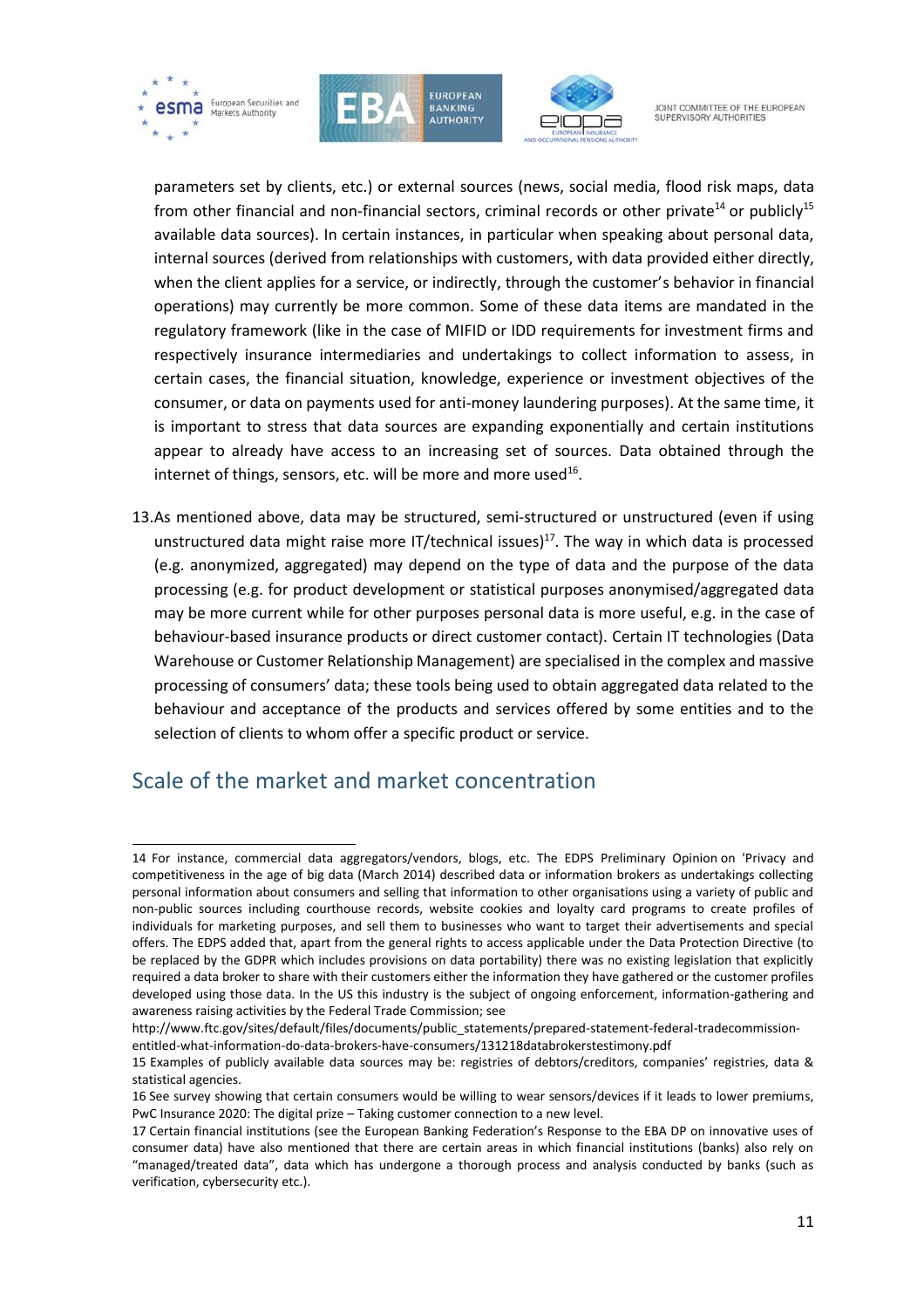





- 14.While there are no clear statistics or data on the exact number of EU financial institutions using Big Data or on the market share of the key users/owners of Big Data technologies, there is evidence that some financial institutions are using or planning to use Big Data solutions. The fact that Chief Data Officers are increasingly being appointed within financial institutions could be seen as an illustrative example of (amongst other, often broader, data governance matters) the increasing importance of Big Data analytics<sup>18</sup>. Also, there is evidence of an increasing number of cooperation agreements / joint ventures between different actors (including non-financial/nonregulated actors) for the use of Big Data<sup>19</sup>.
- 15.There is also relatively limited information on the potential for the use of Big Data to increase fragmentation or concentration of the distribution chain in the financial sector. At the same time, data has become a substantial intangible asset used for the purposes of value creation and often can be a company's most valuable asset<sup>20</sup>. This can spur discussions about the role of data in economic relationships and in the emergence of a number of firms $^{21}$  that achieve significant turnovers based on business models based on the commercial use of data and of Big Data technologies<sup>22</sup>. The lack of access to certain important datasets could therefore act as a barrier to new institutions entering the market or even existing ones remaining on the market. Entry barriers could reduce innovation and competition among products and services, and, as a result, consumers could face higher prices, poorer quality of products and services, reduced choice or other non-price features, including privacy protection.

#### **Questions:**

- **1.** Do you agree with the above description of the Big Data phenomenon? If not, please explain why. Please also mention whether you consider that other characteristics are relevant to understanding the use of Big Data.
- **2.** Which financial products/activities are (likely to be) the most impacted by the use of Big Data and which type of entities (e.g. large, small, traditional financial institutions, Fintechs, etc.) are making more use of Big Data technologies? In light of ESAs' objective to contribute to the stability and effectiveness of the financial system, to prevent regulatory arbitrage, do

f 18 More insurers create data officer role, Insurance ERM, 27 April 2016, [https://www.insuranceerm.com/news](https://www.insuranceerm.com/news-comment/more-insurers-create-data-officer-role.html)[comment/more-insurers-create-data-officer-role.html.](https://www.insuranceerm.com/news-comment/more-insurers-create-data-officer-role.html) 

<sup>19</sup> The insurance industry's new policy: Get digital, Financial News, 5 May 2016, [http://www.efinancialnews.com/story/2016-05-05/insurance-industry-gets-digital;](http://www.efinancialnews.com/story/2016-05-05/insurance-industry-gets-digital) see also arrangements for instance between telematics and insurance companies; in the context of claims management between some insurance undertakings and smart home solutions providers; between price comparison websites and certain financial sectors are the use of certain data; financial institutions and big IT providers having the know-how, the skills and the equipment; between some financial institutions, tech and software companies and research institutions for the development, use or study of Big Data technologies or even joint government-industry projects to develop the sector.

<sup>20</sup> EDPS Preliminary opinion on privacy and competitiveness in the age of big data, March 2014.

<sup>21</sup> Certain digital players are building huge datasets for commercial purposes which, in time, may increase the data concentration risk or the fact that the perceived value or potential value of data may, of itself, create barriers to the wider use of that data (if the data has a perceived commercial value then a firm that holds the information may be incentivised not to share it on the basis that its value is reduced every time it is shared).

<sup>22</sup> Competition law and data, Autorite de la Concurrence & Bundeskartellamt, May 2016.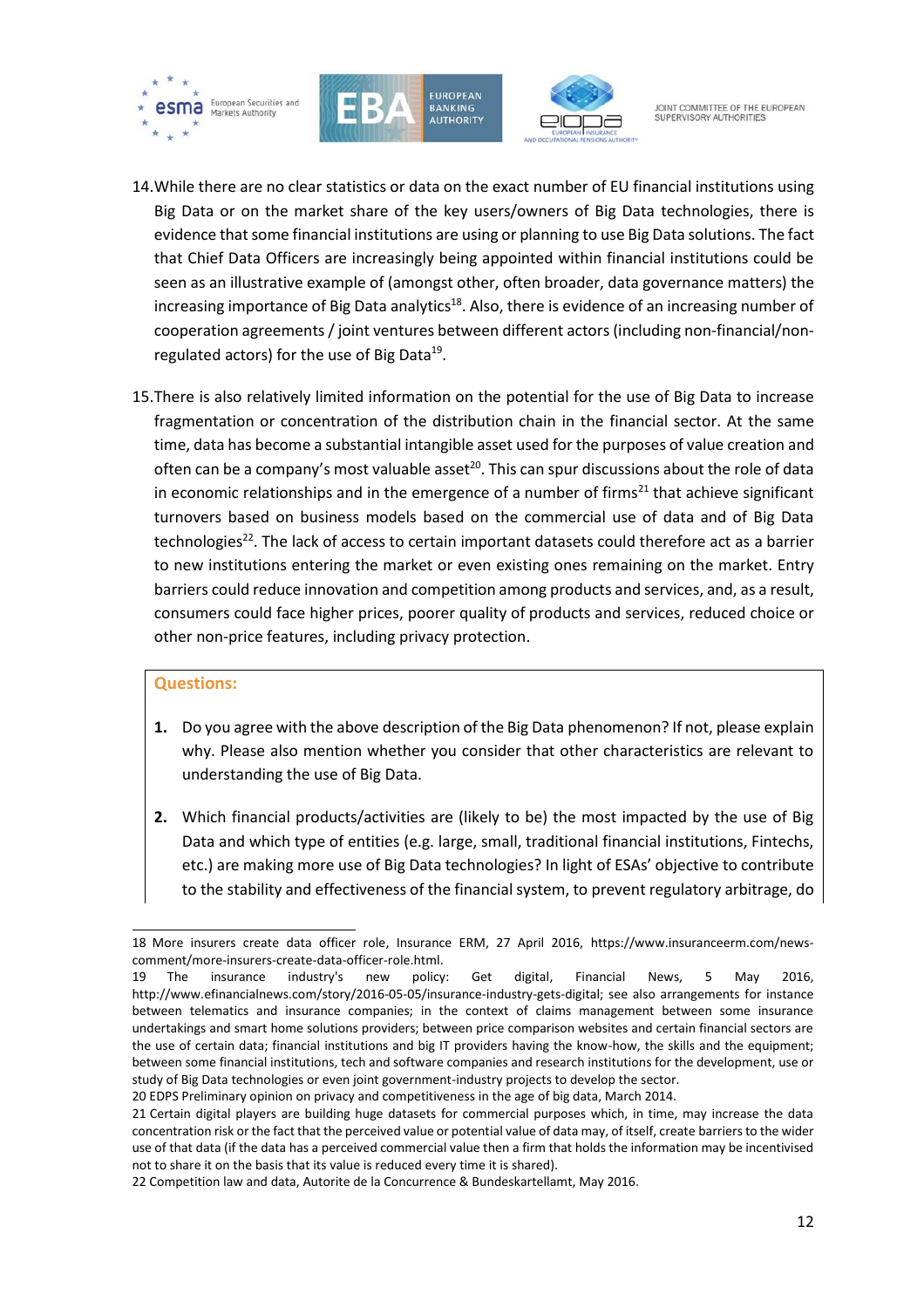





you consider that there is a level playing field between financial institutions using Big Data processes and those not using them (e.g. because they do not have access to data or the (IT) resources needed to implement Big Data processes) or between established financial institutions and potential new entrants (e.g. Fintechs) using Big Data processes? Please explain.

- **3.** Do you offer/are you considering using Big Data tools as part of your business model? If so, please briefly describe: i) what type of entity you are, e.g., long established, start-up, a product provider, an intermediary; ii) the service you provide; iii) the nature of your clients; iv) your business model; v) whether the Big Data tools/strategy were developed by an external company or internally and whether you have related agreements with other entities (including non-financial entities)<sup>23</sup>; vi) what are the types of data used (personal, anonymised, user data, statistical data etc.) sources of data; and vii) the size of your Big Data related activity and/or forecast activity (e.g. to what extent are business decisions already taken on the basis of Big Data analysis; what other business actions could be based on Big Data in the future)?
- **4.** If you are a consumer or a consumer organisation, do you witness any of the uses of Big Data? In what fields?
- **5.** Do you consider there are (non-regulatory) barriers preventing you (or which could prevent you in the future) from collecting and processing data? Are there barriers preventing you from offering/developing Big Data tools in the banking, insurance and securities sectors? If so, which barriers?

1

<sup>23</sup> Please note that you are not requested to provide the name of those entities.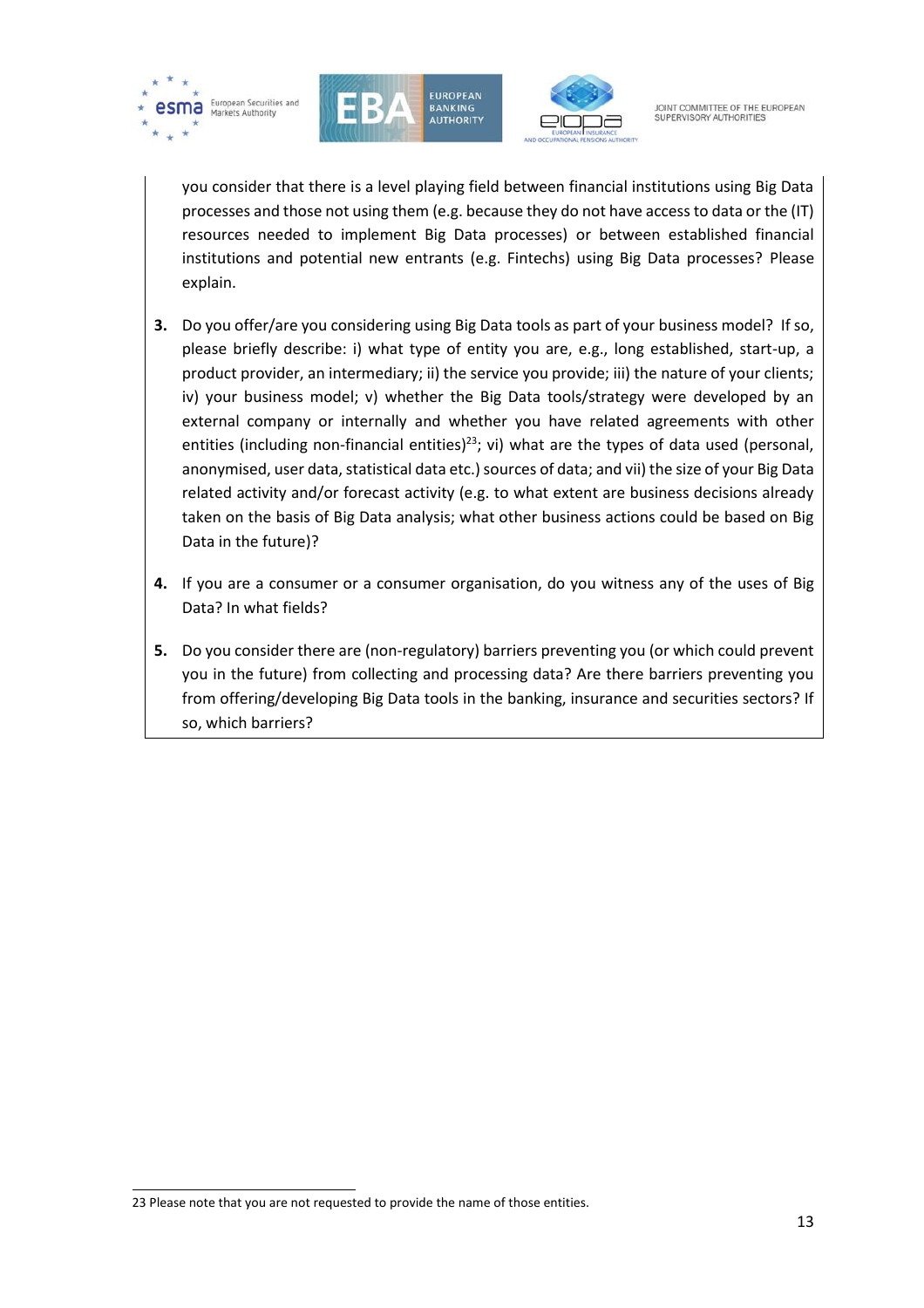





# <span id="page-13-0"></span>Regulatory framework applicable to Big Data

16.EU approaches to data protection, competition and consumer protection share common goals, including the promotion of growth, innovation and the welfare of individual consumers<sup>24</sup>. Financial institutions using Big Data should consider whether their approach to Big Data is compliant with several horizontal data protection and consumer protection requirements and sectoral financial legislation. Without aiming to provide an exhaustive overview of the applicable rules or a judgement on the extent to which certain uses of Big Data are compliant with these rules, the following requirements should be carefully considered when applying Big Data technologies<sup>25</sup>. The fact that certain other regulatory aspects are not highlighted in this Discussion Paper does not mean that they may not be relevant for financial institutions using Big Data technologies.

#### <span id="page-13-1"></span>**Data protection requirements<sup>26</sup>**

17.Several existing key **data protection** principles may impact on the processing of consumers' personal data $^{27}$ , including how data is collected, from what sources, how well informed consumers are about the processing and whether they consent to it. In particular, any processing of personal data must be lawful and fair to the consumers concerned. The data must be accurate and up-to date, adequate, relevant and not excessive in relation to the purposes for which they are processed. This implies that, while the nature of Big Data encourages the use of as much data as possible to see what connections can be made, financial institutions should be able to justify the use of certain data categories as well as ensure the data is accurate and updated over time. Also, as any further processing should not be incompatible with the purposes originally specified when data was collected, financial institutions should assess the extent to

<sup>1</sup> 24 Privacy and competitiveness in the age of big data: The interplay between data protection, competition law and consumer protection in the Digital Economy, Preliminary Opinion of the European Data Protection Supervisor, March 2014.

<sup>25</sup> Other essential data protection related provisions may be found in the Treaty (Art 16 TFEU) or the Charter of Fundamental Rights (in particular Art 7 and Art 8). Article 38 of the Charter requires EU policies to ensure a high level of consumer protection, while Article 12 TFEU requires consumer protection to be taken into account in defining and implementing EU policies and activities generally. Moreover, Article 169 TFEU states that the EU should contribute to the protection of the health, safety and economic interests of consumers.

<sup>26</sup> Data Protection Directive 95/46/EC (repealed by the General Data Protection Regulation (EU) 2016/679 (GDPR) starting to apply from May 2018); Directive 2002/58/EC concerning the processing of personal data and the protection of privacy in the electronic communications sector (Directive on privacy and electronic communications).

<sup>27</sup> Personal data is defined as any information relating to an identified or identifiable natural person ('data subject'); an identifiable person is one who can be identified, directly or indirectly, in particular by reference to an identification number or to one or more factors specific to his physical, physiological, mental, economic, cultural or social identity.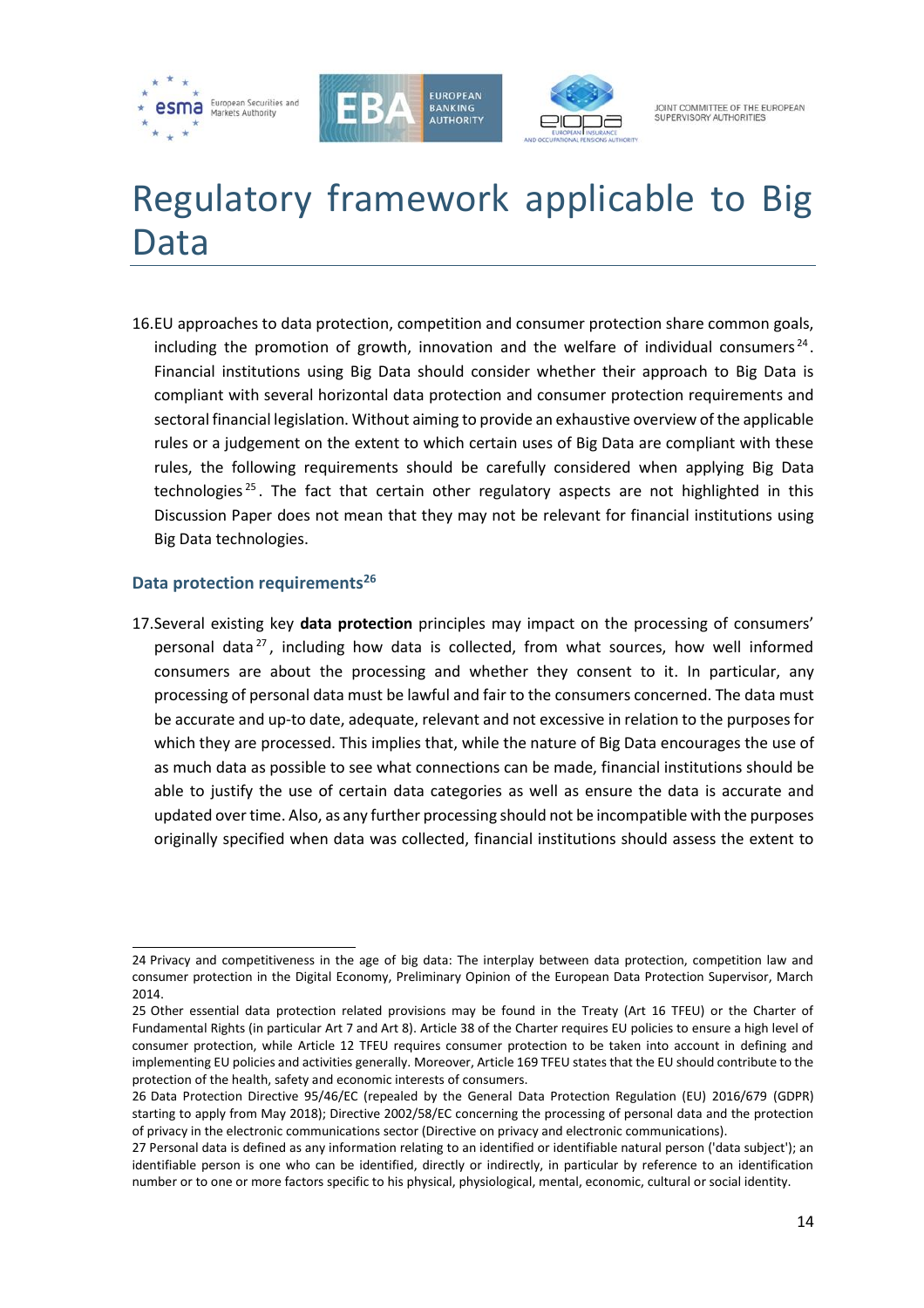





JOINT COMMITTEE OF THE FUROPEAN SUPERVISORY AUTHORITIES

which they could use, for instance, purchased data for own purposes (e.g. to gain insights into risk allocation for insurance purposes $^{28}$ ).

- 18. The processing of personal data must in principle be carried out with the unambiguous consent<sup>29</sup> of the data subject (or be necessary for the conclusion or performance of a contract binding on the data subject, or as a legal requirement, etc.)<sup>30</sup>.
- 19.Consumers must be able to exercise the right of access to data relating to them which is being processed, in order to verify the accuracy of the data and the lawfulness of the processing, to request corrections or even to object to processing in certain circumstances. Consumers also have the right to know the logic involved in the automatic processing $31$  of data concerning them, at least in the case of the automated decisions<sup>32</sup>. It is therefore important for financial institutions using Big Data to consider from the outset how they can effectively respond to such requests.
- 20.The protection of consumers' rights with regard to the processing of personal data also requires that appropriate technical and organisational measures be taken, both at the time of the design of the processing system and at the time of the processing itself, particularly in order to maintain security and to prevent any unauthorised processing.
- 21. The newly adopted General Data Protection Regulation (GDPR)<sup>33</sup> is also likely to impact the use of Big Data by financial institutions (and any other entities). The GDPR will establish stronger rights for consumers (access and correction of personal data, an explicit right to be forgotten, a right to object to data processing, the right to be informed when data security is breached or better information on firms' data protection policies). Also, a new right to data portability will allow consumers to receive their personal data from one service provider in a structured, commonly used and machine-readable format and move it to another. This could also enable certain financial institutions to access certain markets which might be otherwise dominated by other undertakings. New provisions on profiling allow, subject to certain conditions, the data subject to unsubscribe/opt out from decisions based on profiling. The data subject will also be able to ask the organisation for a human being to intervene in the profiling, to contest a decision based on profiling, and to object to profiling for direct marketing purposes. In order to ensure

<sup>28</sup> UK Information Commissioner's response to the Financial Conduct Authority's call for inputs on big data in retail general insurance, January 2016.

<sup>29</sup> This consent must be an explicit consent where the processing concerns personal data revealing for instance racial or ethnic origin, political opinions, religious or philosophical beliefs or data concerning health or sex life. The GDPR has strengthened the conditions for consent.

<sup>30</sup> The Data Protection Directive specified that Member States may determine the circumstances in which personal data may be used or disclosed to a third party in the context of the legitimate ordinary business activities of companies and other bodies and that Member States may similarly specify the conditions under which personal data may be disclosed to a third party for the purposes of marketing, whether carried out commercially or not, subject to the provisions allowing a data subject to object to the processing of data regarding him, at no cost and without having to state his reasons. 31 This is even more relevant for any financial institution using machine learning technologies.

<sup>32</sup> It should also be noted that, subject to certain conditions, consumers have the right to require that no decision significantly affecting them is made solely by automatic means (Art. 15 Data Protection Directive 65/46/EC).

<sup>33</sup> Regulation (EU) 2016/679 on the protection of natural persons with regard to the processing of personal data and on the free movement of such data, and repealing Directive 95/46/EC (General Data Protection Regulation).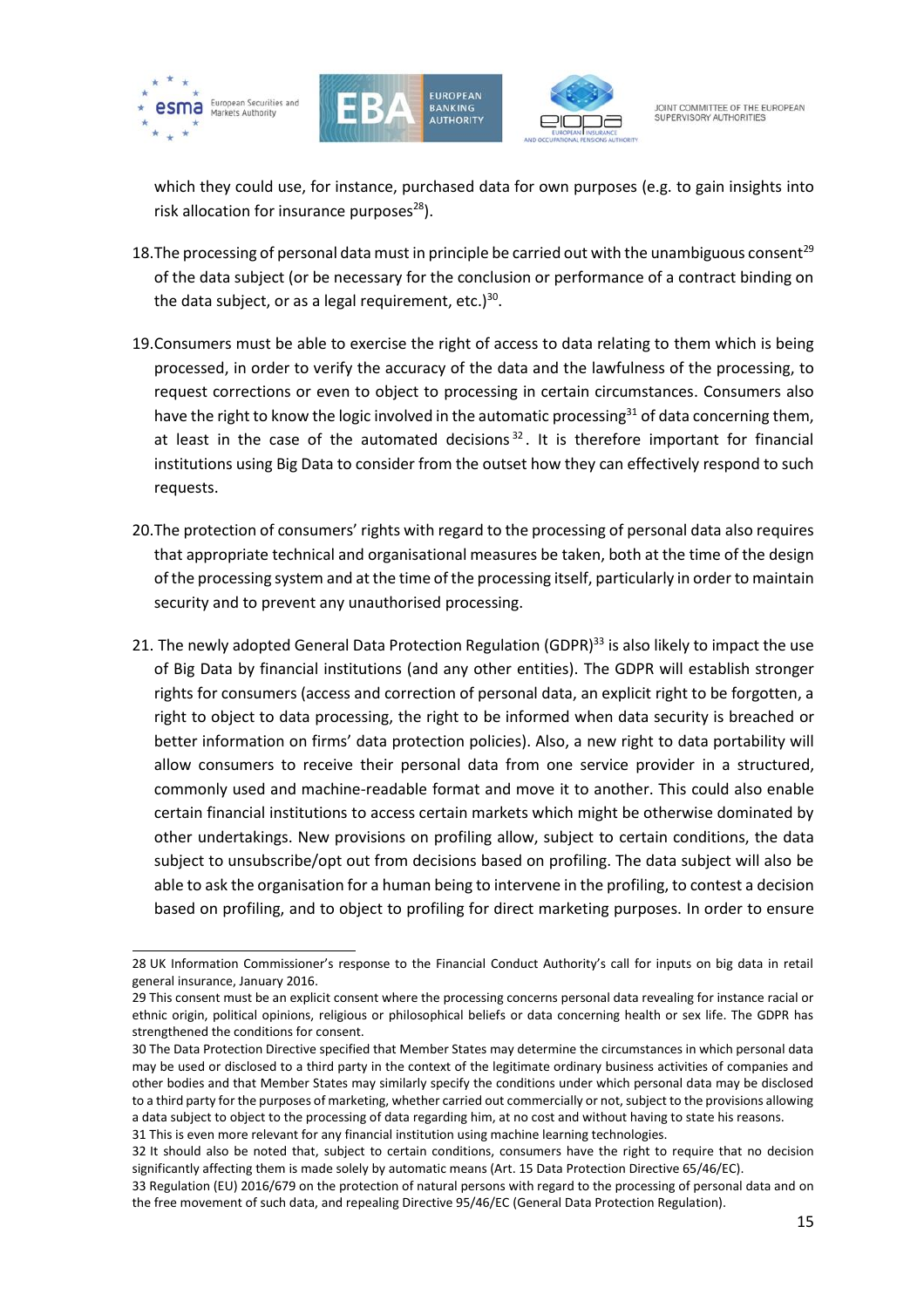





JOINT COMMITTEE OF THE FUROPEAN SUPERVISORY AUTHORITIE

the fair and transparent processing of data, data subject shall be informed about the existence of automated decision making, including profiling, meaningful information about the logic involved, as well as the significance and the envisaged consequences of such processing. Moreover, the establishment of the principle "data protection by design and by default'' will incentivise businesses to innovate and develop new ideas, methods, and technologies for security and protection of personal data. The Regulation promotes techniques such as anonymisation (removing personally identifiable information where it is not needed), pseudonymisation (replacing personally identifiable material with artificial identifiers), and encryption (encoding messages so only those authorised can read it) to protect personal data. The use of one or another security technique should be done on account of the state of the art and the costs of implementation in relation to the risks and the nature of the personal data to be protected. Insofar the new rules provide more clarity on the due diligence that entities are expected to observe when dealing with personal data, they are likely to encourage the use of "big data" analytics, by using anonymised or pseudonymised data $^{34}$ .

- 22.Another relevant piece of legislation is the Directive 2002/58/EC concerning the processing of personal data and the protection of privacy in the electronic communications sector. The Directive sets out rules to ensure security in the processing of personal data, the notification of personal data breaches, and confidentiality of communications<sup>35</sup>. It also bans unsolicited communications where the user has not given their consent.
- 23.Also, cybersecurity issues and risks are becoming an important factor that financial institutions need to address in an appropriate way. In this sense, steps are being taken at an European level to tackle these issues and risks within the framework of the EU Cybersecurity Strategy (e.g. adoption of the Directive 2016/1148 on Security of Network and Information Systems [the NIS Directive] by the European Parliament on 6 July 2016), which establishes that operators of essential services (e.g. credit institutions, financial market infrastructures) will have to take appropriate security measures to manage the risks posed to the security of network and information systems which they use in their operations and to notify serious incidents to the relevant national authority.
- 24.Overall, in order to ensure compliance with the above requirements but also to preserve consumers' trust, it appears essential for any financial institution looking to use Big Data to be transparent about data processing. Financial institutions should assess how best to communicate clear, meaningful, information about the data processing and the use of Big Data tools to consumers. They should constantly bear in mind consumers' expectations about how data is used<sup>36</sup>, even where the processing concerns data that is not personal or data that has been anonymised or is publicly available. They should carefully consider the legal and

<sup>34</sup> European Commission, Questions and Answers - Data protection reform, Brussels, 21 December 2015, [http://europa.eu/rapid/press-release\\_MEMO-15-6385\\_en.htm.](http://europa.eu/rapid/press-release_MEMO-15-6385_en.htm)

<sup>35</sup> The rules may provide various protections concerning the use of cookies or similar technologies to store information or access stored information on a user's device.

<sup>36</sup> 69% of Europeans are concerned that their personal data held by companies may be used for a purpose other than that for which it was collected, Special Eurobarometer 431, Data Protection, June 2015.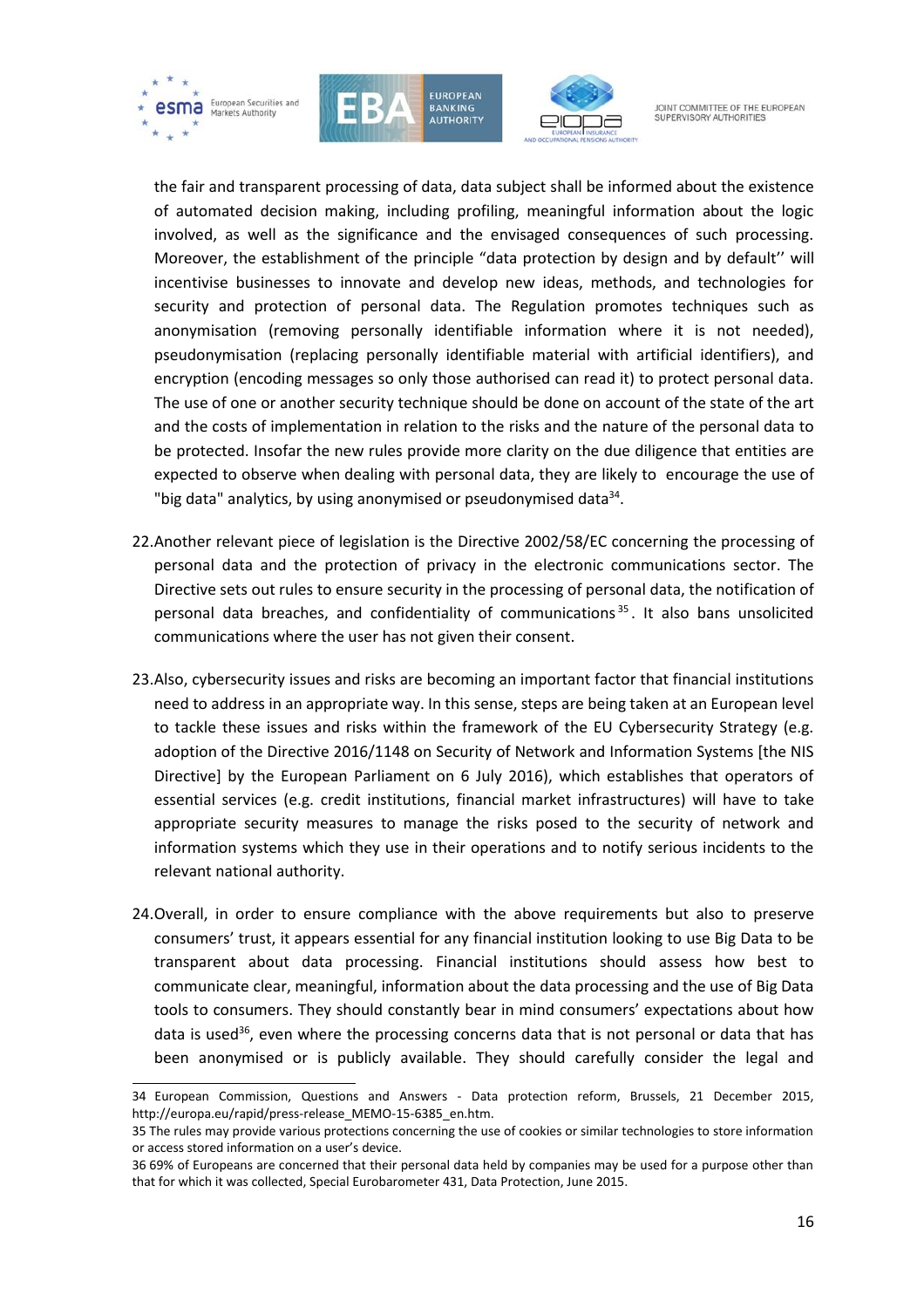





reputational dimensions of processing social media data, and in particular how individuals may feel if they knew social media content about them was being used<sup>37</sup>. They must also be mindful of the varied level of understanding and application of privacy settings on social media accounts and bear in mind that some users may not realise that social media data relating to them is potentially available to be obtained from the internet. Data protection bodies have explicitly referred to these risks and advised financial institutions to consider whether they have legitimate grounds to use data that may have been gathered from social media platforms or other online sources for insurance purposes, rather than merely relying on the fact that some content is accessible <sup>38</sup>.

### <span id="page-16-0"></span>**Consumer protection requirements**

1

- 25.Financial institutions using Big Data should also be mindful of several consumer protection principles. For instance, the Unfair Commercial Practices Directive<sup>39</sup> prohibits unfair commercial practices which are contrary to the requirements of professional diligence and are likely to distort the economic behavior of the consumer. These can be misleading actions<sup>40</sup> or omissions as well as aggressive practices<sup>41</sup>, including making persistent and unwanted solicitations by telephone, e-mail or other media or requiring a consumer who wishes to claim on an insurance policy to produce documents which could not reasonably be considered relevant as to whether the claim was valid.
- 26. The Directive on Distance Marketing of Financial Services<sup>42</sup> lays down certain essential standards for distance marketing techniques. Abusive marketing practices seeking to oblige consumers to buy a service they have not solicited are banned, while rules are set out to restrict other practices such as unsolicited phone calls and e-mails ("coldcalling" and "spamming"). The Directive also establishes an obligation for services providers to provide consumers with comprehensive information before a contract is concluded and the right for the consumer to withdraw from the contract during a cooling-off period<sup>43</sup>.

<sup>37 81%</sup> of Europeans feel that they do not have complete control over their personal data online - Eurobarometer, 2015. 38 The UK Information Commissioner's response to the Financial Conduct Authority's call for inputs on big data in retail general insurance.

<sup>39</sup> Directive 2005/29/EC of 11 May 2005 concerning unfair business-to-consumer commercial practices.

<sup>40</sup> Misleading practices could relate to either the characteristics of products/services (benefits, risks, etc), the motives for the commercial practice and the nature of the sales process, the price or the manner in which the price is calculated, the need for a service, etc (Art 6).

<sup>41</sup> In determining whether a commercial practice uses harassment, coercion or undue influence, account is taken of the timing, nature or persistence of the practice, the exploitation by the firm of any circumstance of which the firm is aware, any onerous or disproportionate non-contractual barriers imposed by the firm where the consumer wishes to exercise rights under the contract, including rights to terminate the contract or to switch to another product/firm (Art 9). 42 Directive 2002/65/EC on distance marketing of consumer financial services.

<sup>43</sup> Nevertheless, certain EU Directives (such as the CCD, the PSD, the MCD) disapply some provisions of Directive 2002/65/EC concerning the right of withdrawal (see Art. 14 (5) CCD, Art. 14 (6) MCD) and prior information requirements (Art. 31 PSD). Art 6(2) of the Directive on Distance Marketing of Financial Services also disapplies the right of withdrawal in relation to investment services.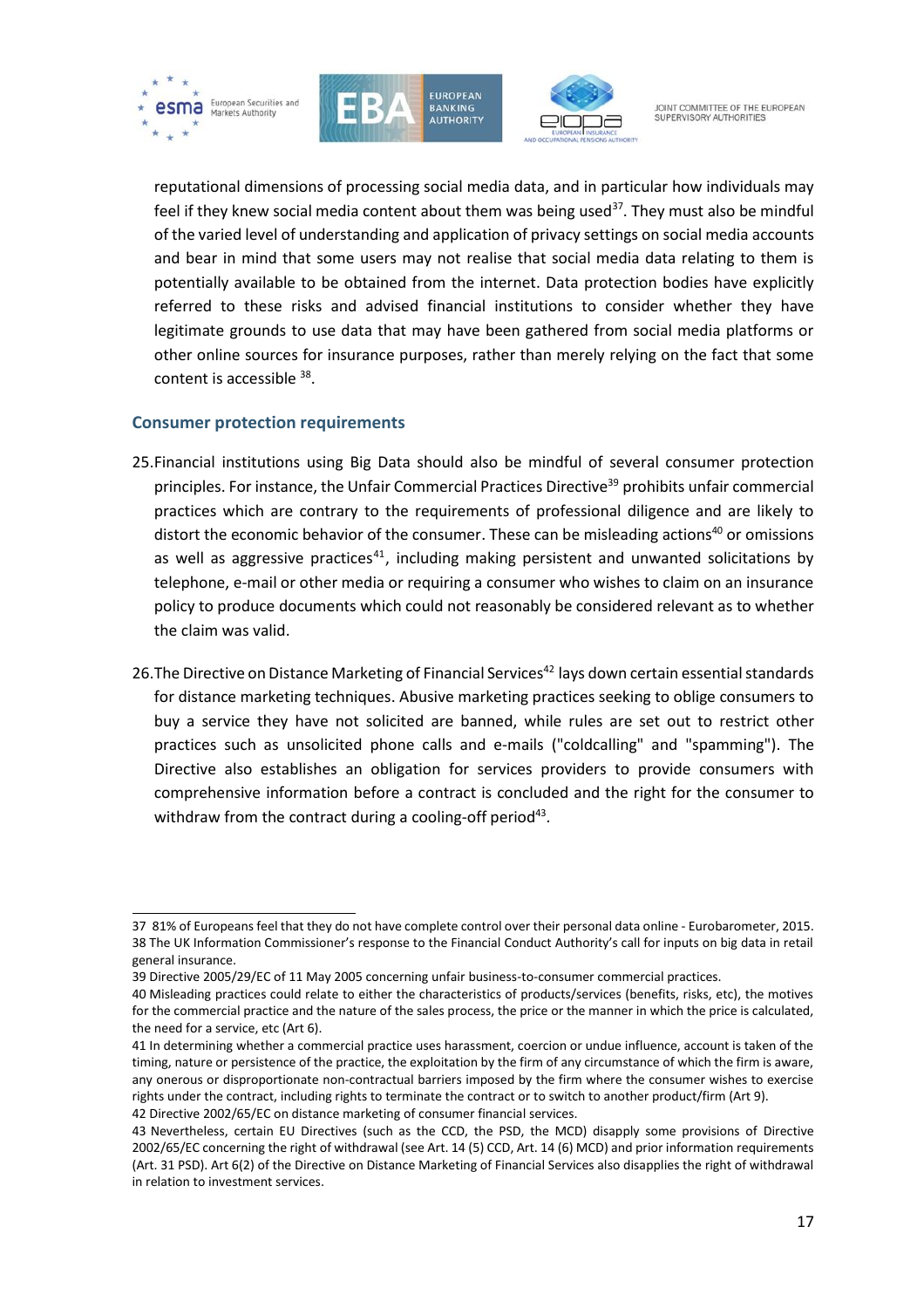





27. The Misleading and Comparative Advertising Directive<sup>44</sup> requires Member States to take steps to combat misleading advertising and permits comparative advertising on condition that it is objective and does not create confusion between traders and competitors. The Directive on Unfair Contract Terms<sup>45</sup> emphasised the notion of 'good faith' and required contract terms to be drafted in plain and intelligible language, with any doubt about the meaning of a term to be interpreted in favour of the consumer.

### <span id="page-17-0"></span>**Sectoral financial requirements**

- 28.Sectoral financial legislation is in principle technology neutral and as such does not specifically deal with Big Data related matters. However, several provisions within EU financial legislation (such as the Payment Services Directive, the Mortgage Credit Directive, the Consumer Credit Directive, the Payment Accounts Directive, PRIIPS, the Insurance Distribution Directive, MiFIDII/MiFIR, UCITS, AIFMD, EMIR, Solvency II, CRD IV) are particularly relevant for financial institutions using Big Data technologies.
- 29.These instruments include various prudential and organisational obligations relevant, while not drafted with Big Data technologies in mind, for financial institutions using Big Data technologies, such as:
	- establishing and operating sound internal control mechanisms, effective procedures for risk assessment and effective control and safeguard arrangements for information processing systems. These requirements are essential for business processes using Big Data technologies and implying continuous adaptation to changing market/IT developments<sup>46</sup>;
	- ensuring continuity and regularity in the performance of their activities (and employing appropriate and proportionate systems, resources and procedures to this end). Complying with these provisions is important in order to mitigate any challenges resulting from the implementation of Big Data processes $47$ ;

<sup>1</sup> 44 Directive 2006/114/EC of 12 December 2006 concerning misleading and comparative advertising. Since the implementation of the Directive on Unfair Commercial Practices the scope of application of the Misleading and Comparative Advertising Directive has been restricted to business-to-business (B2B) relations concerning misleading advertising. Its provisions on comparative advertising however also apply in the context of advertising directed at consumers.

<sup>45</sup> Directive 93/13/EEC on unfair terms in consumer contracts.

<sup>46</sup> See Article 13(5) MiFID I, Article 18 AIFMD, Article 12 UCITS. See also Article 41 Solvency II requiring all insurance and reinsurance undertakings to have in place an effective system of governance which provides for sound and prudent management of the business. CRD IV also establishes general obligations related to governance arrangements, adequate internal control mechanisms, sound administration and accounting procedures that are consistent with and promote sound and effective risk management.

<sup>47</sup> Article 17 MiFID II explicitly requires for instance investment firms engaging in algorithmic trading to have effective business continuity arrangements to deal with any failure of its trading systems and to ensure systems are fully tested and properly monitored. Or, under Art 95 PSD2, payment service providers should establish a framework with appropriate mitigation measures and control mechanisms to manage any operational and security risks, relating to the payment services they provide. As part of that framework, payment service providers shall establish and maintain effective incident management procedures, including for the detection and classification of major operational and security incidents.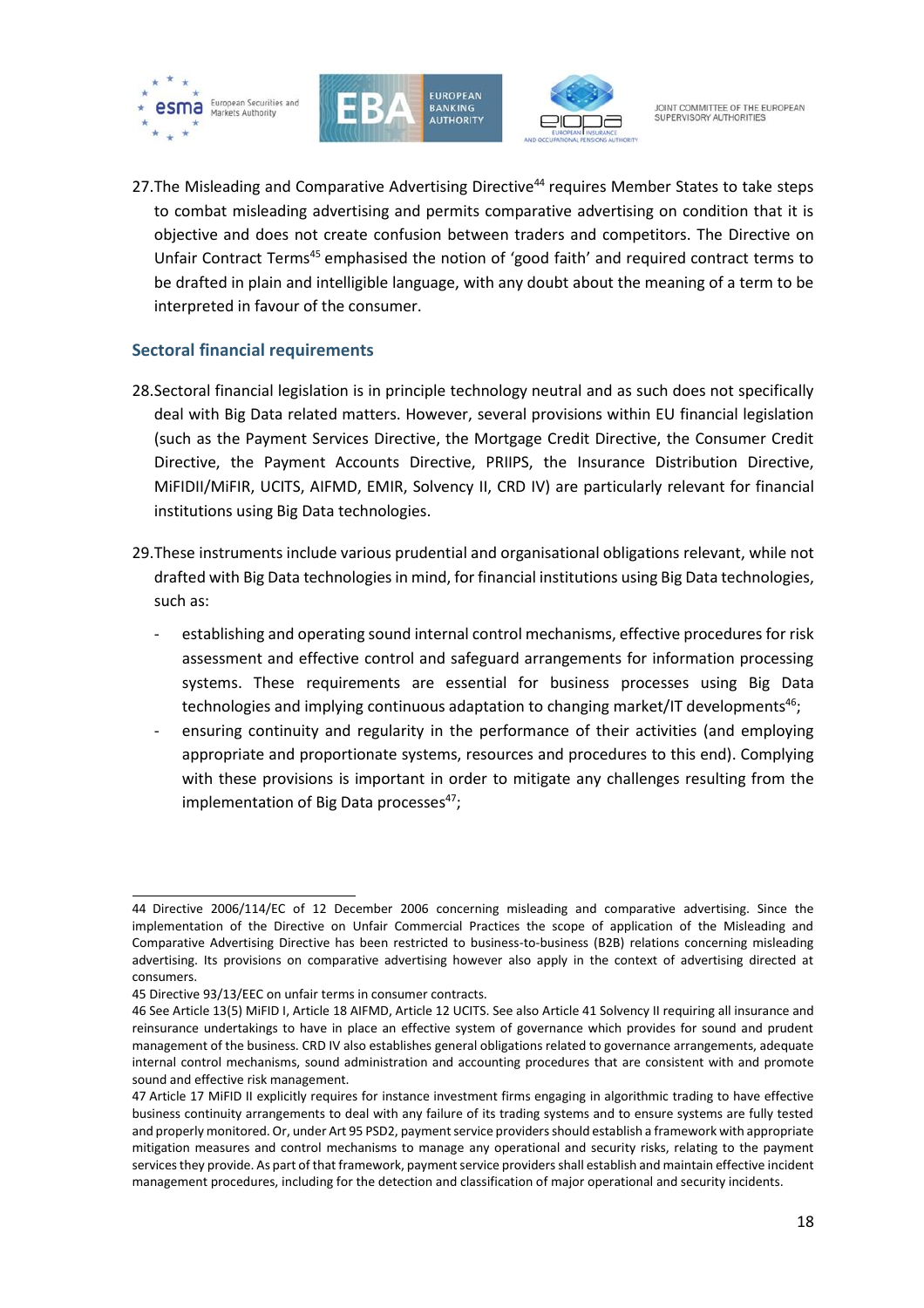





- monitoring markets activity, mitigating against counterparty or systemic risk or disorderly trading (which might arise when using Big Data technologies) 48;
- ensuring that any reliance on a third party (outsourcing) does not impair the quality and the continuous performance of services<sup>49</sup>. This is particularly relevant when financial institutions engage into cooperation agreements with Fintechs or data/IT services providers to develop Big Data technologies;
- taking steps to identify, prevent and manage conflicts of interests (which might arise for instance from embedded biases or flaws in Big Data tools favouring firm's interests or certain clients over other clients) 50 ,
- maintaining comprehensive records to reconstruct efficiently and evaluate the Big Data strategies/tools employed and ascertain firms' compliance with all regulatory requirements when providing services to consumers<sup>51</sup>,
- establishing fair and efficient claims and complaints handling processes<sup>52</sup>. This requirement is relevant to ensuring that Big Data analytics (predicting more accurately those consumers more likely to lodge a claim/complaint or shop around) do not lead to consumer detriment.

30.Several conduct of business principles are also relevant to the use of Big Data, such as:

- acting honestly, fairly and professionally in accordance with the best interests of clients<sup>53</sup>. While Big Data analytics should allow financial institutions to have greater insights about their customers and their interests, and therefore enable them to enhance the quality of their practices and services offered to customers, they should always be mindful of their duty to treat customers in a fair and professional manner;
- ensuring all information, including marketing communications, addressed by firms to clients should be fair, clear and not misleading, including when financial institutions use Big Data to launch targeted marketing and communication campaigns;
- providing clients, in a comprehensible form, with appropriate information about the firm and its services, where relevant the proposed investment strategies, risks associated with those services, products or strategies, costs and charges; such information should enable clients to make informed investment decisions in relation to products/services which involve the use of Big Data technologies $54$ ;
- assessing certain minimum, accurate and up-to-date, information about clients and products/services before providing certain services (e.g. suitability or appropriateness tests

49 See Articles 13 MiFID I (Article 16 MiFID II), or Article 13 UCITS.

f 48 See MiFID II provisions aimed at investment firms and trading venues to ensure robust measures are in place to ensure that algorithmic trading or HFT do not create a disorderly market and cannot be used for abusive purposes.

<sup>50</sup> Art. 18 MiFID I (Art 23 MiFID II), Art 17, 27 and 28 IDD, Art 7(3) MCD,

<sup>51</sup> See Article 13(6) MiFID I; see also new Article 17 MiFID II concerning algorithmic strategies.

<sup>52</sup> See for instance Article 14 IDD; Article 10 MiFID I implementing Directive (future Article 26 in the MiFID II Delegated Regulation) requires firms to establish, implement and maintain effective and transparent procedures for the prompt handling of complaints.

<sup>53</sup> See Art 19 MiFID I (future art 24 MifID II), Art 12 AIFMD, Art 14 UCITS Directive, Art 17 IDD, Art 7 MCD.

<sup>54</sup> Art 18 MCD for instance explicitly requires creditors to inform consumers that decisions on credit applications are based on automated processing of data.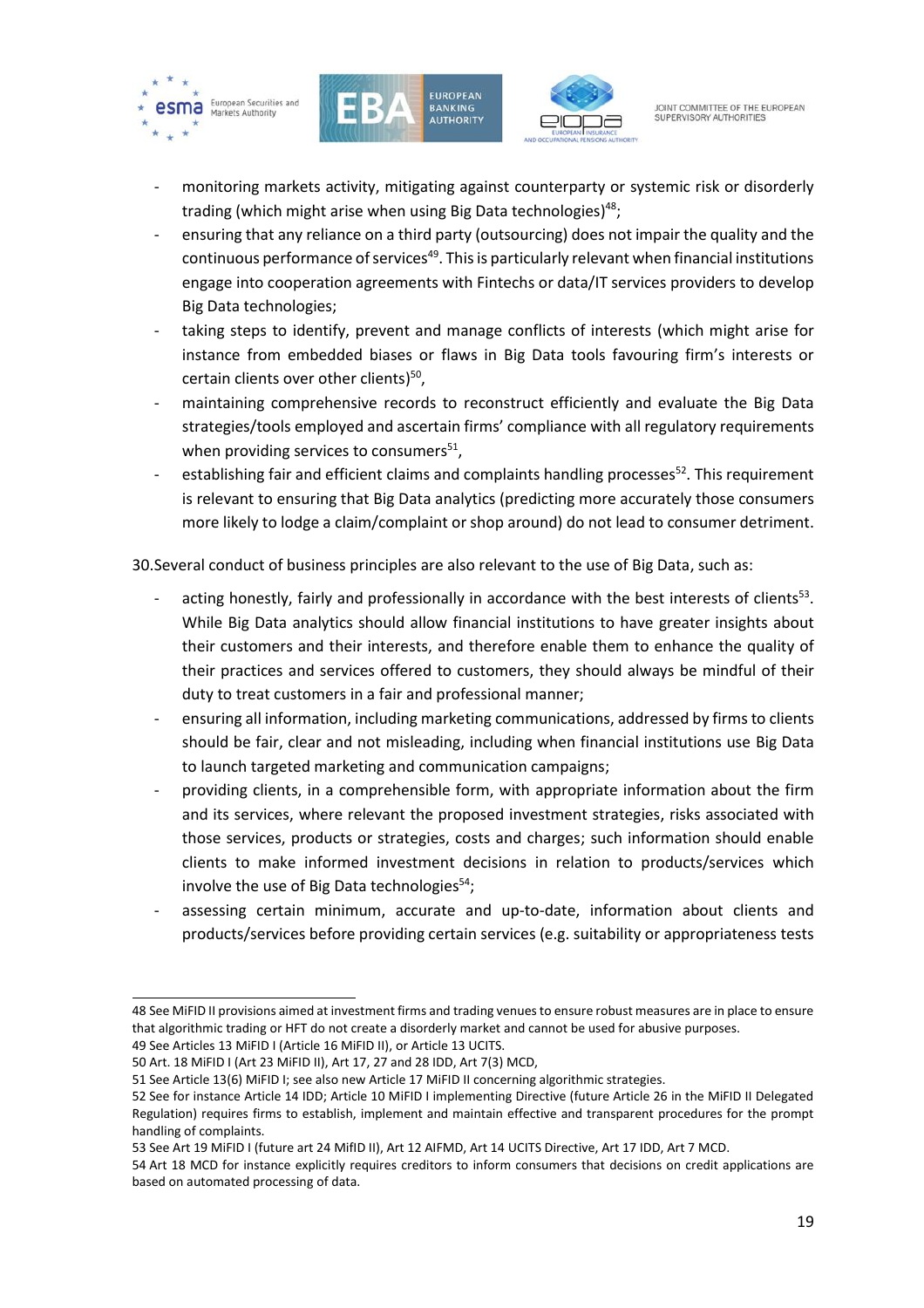





or creditworthiness assessments)<sup>55</sup>. These obligations are relevant to firms using Big Data and could be facilitated by sound Big Data tools;

- manufacturing and distributing products/services which are meant to meet the needs of identified target clients<sup>56</sup>; compliance with these requirements could benefit from the use of Big Data technologies helping firms understand their client base and monitor products are distributed accordingly;
- preserving the interests of consumers (in particular client mobility and ability to make informed choices)<sup>57</sup>. These provisions should prevent firms from using Big Data in order to push for bundled or tied packages of products which might not be in the best interest of clients.
- 31. The Anti-Money Laundering Directive 2015/849 (AMLD) also requires certain levels of customer due diligence, and in particular the obligation to collect information about the customer to prevent money laundering, such as conducting ongoing monitoring of the business relationship including "identifying the customer and verifying the customer's identity on the basis of documents, data or information obtained from a reliable and independent source" or the "scrutiny of transactions undertaken throughout the course of that relationship to ensure that the transactions being conducted are consistent with the obliged entity's knowledge of the customer, the business and risk profile, including where necessary the source of funds and ensuring that the documents, data or information held are kept up-to-date"<sup>58</sup>.
- 32. In general, all these financial legislations also foresee for specific data protection rules<sup>59</sup>.
- 33.While the ongoing adoption and implementation of Big Data technologies by various financial institutions would prima facie lead to think that the above regulatory frameworks are flexible enough to cover Big Data, the ESAs are interested to receive feedback on these frameworks and their potential impact on the use of Big Data technologies.

#### **Questions:**

- **6.** Do you agree with the above short, non-exhaustive, presentation of some of the main applicable requirements? If not, please explain why. Please also mention whether you consider that other legal requirements are essential and should be mentioned.
- **7.** Do you consider any of these regulatory requirements as unjustified barriers preventing you from using Big Data technologies? If so, please explain why. Please also explain whether you consider that further regulation (including soft law/guidance, etc. and insofar as it falls within the scope/remit of the ESAs) should be introduced to facilitate the use of Big Data technologies.

58 Art 13 AMLD.

<sup>1</sup> 55 See Article 19 MiFID I (future Art 25 MiFID II), Art 30 IDD, Art 22 MCD.

<sup>56</sup> Articles 16(3) and 24(2) MiFID II, Article 25 IDD, EBA Guidelines on product oversight and governance requirements for manufactures and distributors of retail banking products, July 2015.

<sup>57</sup> See Art. 24(11) MiFID II, Art 24 IDD, Art 12 MCD, Art 8 PAD.

<sup>59</sup> Art 78 MiFID II, Art 104a UCITS Directive, Art 37 IDD, Art 94 PSD2, Art 62 CRD IV.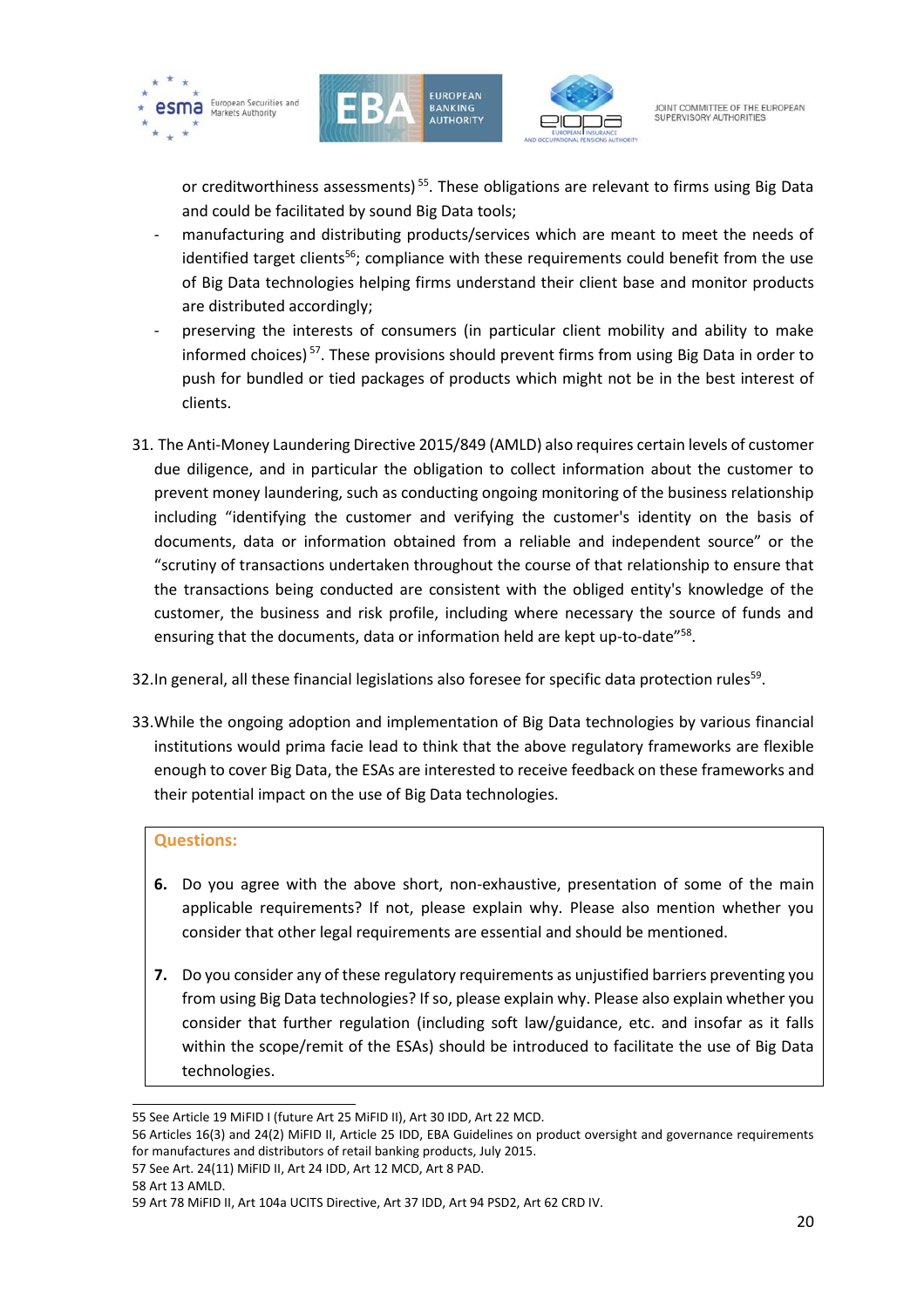





JOINT COMMITTEE OF THE FUROPEAN SUPERVISORY AUTHORITIES

# <span id="page-20-0"></span>Potential benefits and risks for consumers and financial institutions

34. The use of Big Data by financial institutions can present potential benefits<sup>60</sup> and risks for consumers and financial institutions (and even for the financial system more generally). For instance, the possibility to achieve more granular segmentations could lead to certain benefits for consumers and financial institutions in terms of more personalised products/services but could also raise questions in terms of its potential to limit the access to certain services (or at certain conditions) or exclude certain categories of consumers. In the same vein, Big Data tools may impact the quality of processes, products and services, lead to increased revenues or lower costs for consumers and financial institutions, improve regulatory compliance or fraud detection. Such use could however also have certain budget and resources implications, amplify cybersecurity or litigation risks or raise broader ethical considerations.

## <span id="page-20-1"></span>Potential benefits and risks linked to more granular segmentations

### <span id="page-20-2"></span>**Potential benefits for consumers in terms of more personalised products and services**

- 35.An increasing trend amongst financial institutions is to use Big Data to profile customers and identify patterns of consumption in order to make targeted offers and personalise products and services.
- 36.By using Big Data, financial institutions can collect extensive information about customers and their risk profiles and therefore proceed with a risk micro-segmentation/refined credit scoring or refined assessment of the suitability of an investment. In the insurance sector, firms will be able to use detailed information about their costumers to offer tailored insurance policies, calculate more personalised premiums and lower the cost of insurance for low-risk policyholders. Usage-based insurance models (e.g. pay as you go auto-insurance) are emerging and may improve their accuracy due to telematics-based solutions. Similarly, in the banking sector, the ability to better assess the risk of granting a credit to a consumer may be better understood and accordingly priced more accurately leading to better credit conditions for certain customers.
- 37.Financial institutions could also be able to offer products/services to consumers who, in the absence of more detailed information, would have been considered undesirable. For example, traditional risk segmentations based on zip-codes may progressively be substituted in some areas by satellite images or heat maps, allowing more accurate determinations of which real estate properties are more prone to be affected by floods and which ones are not. The latter

<sup>60</sup> The potential benefits set out below are based on the prior assumption that the Big Data mechanisms are technologically robust and serve the purposes for which they were designed.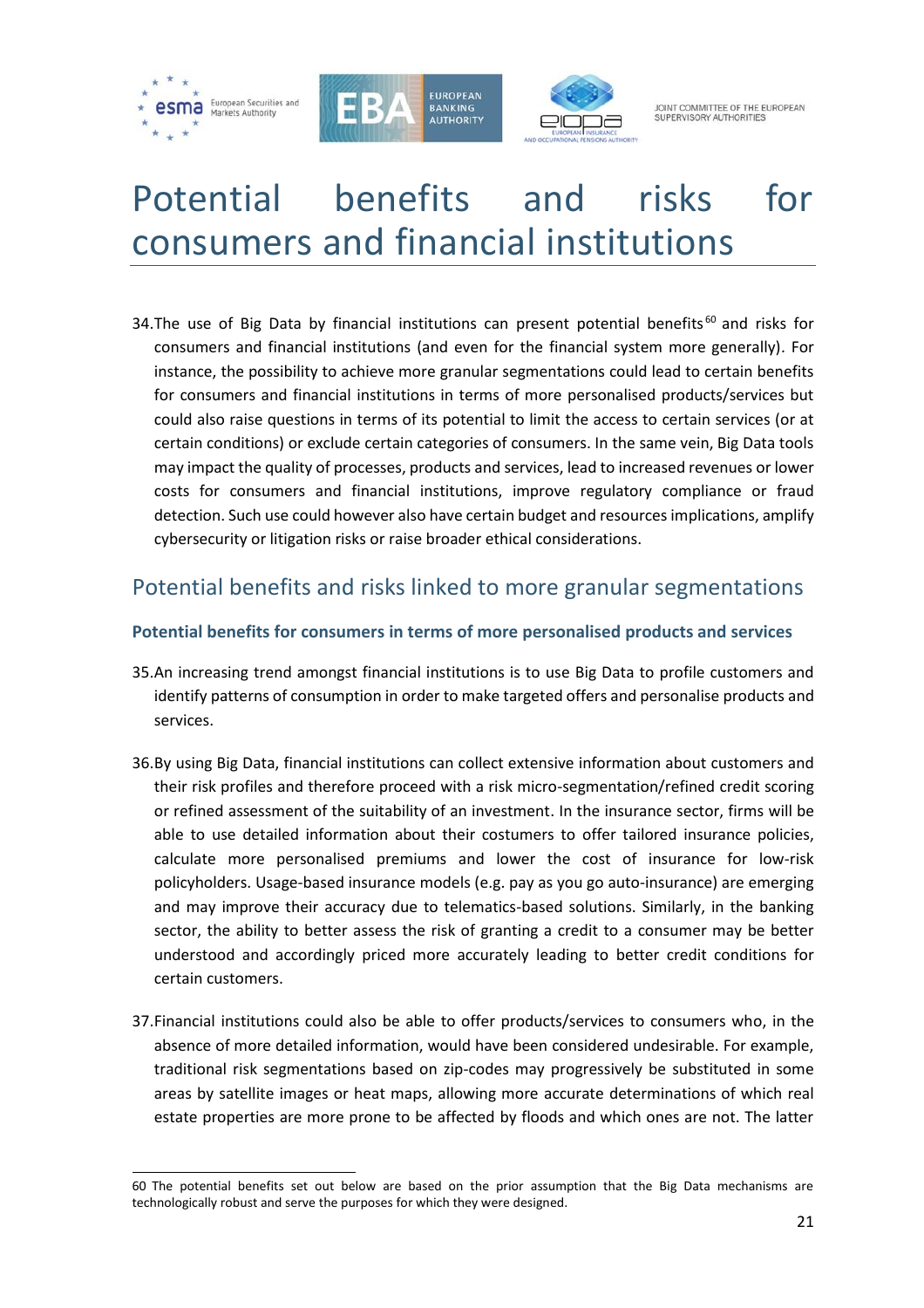





may therefore be offered insurance coverage at conditions which in the past could not have been possible.

#### <span id="page-21-0"></span>**Risks related to access to financial services because of granular segmentations**

- 38.More granular segmentations could however also lead to access issues for some consumers classified as undesirable. For example, in the insurance sector, the result of a more granular risk segmentation could lead either to higher premiums for certain customers or to certain customers (with high risks or unusual profiles) having difficulties accessing (certain types of) insurance cover. This could create difficulties for consumers seeking household insurance for real estate properties located in geographical areas exposed to high risks such as floods, earthquakes or crime. The latter could eventually have broader social consequences and require action protecting the general good, since obtaining household insurance is a legal requirement in several Member States for renting or owning real estate properties  $61$ . The increasing individualisation of risk profiles could have, to a certain extent, implications for the principle of solidarity and risk pooling in the insurance sector. In the same vein, conditions for obtaining a mortgage credit could deteriorate for certain customers, or even limit access to credit<sup>62</sup>.
- 39.Firms' price adjustments based on consumer features and behaviour-based factors could go against financial institutions' overarching obligation to treat customers in a fair and nondiscriminatory manner<sup>63</sup>. This could be particularly the case when insufficient transparency and disclosure measures about the pricing and segmentation criteria as well as the data sources used by financial institutions when profiling customers are in place<sup>64</sup>.
- 40.Behavioural data could make it easier, in future, for companies to charge different prices/premiums for the same product/service to customers within the same target group (i.e. clients investing in the same product through similar distribution channels/services or respectively customers with similar risk profiles), based on individuals' willingness to switch products/providers or likelihood to pay more. This could lead to undesirable consumer outcomes. Such pricing practices could exist even in markets with many firms, or where firms compete on price for some customers. The exploitation of brand loyalty, inertia or ability/willingness to pay more would not result in consumers being treated fairly<sup>65</sup>.

 61 See the example of Flood Re in the UK, a new organisation that aims to lower the cost of insurance for people who live in areas prone to flooding.

<sup>62</sup> See also the FSUG Paper on Assessment of current and future impact of Big Data on Financial Services, June 2016, which mentions, amongst other risks, the risk of exclusion from certain financial services.

<sup>63</sup> Concerns about personalized pricing and in particular the transparency around such practices have been noted for instance in the European Parliament Report New Trends and Key Challenges in the Area of Consumer Protection or the Report from Office of Fair Trading, Personalised Pricing: Increasing Transparency to Improve Trust in the Market, May 2013.

<sup>64</sup> Certain national financial regulations may establish specific requirements regarding the processing of certain types of personal data, for example regarding the use of customers' genetic information and information about the customers' heredity when entering into an insurance contract. For example, the Danish Insurance Contracts Act does not allow such practices; the UK government signed a Memorandum of Understanding with the Association of British Insurers to prevent the industry from using predictive genetic test results.

<sup>65</sup> See UK FCA Feedback Statement – Call for Inputs on Big Data in Retail General Insurance (September 2016).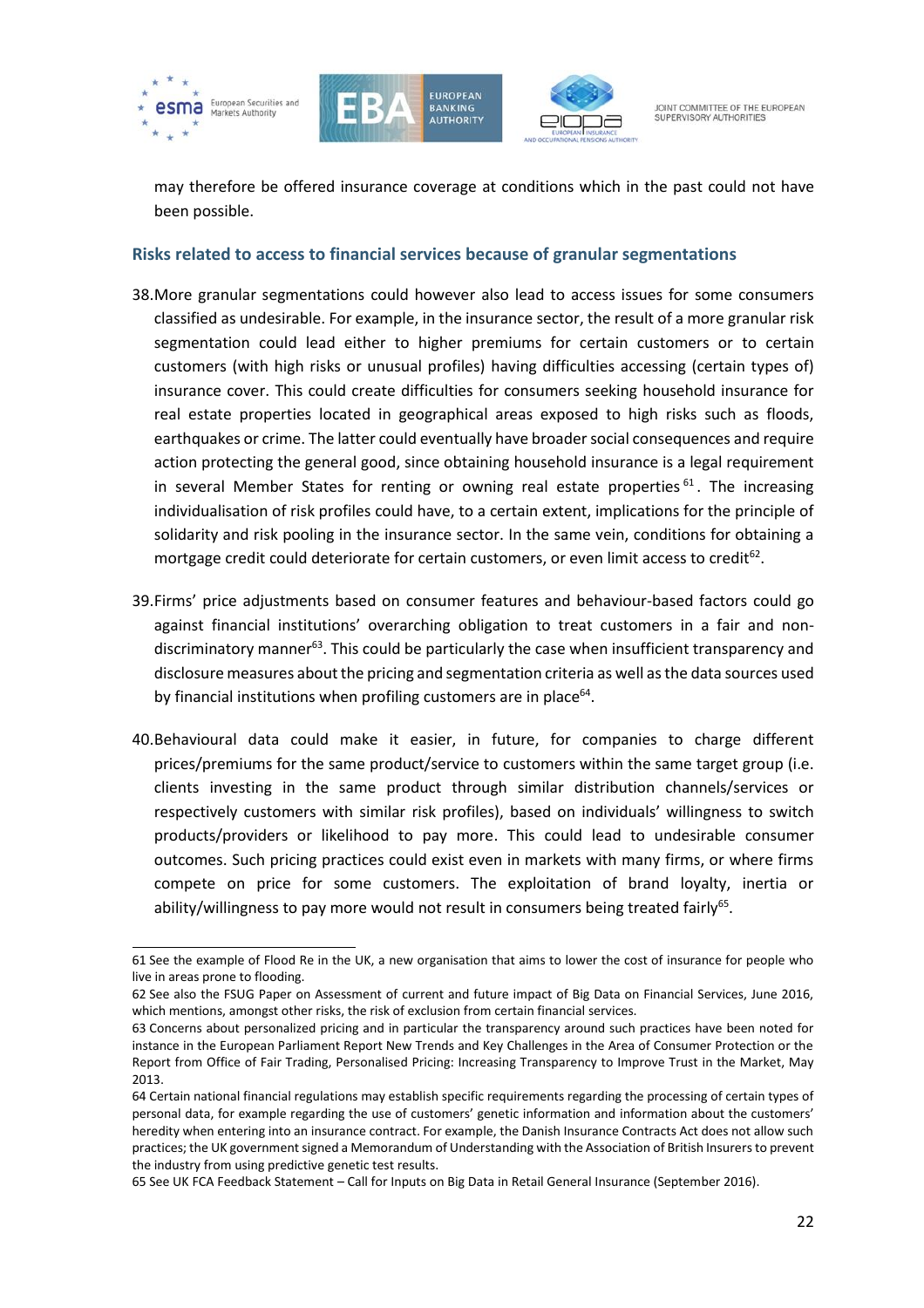

f





JOINT COMMITTEE OF THE FUROPEAN SUPERVISORY AUTHORITIE

41.Segmentation based on datasets missing information about certain categories of consumers or on algorithms whereby potential consumers are statistical outliers from the expected behavioural norm could also lead to certain groups being disadvantaged in terms of access to products, ignored or neglected (for instance populations that are not tech savvy while institutions use mainly data from various connected devices, sensors, online media etc.<sup>66</sup>). As Big Data processes would allow profiling consumers into different clusters based on their personal characteristics, preferences, etc., certain consumers could be left out of these clusters, for example if they refuse to share their personal information with financial institutions<sup>67</sup>. This may result in such consumers not being offered certain products/services or being offered products not suited to them<sup>68</sup>. In addition, consumers' access to certain financial services, and in particular their ability to switch providers, may be impaired if consumers' data is not transferrable<sup>69</sup>.

#### <span id="page-22-0"></span>**Risks related to reduced comparability of financial services**

42.One of the key objectives of recent legislative developments in the area of financial services and products (e.g. PRIIPS, MiFID, IDD, PSD2, MCD) is promoting the comparability of financial products/services to improve the capabilities of the consumer to make informed decisions. This could be undermined by the increasing personalisation that Big Data makes feasible; increasingly personalised methods to disclose information<sup>70</sup> or personalised products<sup>71</sup> could also reduce the comparability, making it increasingly harder for consumers to compare one offer with another, which could have an impact on market competition.

### <span id="page-22-1"></span>**Risks linked to limited/unclear information and comprehension about the extent to which the offer/service is tailored to consumers and/or represents a personal recommendation**

<sup>66</sup> Certain consumers, in particular older generations, that are not tech-savvy and have no access to automated tools, connected devices, telematics boxes, etc. might risk being excluded from certain services simply because the algorithms would not have the standard type of data to analyse. According to the Eurobarometer, 46% of people aged 55 or over say they are concerned about the recording of their everyday activities via mobile phone use or mobile applications, compared with 60-63% of younger respondents; younger generations (millennials) are generally more open to share data compared to older generations.

<sup>67</sup> 71% of Europeans feel that there is no alternative other than to disclose personal information if they want to obtain products or services according to the Special Eurobarometer 431 - Data protection, June 2015.

<sup>68</sup> Financial institutions should however comply with relevant sectoral requirements to assess certain minimum information about clients before providing certain types of services as well as with product governance requirements.

<sup>69</sup> However, the GDPR will address certain current portability issues. Consumers could transfer telematics motor data from one insurance undertaking to another. They could do the same with records on their previous investments and profiles.

<sup>70</sup> See the FSUG Paper on Assessment of current and future impact of Big Data on Financial Services, June 2016, referring to how Big Data applications may serve the purpose of displaying more personalised information which takes into account consumer's investment habits, knowledge. The FSUG Paper noted that while this use of Big Data may improve consumer's understanding of information, it may also create new risks in terms of transparency or the way algorithms filter/tailor information.

<sup>71</sup> In the insurance sector the development of behavior-based policies such as the ones using telematics in motor insurance allow to tailor-made insurance policies to the driving skills and characteristics of the consumer; consumers are offered different products and premiums depending on the record mileage, frequency of accelerations and hard brakes, average speed etc.; policies between consumers with different driving habits may therefore be less comparable.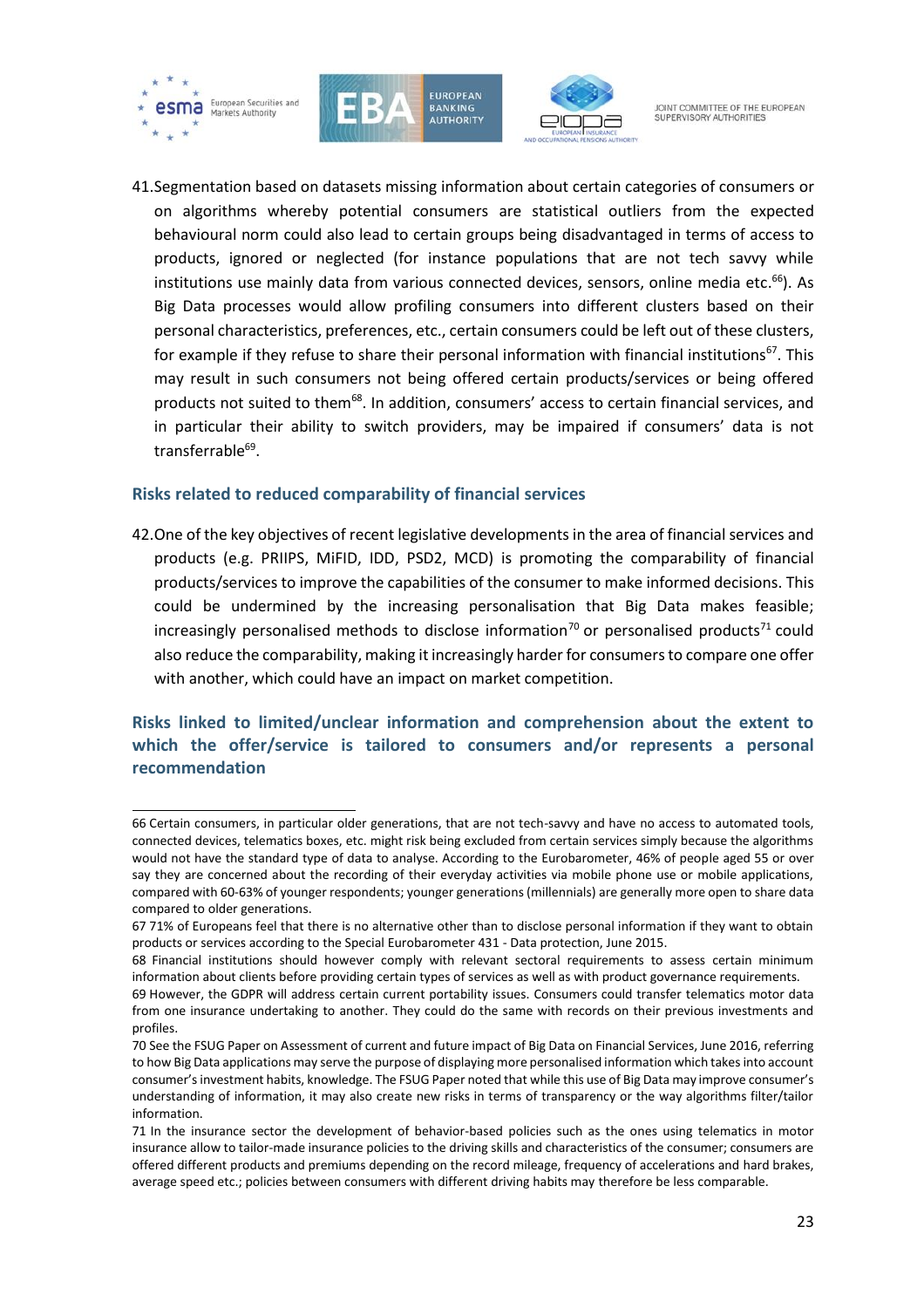





JOINT COMMITTEE OF THE FUROPEAN SUPERVISORY AUTHORITIE

43.Targeted offers or services based on granular segmentation or analysis of personal data may be perceived as being personalised to the needs and objectives of the client. This could raise questions in terms of consumers' perception as well as classification/ nature of the service provided and corresponding regulatory protections. In particular, such targeted marketing/personalised offers can be perceived by consumers as advice while this may not be the case from the firm's point of view<sup>72</sup>.

#### <span id="page-23-0"></span>**Risks for consumers derived from more aggressive marketing or cross-selling practices**

- 44.Financial institutions may use Big Data to monitor and predict consumer sentiment towards certain products and institutions and to understand consumers' preferences, with a view to offer targeted discounts or additional services. Targeted offers and advertisements could be seen as aggressive or lead to investment decisions which may not be always in the interest of consumers. This could be the case, for instance, on discounts offered to consumers who are about to switch or shop around. Financial institutions, especially those acting in multiple sectors, could exploit the data gathered across different sector/ business lines to promote/push for the cross-selling of several products. While cross-selling practices may provide benefits to consumers (for instance in the form of targeted discounts and tailor-made packages), they can also represent practices where customer interests are not adequately considered, for example if consumers were sold a product/service without really needing or fully understanding the implications, due to poor disclosure and selling practices, contrary to EU regulatory requirements<sup>73</sup>.
- 45.While financial institutions could also deliver offers from specific trading partners based on their purchase history and spending data, consumers may be (unpleasantly) confronted with an unexpected amount of advertising where their data is shared with/sold to other (not necessarily financial) institutions who use the data for their own purposes<sup>74</sup>.

# <span id="page-23-1"></span>Potential benefits and risks linked to the quality of processes and services using Big Data tools

### <span id="page-23-2"></span>**Potential benefits for consumers and financial institutions linked to better/innovative processes, products and services**

<sup>72</sup> This would raise the risk of non-compliance with regulatory requirements applicable to the provision of advice. Under MiFID, the presentation of a recommendation is important in determining whether investment advice is being given: one of the tests that the Directive sets out is whether a recommendation is presented as suitable, rather than whether it is actually suitable for the client. If a recommendation is put forward in such a way that a reasonable observer would view it as being based on a consideration of a client's circumstances or presented as suitable then – subject to some other conditions – this will amount to investment advice. Under Art 24(4) MiFID2 and Art 18 IDD, investment firms and respectively insurance undertakings and intermediaries must inform the clients in good time before the providing advice/the conclusion of the contract whether it provides advice.

<sup>73</sup> See Art. 24(11) MiFID II, ESMA Guidelines on cross-selling practices, Art 24 IDD, Art 12 MCD, Art 8 PAD; see also Art. 16 PAD.

<sup>74</sup> These practices should in any event be considered against some of the more general data protection and consumer protection requirements mentioned above.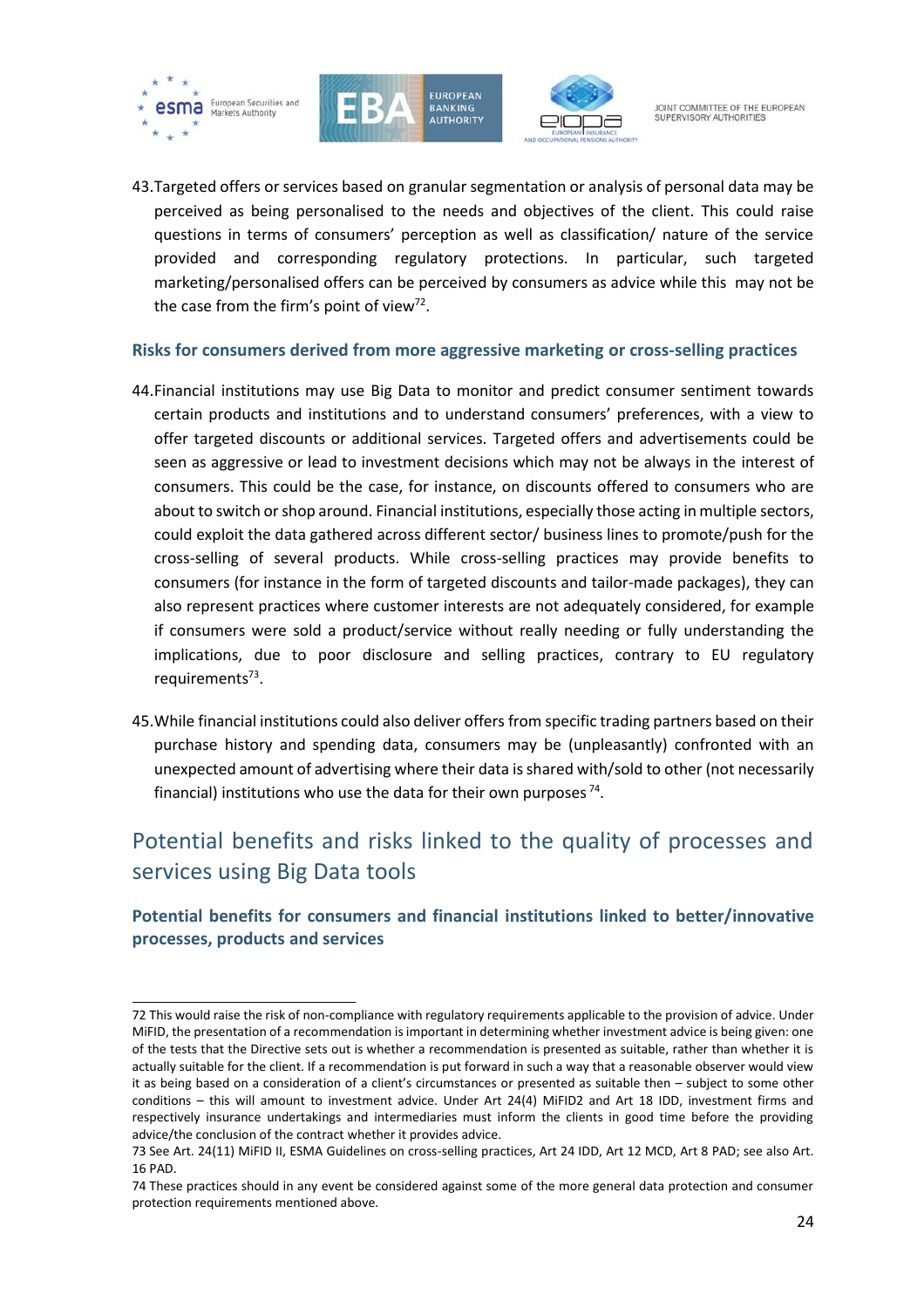





- 46.Big Data may lead to better and more informed decisions, more efficient processes and more appropriate services. Financial institutions may better analyse the financial markets and support investment decisions in the financial markets. Furthermore, Big Data could be used to instantly share information across the financial institution or to all relevant actors involved in carrying out a certain business action. It has the potential to enhance transparency within institutions, providing decision-makers with a better overview and thus promoting more efficient practices.
- 47.Using Big Data analytics could also optimise the supply monitoring, improved tracking of products' performance and clients' satisfaction. Services based on Big Data may increase the level of interaction between firms and consumers and could increase consumers' engagement in the design of better products/services<sup>75</sup>. The consumer experience may be improved as consumers could more easily interact with their financial services providers<sup>76</sup> which in turn could more promptly adapt their products and services to consumer feedback. The proliferation of mobile phone applications and other internet-based communications channels facilitate the collection of feedback from consumers in real-time. Existing products and services could be refined and amended at an early stage or the need for new products and services could be recognised quickly.
- 48.Big Data may enable financial institutions to improve the development of new or higher quality products and services. Financial institutions could for instance be able to efficiently implement product governance processes $^{77}$ , to define appropriate target markets and ensure specific financial instruments reach those clients whose needs, characteristics and objectives truly correspond to the purposes and features of the product. The identification of consumer subgroups could allow clients' needs to be more precisely met, including when products and services are provided through non-advised sales. Furthermore, Big Data tools could enable manufacturers and distributors to monitor whether products perform as intended, whether products reach the intended target clients or whether they should review product features or their distribution strategy.
- 49.Big Data could also facilitate for instance the provision of advice or the performance of suitability/appropriateness or demands & needs tests, by enabling a better matching between clients' profiles and products launched. Financial institutions would better anticipate consumers' needs or interests by offering products that are more adapted to them $^{78}$ . Consumers could obtain products and services based on the most up-to-date market information and as

<sup>1</sup> 75 Big Data, Time for a lean approach in financial services, Deloitte.

<sup>76</sup> For example, telematics devices installed on motor vehicles may provide an accurate account of the events in case of an accident (e.g. via the submission of geo-location information of the vehicles involved in the accident), allowing insurance undertakings to reduce claims processing times.

<sup>77</sup> See MiFID II (Art 16 and 24), IDD (Art 25) explicitly require financial institutions to develop products adapted to the needs of an identified target market of end-consumers; see also EBA Guidelines on product oversight and governance or the 2013 Joint Position of the European Supervisory Authorities on Manufacturers' Product Oversight & Governance Processes.

<sup>78</sup> The EBA Discussion Paper on innovative uses of consumer data gave the example of a financial institution proactively sending an email advertising a children savings account to a recent parent.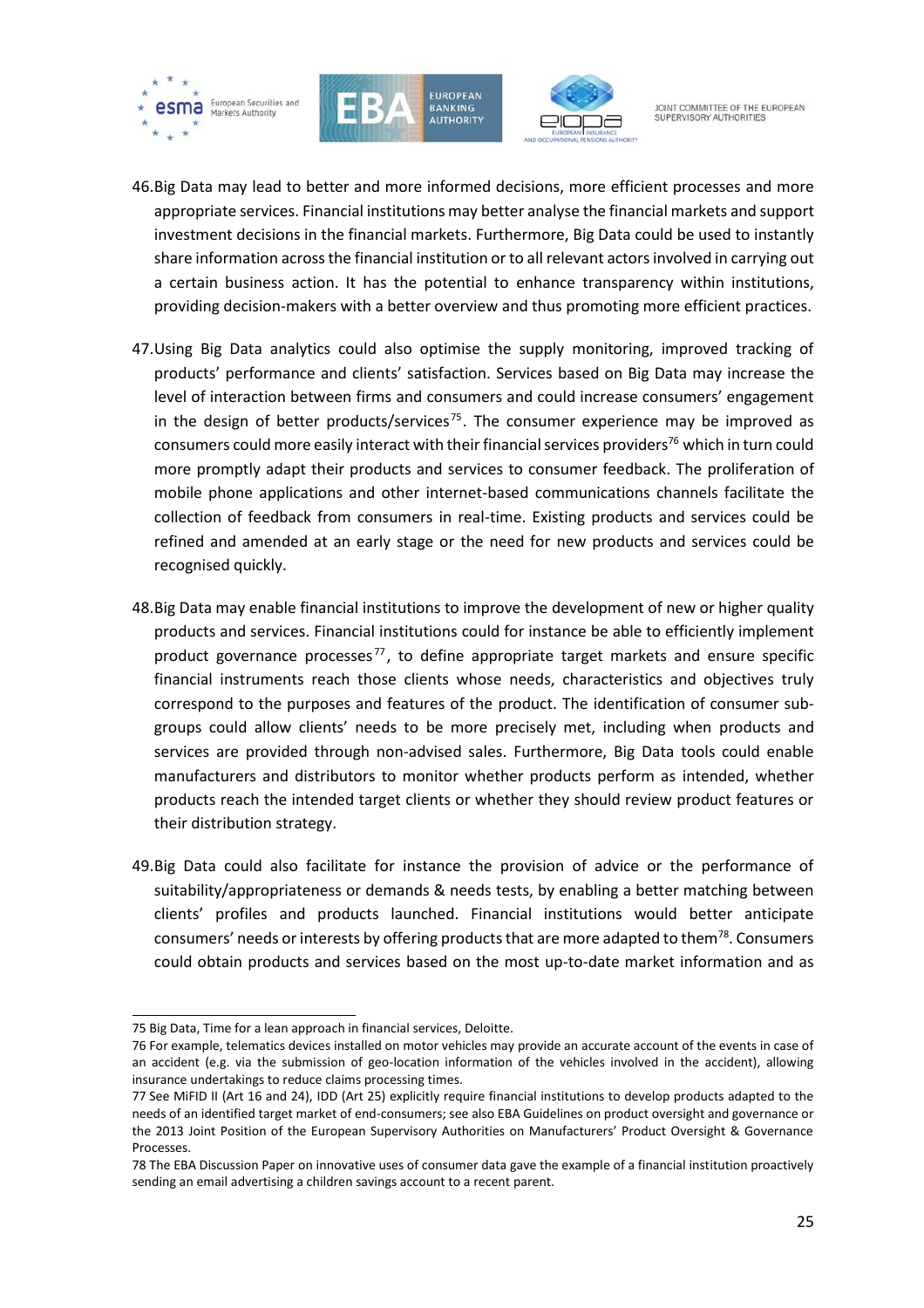





complete as possible information on their expectations/profile<sup>79</sup>. Financial institutions could ensure that their advice or portfolio management services remain suitable over time, taking into consideration changes in market circumstances or consumers' situation $80$  without significant additional costs<sup>81</sup>.

### <span id="page-25-0"></span>**Potential benefits for consumers derived from better insight into and control over their financial situation**

50.The use of Big Data tools may allow consumers to gain better insight into their spending behaviours, financial situation and needs and facilitate personal financial management<sup>82</sup>. Applications based on Big Data tools (which assess a customer's financial profile and spending habits) may deliver real-time guidance to help consumers make more informed decisions about their money and investments and help them act upon financial matters.

### <span id="page-25-1"></span>**Potential benefits for consumers and financial institutions linked to improved detection of fraud and other illegal activities**

51.Financial institutions may use Big Data analytics to identify potential for illegal trading activities and detect fraud or market abuse. Using a multitude of data relevant to credit card fraud and customers' transactions, firms may identify transactions that have a high likelihood of being fraudulent at an earlier stage and therefore prevent detriment for consumers<sup>83</sup>. The use of Big Data processes could enable financial institutions to go through any existing claims and fraud databases and combine it with other external databases (such as various data from tax authorities, credit card information, spending patterns, activity in the internet and social media, geo-location information etc.) to more efficiently detect possible cases of fraud and therefore decrease the losses they would have otherwise incurred.

f 79 This is consistent with Article 20 IDD, requiring that any insurance contract proposed to the customer is consistent with his insurance demands and needs. Also, MiFID foresees for specific suitability and appropriateness tests in order to ensure clients are provided with suitable products or have the knowledge and competence to assess whether the envisaged investment is appropriate (Art 19 MiFID I – Art 25 MiFID II).

<sup>80</sup> For instance, insurance undertakings, which are aware of the customer´s location and situation (e.g. ski trip or beach holidays) could offer on-time accident or property insurance coverage.

<sup>81</sup> For example, investment strategies based on Big Data analytics can incorporate market changes continuously, to provide real-time, personalised services and feedback to consumers, reflecting relevant market developments and thus more tailored to consumers' needs - Artificial Intelligence (AI) technology started to being applied by certain asset managers, with advanced machine learning turning big data into algorithmic trades and strategies, Digitizing Intelligence: AI, Robots and the Future of Finance, 3 March 2016. KPMG AIMA MFA Global Hedge Fund Survey (Transformative change - How innovation and technology are shaping an industry, 2016) indicate that a significant number of hedge fund

managers (58% of those interviewed) consider that artificial intelligence/machine learning will have a "medium to high" impact on the sector over the next five years; 32% of managers reported they are already using predictive analytics to uncover new trends and identify new opportunities.

<sup>82</sup> Such as "smart wallet" services which can warn consumers against over spending. However, one consumer association (BEUC) was also concerned that budget-warning apps could encourage spending up to the point of an alert, see QED Debate on Consumer Data in Financial Services, Brussels, 13 October 2016.

<sup>83</sup> Putting Big Data to Work for Financial Services Companies[, http://www.banktech.com/data-and-analytics/putting-big](http://www.banktech.com/data-and-analytics/putting-big-data-to-work-for-financial-services-companies/d/d-id/1296309)[data-to-work-for-financial-services-companies/d/d-id/1296309?](http://www.banktech.com/data-and-analytics/putting-big-data-to-work-for-financial-services-companies/d/d-id/1296309). See also Art 94 PSD2 which states that Member States shall permit processing of personal data by payment systems and payment service providers when necessary to safeguard the prevention, investigation and detection of payment fraud.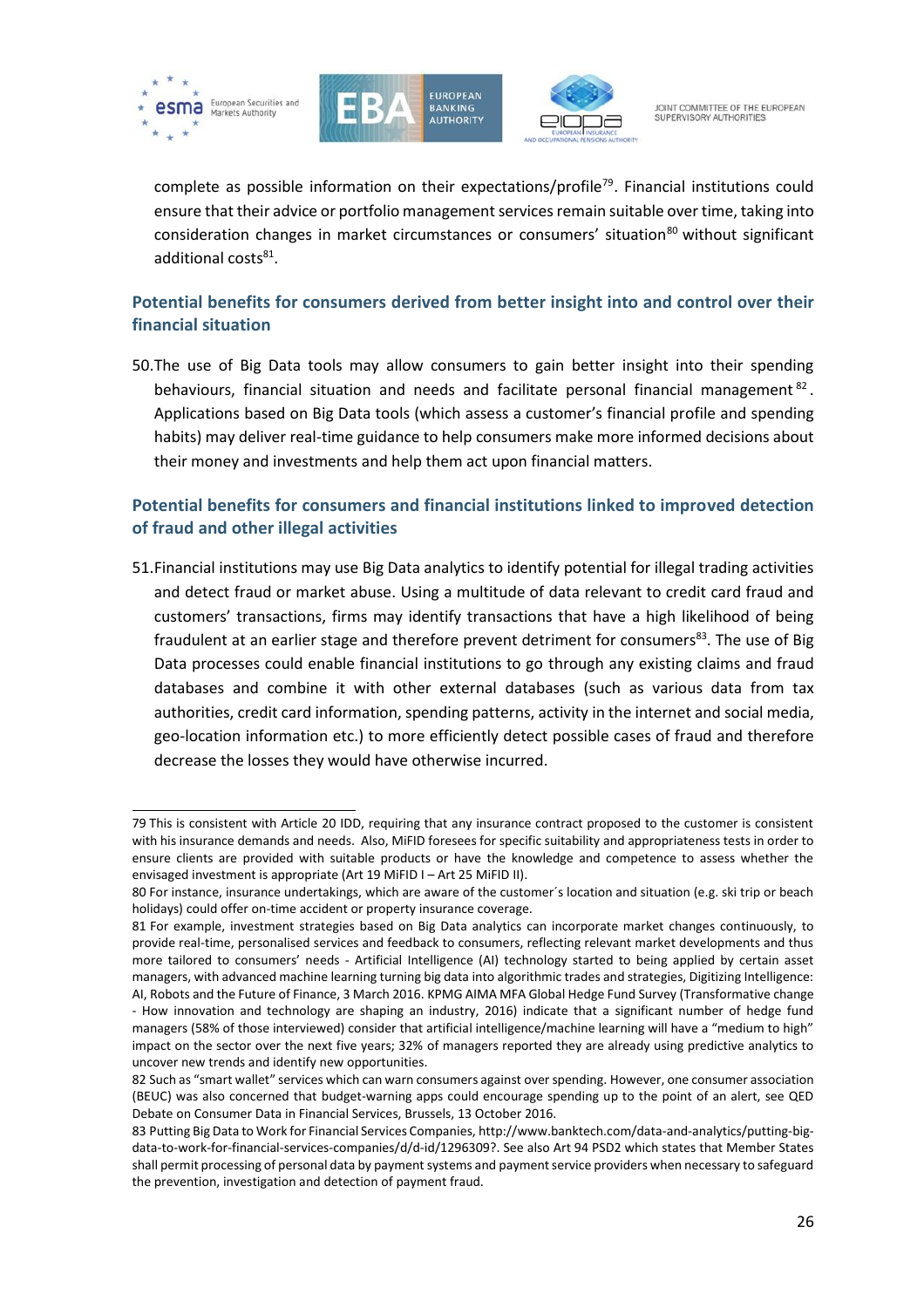





52.Moreover, financial institutions could use the information gained through social media and online search functions to discover "phishing" activities or other illegal utilisation of the name, trademark and slogan of their firm. Big Data technologies could help uncover these fraudulent activities much earlier than conventional methods.

## <span id="page-26-0"></span>**Potential benefits for financial institutions relating to improved regulatory compliance ("regtech")**

53.New regulatory and compliance requirements are placing greater emphasis on governance and risk reporting, driving the need for deeper and more transparent analyses across organisations, especially global entities. Big Data technologies may address regulatory and compliance requirements and costs more efficiently $^{84}$ . In particular, they can help with compliance by mining the data related to firms' activities and setting up intelligent queries and algorithms to detect red flags. As automated tools can generate an automatic record of the information that has been captured, the algorithm used, the decisions made and the output provided, it may also be easier for financial institutions to maintain records for regulators or in case of consumer complaints.

### <span id="page-26-1"></span>**Risks related to consumers having limited ability to correct information errors, challenge the use of data/ decision-making processes or seek clarifications**

- 54.The provision of Big Data-based products and services may raise concerns as to the lack of transparency around the processing of data and the firms' decision-making using various underlying algorithm or decision tree mechanisms. The information asymmetries could grow larger and customers might be "subject to decisions that they do not understand and have no control over"<sup>85</sup> .
- 55.The opacity around the provision of services using Big Data could make it difficult to challenge the criteria used in the development of algorithms, the poor quality, the accuracy $^{86}$  or the relevance of data used by firms' analytics algorithms , in particular, where decisions are made on the basis of what data indicate customers' probable actions/behaviour may be or on data focusing on certain features about the consumer while disregarding others. Accordingly, the consumers' right to ask for the removal of inaccurate, inadequate or excessive information for the purposes of data processing may also be rendered more difficult with the risk of consumers

f 84 For instance, by using Big Data tools firms can monitor data and flag subtle signs of suspicious behavior in transactions unnoticeable in numbers, only in text; cf. the Institute for international Finance, Digitizing Intelligence: AI, Robots and the Future of Finance, 3 March 2016.

<sup>85</sup> WP29 Opinion 3/2013 on purpose limitation. However, data controllers must adopt suitable safeguards, such as giving you the opportunity to discuss the thinking behind the processing of the data or to contest decisions based on inaccurate data, [http://ec.europa.eu/justice/data-protection/individuals/rights/index\\_en.htm.](http://ec.europa.eu/justice/data-protection/individuals/rights/index_en.htm) See Article 18 (Obligation to assess the creditworthiness of the consumer) MCD states that Member States shall ensure that where the credit application is rejected, the creditor informs the consumer without delay of the rejection and, where applicable, that the decision is based on automated processing of data.

<sup>86</sup> As data is collected from various sources and may be difficult to verify its accuracy. Veracity is the 4th V that is more and more associated with the use of Big Data. However, financial institutions should bear in mind various regulatory provisions around the need to ensure that data is accurate and up to date (see MiFID rules on suitability assessments; MCD provisions on creditworthiness assessments requiring information should be appropriately verified, including through reference to independently verifiable documentation when necessary).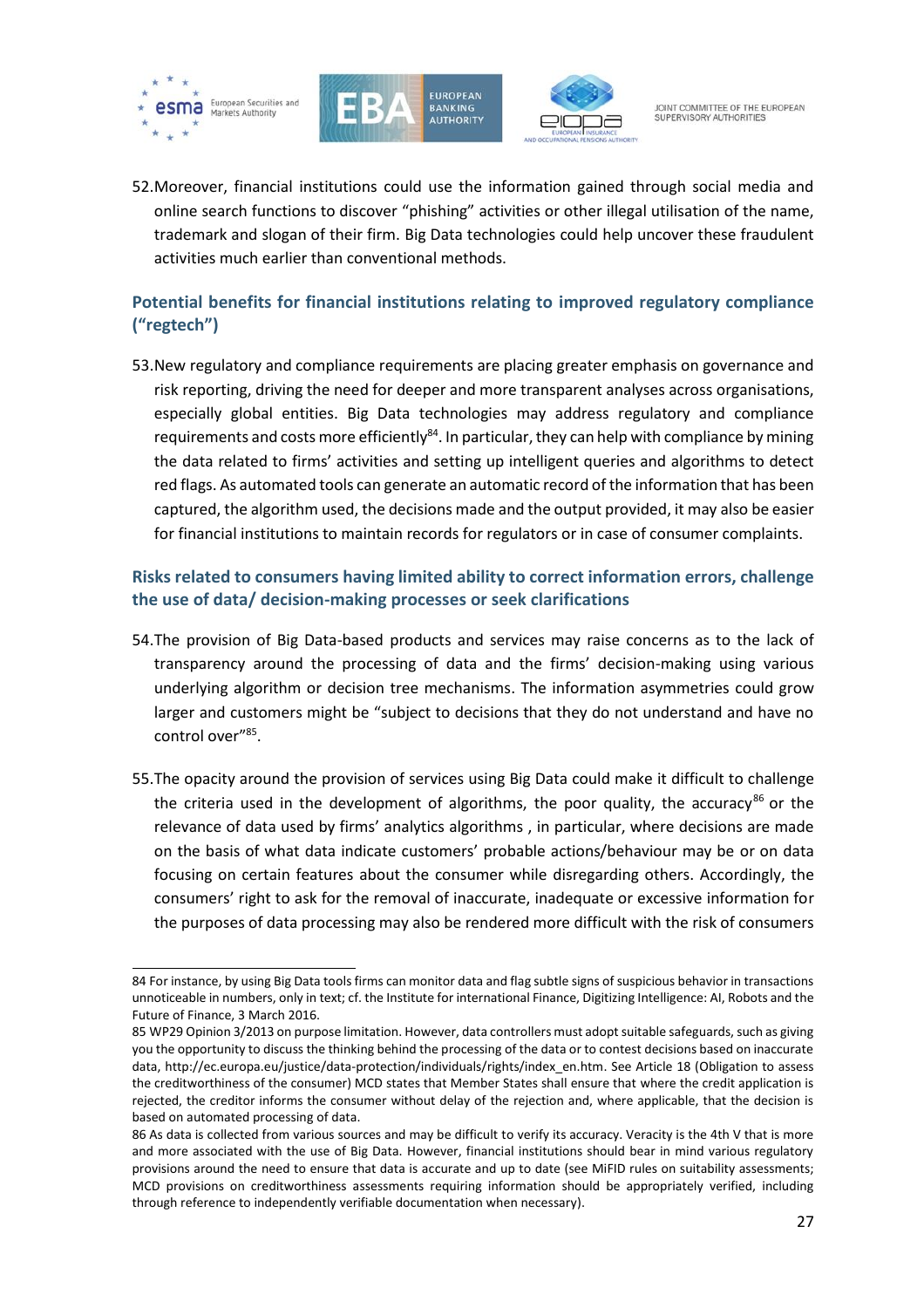





JOINT COMMITTEE OF THE FUROPEAN SUPERVISORY AUTHORITIES

being refused certain services or contractual conditions or on the contrary being offered certain services that are unsuitable or unnecessary.

- 56.Moreover, consumers may be unaware that the personal data is used in ways they did not envisage when they initially provided it. This is potentially problematic given that consumer awareness of the use of Big Data and of consumer data protection rights appears to be low. While data protection requirements should provide key safeguards, consumers (in particular internet-minded) may not fully understand the consequences of opting-in to use of their personal data, or may not pay the necessary attention to the terms and conditions concerning the use of the data by financial institutions or other third parties to which data could be sold, especially when the relevant clauses are opting-out ones.
- 57.Consumers may also face difficulties in understanding essential information about the products and services provided to them or about the assumptions and limitations of the criteria and methodology used by Big Data analytics. This raises questions around the accuracy and transparency of algorithms, and to what extent regulators have oversight of the use of algorithms. Consumers might not have the possibility or the incentive to ask questions on key terms and conditions and challenge the targeted offer or the terms and conditions of the service provided to them. This may increase the risk of financial institutions taking advantage of the behavioural biases and limitations of consumers <sup>87</sup>. Consumers may therefore make inappropriate investment choices or be directed to firms' products only or towards services that bring certain benefits to the firm<sup>88</sup>. This risk may be magnified by the fact that consumers might perceive the automated provision of services as easy to use and therefore might not grant the appropriate time to duly consider the information or offer.

### <span id="page-27-0"></span>**Risks for consumers and financial institutions related to flaws in the functioning of Big Data tools**

58.In a Big Data environment, there is a potential for incorporating errors and biases at almost every stage, from the choice of datasets to process, of the algorithm or decision tree logic, etc. Big Data tools relying on certain flawed algorithms or market assumptions (e.g. that interest rates will always be low) could lead to an output not being adequate to the consumer's situation. This could prove even more detrimental where neither consumers nor financial institutions

<sup>87</sup> Behavioural science shows that consumers are susceptible to 'nudges'. Nudges can be used by financial institutions in a positive way (stimulating sensible consumer choices and behaviour) or in a self-serving way (enticing consumers to make unwise choices that financially benefit the financial institution). Big data may likely greatly increase the capability of financial institutions to use nudges that benefit themselves, but are detrimental to consumers.

<sup>88</sup> However, MiFID/IDD sets out a number of relevant provisions including in relation to the management of conflicts of interest and the disclosure of information to clients (on products, services, the institution, risks and benefits, etc) that must be fair, clear and not misleading. Also, MCD require creditors and, where applicable, credit intermediaries or appointed representatives to provide adequate explanations to the consumer on the proposed credit agreements and any ancillary services, in order to place the consumer in a position enabling him to assess whether the proposed credit agreements and ancillary services are adapted to his needs and financial situation.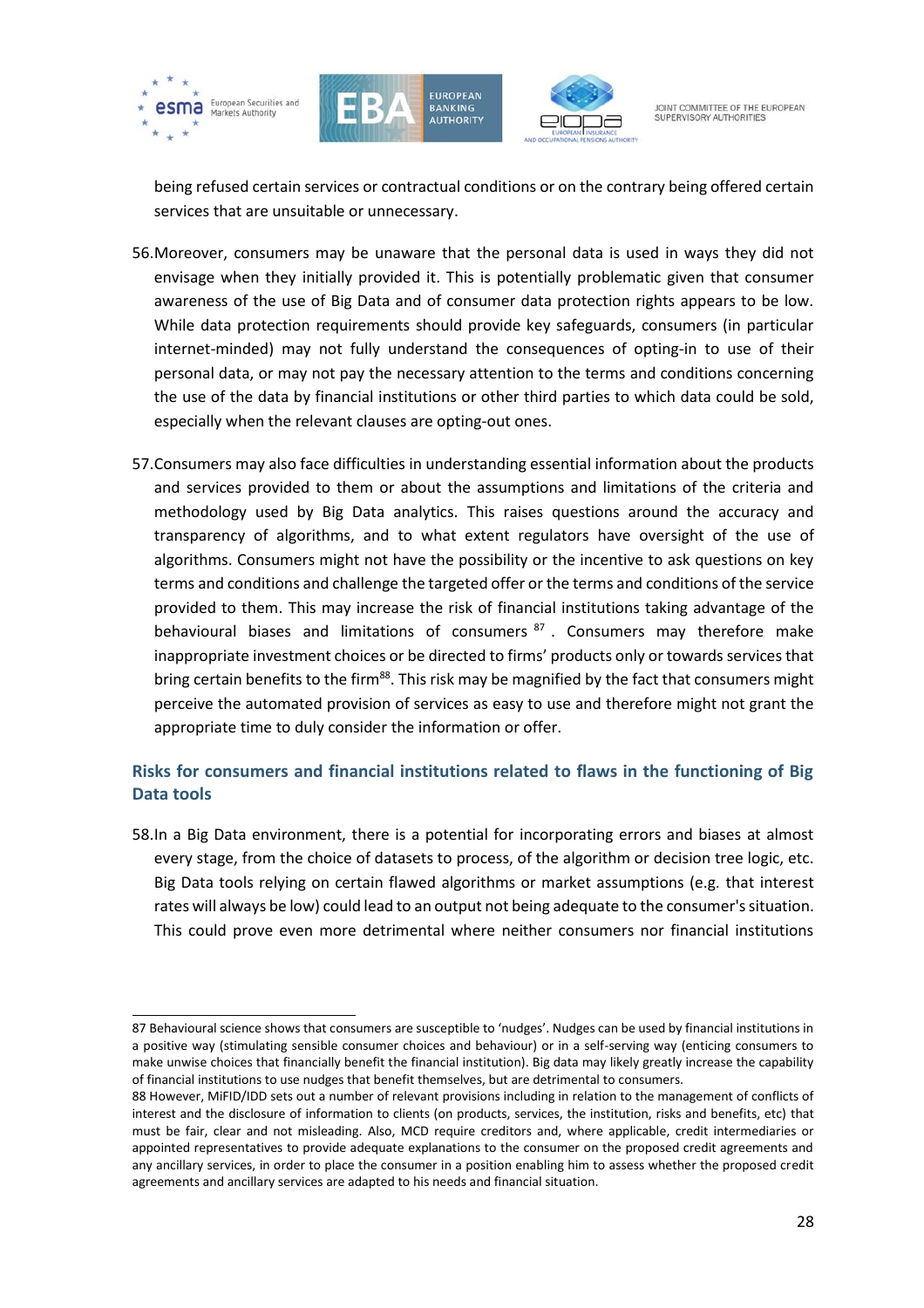





doubt or are able to identify that a mismatch exists between the final output/service and consumers' needs<sup>89</sup>.

- 59.If there are errors in the quality<sup>90</sup> or veracity<sup>91</sup> of the data collected or operational or other weaknesses/biases in the algorithms and systems used to support the provision of services or decision-making processes, this may lead to the creation of inappropriate products and services and therefore to losses. Such weaknesses and risks that data may be flawed or manipulated at the source may be magnified in case of concentration and centralisation of data providers or storage or analytics providers<sup>92</sup>. Any flaws could then lead to detriment for consumers and could lead to reputational and litigation costs for financial institutions. This risk would be accentuated in case of widespread use of Big Data, in particular where business models are based on similar (or identical) flawed underlying datasets and algorithms. The risk would therefore be that a significant number of consumers would end up transacting in the same way in relation to the same financial products/services, thus giving rise to a high number of complaints/losses $^{93}$ .
- 60.Traditional information systems may not be adapted to Big Data technologies and the required investments to adapt them to the new state of the art may not be a seamless process. Moreover, financial institutions' collaboration with external tech companies, with different business models and regulatory cultures, could entail certain risks. Furthermore, analytical models will require adjustments to incorporate new data from evolving technologies, making data quality and governance frameworks key to avoid errors. Data quality checks should also cover external data; the reliability on and quality of external data will also be a very important element at stake. 94

## <span id="page-28-0"></span>Potential impact on revenues/costs

### <span id="page-28-1"></span>**Potential benefits relating to increased revenues/lower costs derived from cost-effective processes, products or services**

61.The use of Big Data could bring down firms' operational costs such as manufacturing, marketing or claims/complaints management costs<sup>95</sup>; it could optimise firms' decision-making and distribution processes; it could lead to lower costs of customer onboarding (especially tech-

<sup>1</sup> 89 See FSUG, Assessment of current and future impact of Big Data on Financial Services, June 2016, mentioned above. 90 The efficiency of Big Data solutions may be impacted by the variability and complexity of the data processed (e.g. ambiguities, emotions, etc.).

<sup>91</sup> As mentioned above, veracity is the 4th V suggested by some commentators.

<sup>92</sup> Financial institutions should always observe various requirements such as having robust governance arrangements, well-defined organisational structures, transparent and consistent lines of responsibility, effective processes to identify, manage, monitor and report the risks they are or might be exposed to, adequate internal control mechanisms, including sound administration and accounting procedures, and remuneration policies and practices that are consistent with and promote sound and effective risk management and the interests of clients.

<sup>93</sup> The newly introduced product intervention powers (MiFIR/PRIIPs) could become relevant in case of such widespread risks to consumers and potentially detrimental to the stability of a financial sector.

<sup>94</sup> Big Data & Analytics; the algorithm of modern business, CRO Forum, 2015.

<sup>95</sup> Big Data technologies could facilitate claims processing automation and in doing so enable a more uniform treatment for various claims/complaints and reduce the time it takes to process a claim/complaint.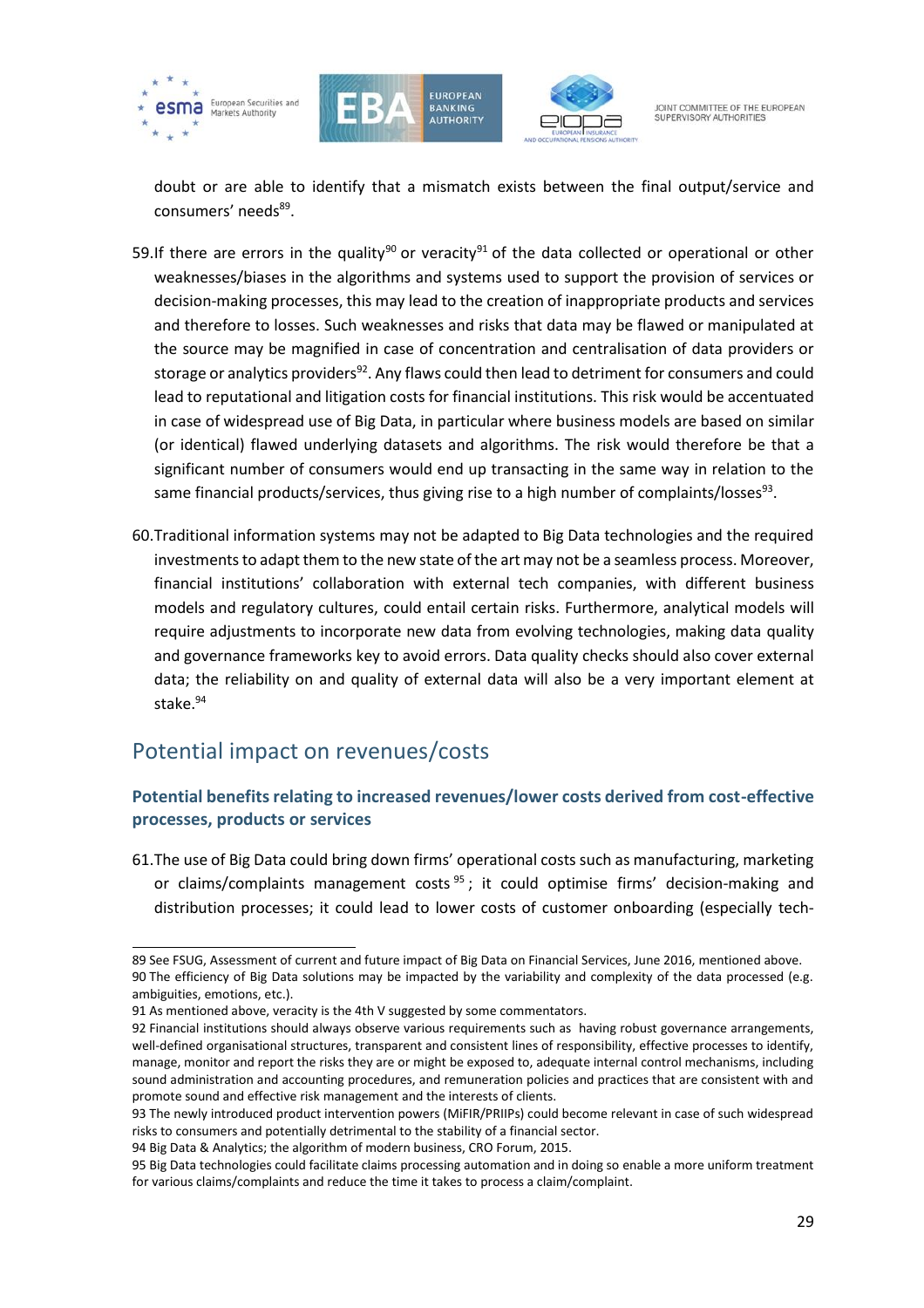





savvy clientele) or product development. By better understanding and reacting to clients' needs, firms can limit losses due to inefficient or unwanted products or services.

- 62.Financial institutions may consider that providing products/services based on Big Data tools may be more cost-efficient due to the lower/limited need to employ human advisers or data analysts <sup>96</sup> , or because lower costs are incurred from potential human error. Big Data technologies may reduce the time staff spend analysing, interpreting, applying or explaining data<sup>97</sup>. Financial institutions using cognitive agents/virtual banking specialists could reduce operational costs as the need for employees performing similar tasks gradually vanishes $^{98}$ .
- 63.Although a period of initial investment and other ongoing resources are required (as explained in the following section), once the cost of system development has been met, financial institutions may benefit from economies of scale via a potential wider client base as mentioned above. Moreover, although certain data might become out-dated, other datasets could often be used and reused<sup>99</sup>, providing opportunities for firms to develop new services or business models. In competitive markets, these costs reductions could, to a certain extent, be passed on to customers and could decrease the costs of products and services for them.

#### <span id="page-29-0"></span>**Budget and human capital challenges**

64.Errors/inadequacies of the Big Data tools could be more likely to arise if tools are developed without the input of qualified staff, with sufficient understanding of the implications of the Big Data tools and products/services<sup>100</sup>, contrary to certain EU requirements<sup>101</sup>. New skills, in particular data scientists or behavioural and social specialists, will be required, leading to the creation of new multidisciplinary teams with employees of different backgrounds. Financial institutions may face important challenges related to such budget and human capital limitations (notably the need to train staff and develop specialised expertise to be able to design algorithms, handle, analyse and monitor any decision-making process based on Big Data analytics). They should ensure that not only their IT systems and storage facilities have appropriate security measures (particularly regarding cyber-security risks) and validation systems (i.e. data quality checks) in place, but should also ensure relevant persons (managers, compliance officers, sales

<sup>1</sup> 96 The DP on automated advice noted for instance that the cost of advice based on automated processing of data, including data from external sources, could be lower than human advice.

<sup>97</sup> AI software has made significant strides towards generating reports for instance which could be used to reduce significant resources financial institutions use to report on client investment strategies or portfolio performances for instance; cf Digitizing Intelligence report mentioned above.

<sup>98</sup> Digitizing intelligence: AI, Robots and the Future of Finance, March 3, 2016.

<sup>99</sup> As far as the use of personal data remains compliant with data protection purpose limitation requirements.

<sup>100</sup> For example, if tools are developed by technology or programming specialists without the involvement of financial specialists or the other way around.

<sup>101</sup> Art 74 CRD IV states that institutions shall have robust governance arrangements, which include a clear organisational structure with well-defined, transparent and consistent lines of responsibility, effective processes to identify, manage, monitor and report the risks they are or might be exposed to, adequate internal control mechanisms, including sound administration and accounting procedures, and remuneration policies and practices that are consistent with and promote sound and effective risk management. Article 41 Solvency II requires all insurance and reinsurance undertakings to have in place an effective system of governance which provides for sound and prudent management of the business. See also Art 13 MiFID I (future 16 MiFID II), Art 5 MiFID 1 Implementing Directive.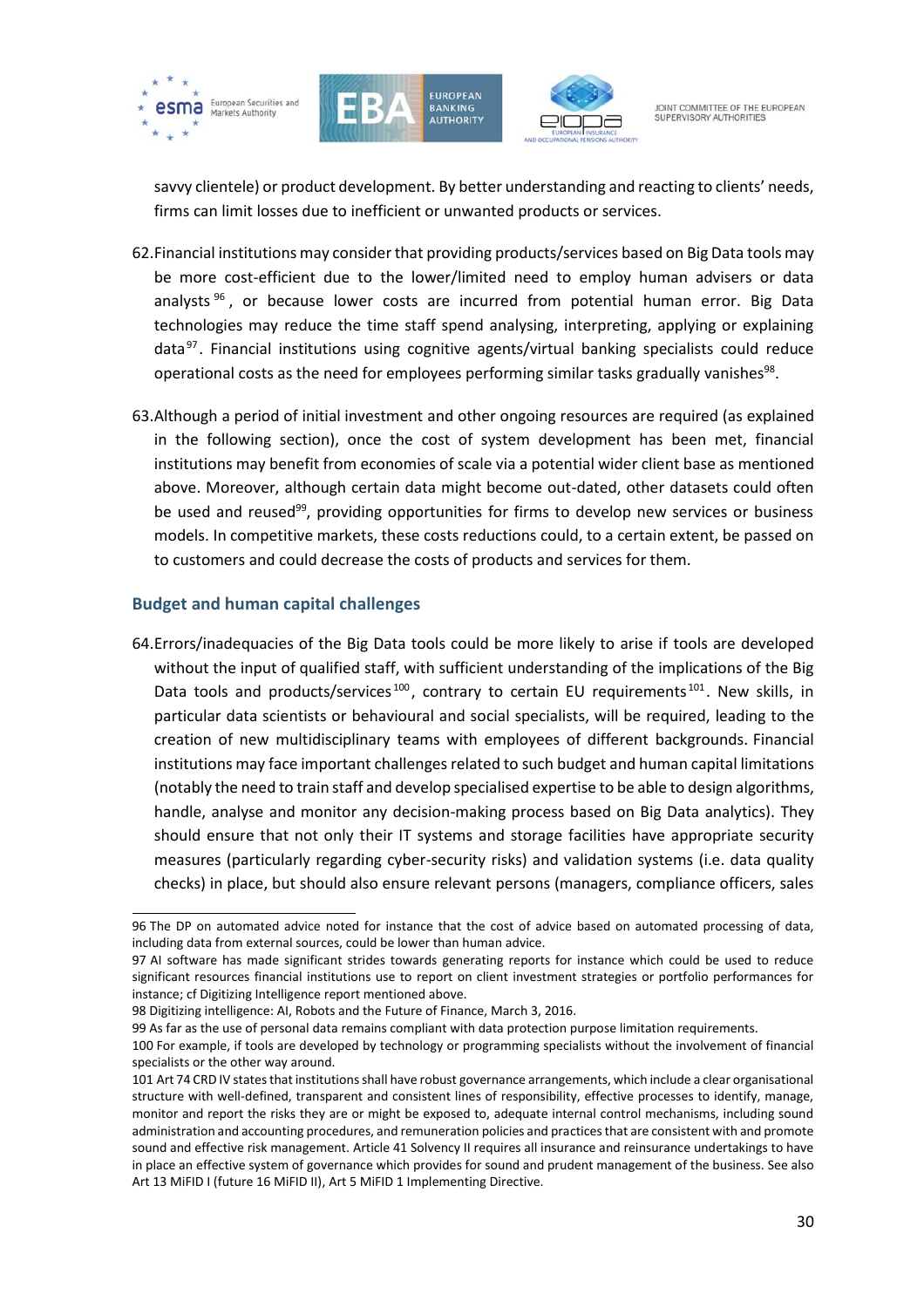





staff, advisers, etc) are able to understand the implications of using Big Data, identify and correct biases or deficiencies. Firms may also face higher costs regarding the collection of data<sup>102</sup> or the establishment and maintenance of data centres to prevent IT-system breakdown or to recover from them (Disaster Recovery plan, data mirroring). These challenges may act as a barrier or be overwhelming for certain financial institutions and could lead them to exit a specific market.

#### <span id="page-30-0"></span>**Potential lower costs related to enhanced risk and credit-worthiness assessments**

65.Financial institutions are ramping up their risk management initiatives to help improve enterprise transparency, auditability and oversight of risk. They may be in a better position to estimate and manage risks  $103$  through the implementation of enhanced algorithmic risk assessments. The use of Big Data to perform credit worthiness assessments and predict default risks could have positive implications for the financial soundness of financial institutions.

#### <span id="page-30-1"></span>**Potential increased revenues from access to a wider/more stable client base**

66.The new generation of smart objects/Internet of Things enable firms to interact with consumers as never before. Data and analytics enable firms to listen, learn and engage better with consumers. By using Big Data tools financial institutions may identify new customers and therefore new revenue sources. Moreover, firms can avoid customer attrition and predict probability of churn. The use of Big Data may also increase financial institutions' sales, because consumers would feel more prone to purchasing products and services that are tailored to their needs and habits. Asset managers, for instance, are increasingly using data analytics solutions at every stage of the customer relationship to increase client retention. By incorporating broader and multi-source data sets, they are forming a more holistic view of customers to better anticipate and satisfy their needs and therefore bring in loyalty $^{104}$ .

### <span id="page-30-2"></span>**Potential increase of revenues linked to exploitation of data**

67.Firms can also increase their revenues by exploiting the data they own (for instance the internal data on customers by selling it to other interested parties or by being remunerated by a third party to relay their advertisements or offers to specific consumers)<sup>105</sup>.

### <span id="page-30-3"></span>**Potential impact on claims settlement/complaints handling practices**

68.In the event of a claim or complaints about the services/products offered by a financial institution, Big Data could potentially be used by insurance distributors or more generally financial institutions to "optimise" claims settlement offers/complaints handling based on the statistical likelihood (i.e. predictability) that the consumer will accept the offer/response, rather

<sup>102</sup> In particular, if firms invest in irrelevant, out of date or erroneous data. Unnecessary costs might arise also from the use of Big Data technologies that are not well aligned to the needs of the business process or services to be provided. 103 Given for instance prudential requirements with a focus on market liquidity risk, stress testing and capital adequacy. 104 PWC Global Fintech Report, March 2016, quoted above.

<sup>105</sup> Of course firms should bear in mind any data protection requirements when exploiting data owned as well as reputational risks to which they may subject themselves in doing so.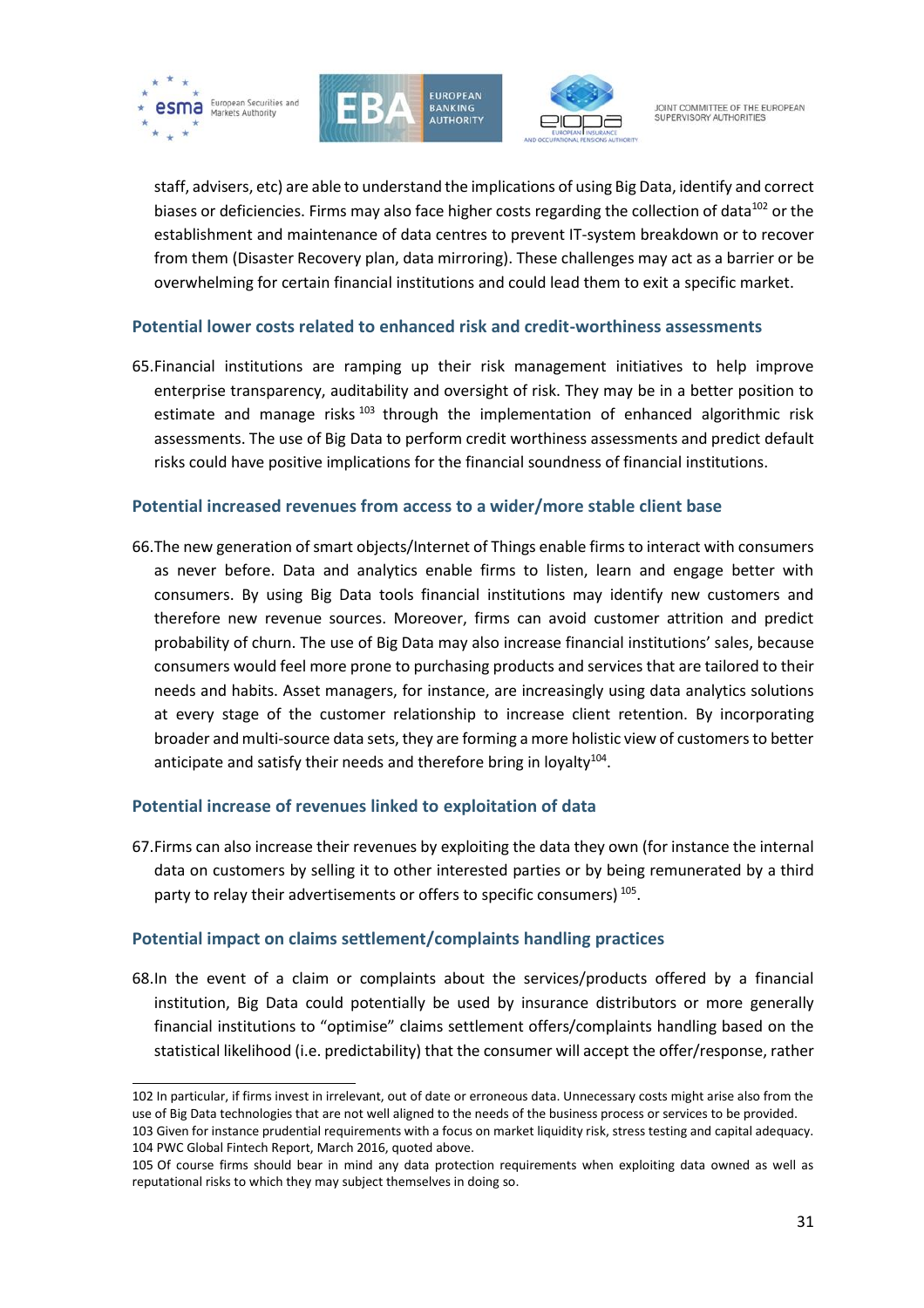





than on the fair value of the claim itself. Such predictions could be done using the claims/complaints history of the customer or analysing his social media publications<sup>106</sup>. This could be against the overarching obligation of financial institutions to always act honestly, fairly and professionally in accordance with the best interests of their customers and the transparent and prompt handling of complaints<sup>107</sup>.

## <span id="page-31-0"></span>Reputational, legal and cybersecurity issues related to the use of Big Data technologies

### <span id="page-31-1"></span>**Potential reputational or legal risks linked to the use of Big Data technologies**

69.Reputational risks and issues around customer confidence in the use of personal information  $108$  could also emerge if financial institutions do not develop suitable controls (validation, storage, security) around Big Data technologies or carry out the monitoring to an extent regarded as invasive or a breach of privacy. In general, failing to observe data protection requirements can lead to supervisory sanctions/fines as well as expensive lawsuits and damage consumer confidence. Financial institutions should therefore be paying attention to employing and training staff not only in relation to relevant financial requirements but also in the field of IT and data protection<sup>109</sup>. Moreover, these risks would also impact financial institutions' revenues in a negative way (as mentioned in the previous Section).

#### <span id="page-31-2"></span>**Amplified cybersecurity risks**

70.While financial institutions should have appropriate systems and control mechanisms to manage such cybersecurity risks<sup>110</sup>, risks may nevertheless materialise due to cyber-attacks leading to losses or misuse of data, in particular personal data. Consumer detriment may arise even where firms may have aggregated and anonymised data but fraudulent third parties may still be able to identify consumers. Furthermore, the risk of detriment may be magnified as it may take longer for financial institutions to identify instances where data was misused or cyber threats have occurred because of the limited or lack of human intervention in Big Data related processes.

107 See MiFID Art 13 (future art 16 MiFID II, and corresponding level 2 measures on complaints handling) or IDD Art 19, which covers also claims settlement practices per Article 2 (1) (1) IDD; ESMA/EBA Guidelines for complaints-handling. 108 Nine out of ten Europeans have expressed concern about mobile apps collecting their data without their consent,

<sup>1</sup> 106 In insurance Big Data could lower rates for optimistic tweeters, Reuters, 23 October, <http://www.reuters.com/article/us-insurers-bigdata-consumers-idUSKCN12N05R>

and seven out of ten worry about the potential use that companies may make of the information disclosed. And a majority of respondents say they are concerned about the recording of their behaviour via payment cards - Source: [http://europa.eu/rapid/press-release\\_MEMO-15-6385\\_en.htm,](http://europa.eu/rapid/press-release_MEMO-15-6385_en.htm) [Special Eurobarometer on Data Protection, July 2015.](http://ec.europa.eu/public_opinion/archives/eb_special_439_420_en.htm#431) 109 See for instance Art 5 MiFID Implementing Directive 2006/73/EC requirements.

<sup>110</sup> See Art 95 (Management of operational and security risks) PSD2 states that Member States shall ensure that payment service providers establish a framework with appropriate mitigation measures and control mechanisms to manage the operational and security risks, relating to the payment services they provide. As part of that framework, payment service providers shall establish and maintain effective incident management procedures, including for the detection and classification of major operational and security incidents; Article 74 CRD IV; Art 16(5) MiFID2.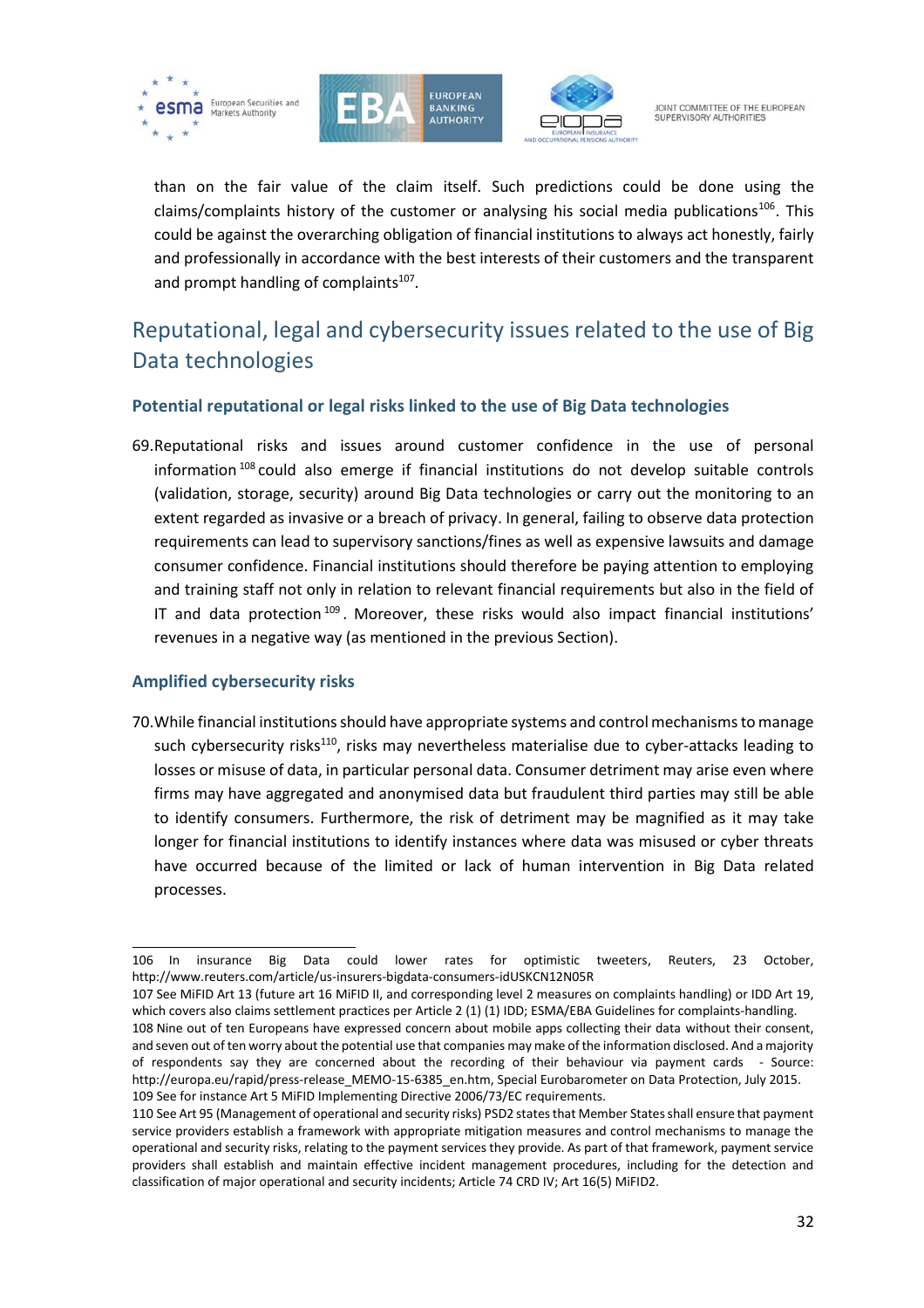





### <span id="page-32-0"></span>**Risks related to liability allocation**

71.Several actors may be involved in the data collection, aggregation, storage, analysis or usage and problems and errors may emerge at each stage. Where there are no appropriate controls in place over any outsourcing arrangements $111$ , financial institutions might be at risk of violating their regulatory and contractual responsibilities towards consumers. Furthermore, if the allocation of liability among all parties involved is unclear, either between the parties, or to the clients, legal disputes may arise between financial institutions and their clients, or between financial institutions and outsource providers. This could confuse consumers and make it difficult for them to understand to which entity they can direct queries or complaints or which entity is liable, depending on the problem (e.g. tool malfunction; inappropriate service; data security breach; etc.) or even lead to consumer detriment $^{112}$ .

## <span id="page-32-1"></span>Benefits and risks linked to the impact on consumers' lifestyles and broader ethical considerations linked to the use of Big Data

- 72.Big Data may have an impact on people's personal lives and environment. As consumers become aware that data on their behaviour and consumption profile may be used, their lifestyle could be impacted as they would receive incentives (monetary or of a different nature) to avoid unhealthy habits, exercise more, or drive more cautiously. Also, in home insurance, "smart", connected, homes with sensors or devices to detect risks, such as fire, could benefit consumers.
- 73.While such impact on consumers' lifestyle could be seen by some as positive, it could also lead to conformist behaviour. Referring to the insurance and banking sectors, the EDPS Opinion mentioned the risk of penalising any deviations from what is deemed as the statistical/expected norm: the need for a loan or insurance could push or coerce individuals into avoiding certain behaviours or contact with certain people or companies, or from visiting certain areas. As such the use of Big Data could be perceived as a very intrusive tool and raise broader ethical questions concerning its place in society $113$ .

#### **Questions:**

1

**8.** Do you consider the potential benefits for consumers and respectively financial institutions to be accurately described? Have you observed any of them in practice? If so, please provide examples. If not, please explain whether you are aware of any barriers that may prevent the above potential benefits from materialising?

<sup>111</sup> Contrary to regulatory requirements on outsourcing as set out for instance in Art 16(5) MiFID2, Art 13 UCITS Directive, Art 49 Solvency II, Article 20 (Liability) of PSD2.

<sup>112</sup>See however Art 75 MiFID 2 or Art 39 MCD on extra-judicial mechanisms for consumer complaints; Art 26 EC MiFID 2 Delegated Regulation on complaints handling (current Art 10 MiFID 1 Implementing Directive); EBA & ESMA joint guidelines on complaints-handling; Article 101 (Dispute Resolution) PSD2.

<sup>113</sup> These concerns were also mentioned by FSUG in their report on Assessment of current and future impact of Big Data on Financial Services, June 2016.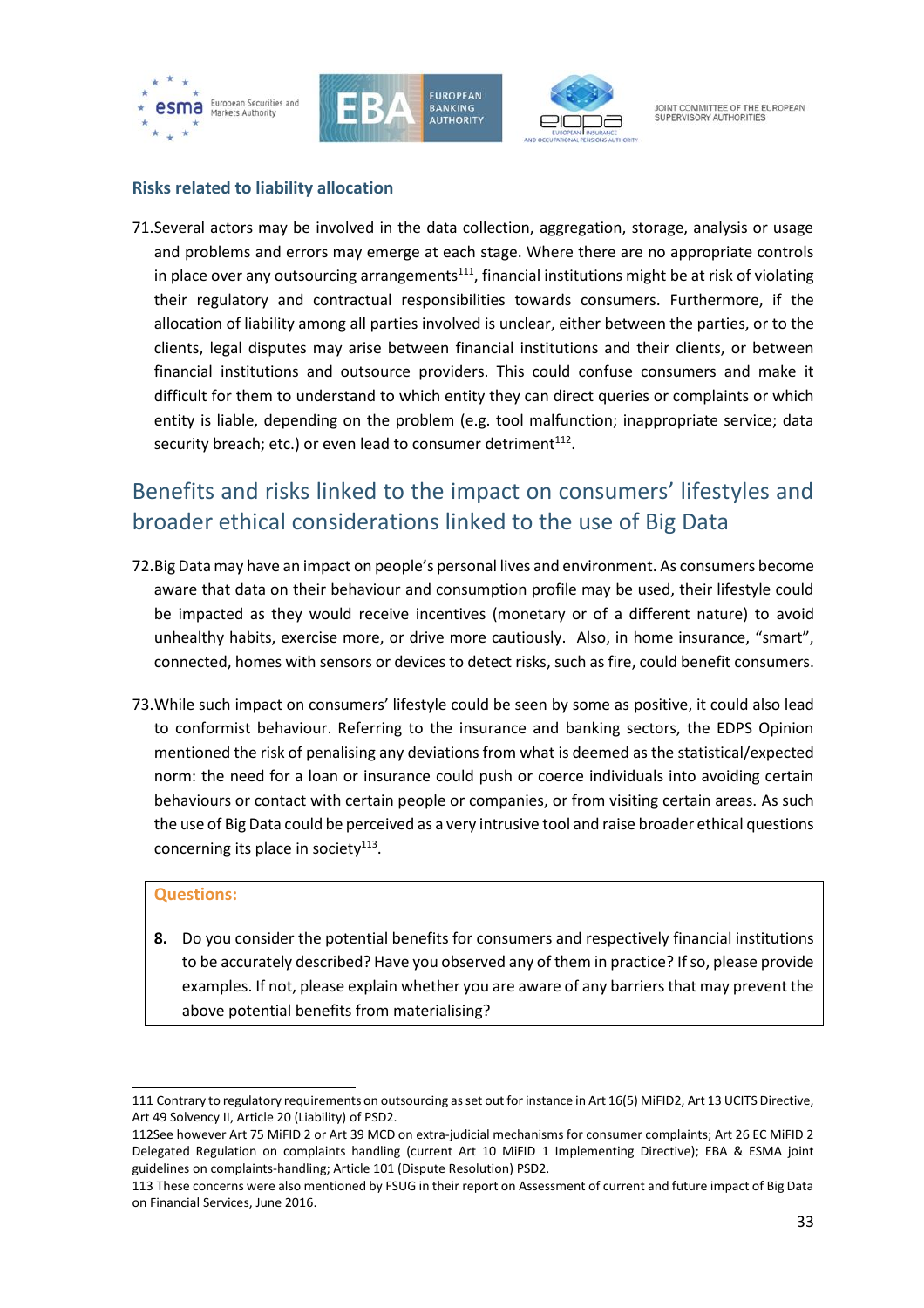





- **9.** Do you agree with the description of the risks identified for consumers and respectively financial institutions? Have you observed any of these risks (including other risks that you are aware of) causing detriment to consumers and respectively financial institutions? If so, in what way? If not, please explain why. Please also mention whether certain risks for consumers and financial institutions have not manifested yet but have the potential of developing in the future and hence need to be closely monitored by Supervisory Authorities.
- **10.** Is the regulatory framework adequately addressing the risks mentioned above? Bearing in mind the constant evolution of technologies/IT developments and that some of the above mentioned regulatory requirements are not specific to the financial services sector (e.g. GDPR), do you think further regulation is needed to preserve the rights of consumers of financial services in a Big Data context? Please explain why.
- **11.** Do you agree that Big Data will have implications on the availability and affordability of financial products and services for some consumers? How could regulatory/supervisory authorities assist those consumers having difficulties to access financial services products?
- **12.** Do you believe that Big Data processes may enable financial institutions to predict more accurately (and act accordingly) the behavior of consumers (e.g. predicting which consumers are more likely to shop around, or to lodge a complaint or to accept claims settlement offers) and could therefore compromise the overarching obligations of financial institutions to treat their customers in a fair manner? Please explain your response.
- **13.** Do you agree that Big Data increases the exposure of financial institutions to cyber risks? If yes, what type of measures has your institution adopted or is going to adopt to prevent such risks? What could supervisory/regulatory authorities do in this area?
- **14.** Would you see merit in prohibiting the use of Big Data for certain types of financial products and or services, or certain types of customers, or in any other circumstances?
- **15.** Do you agree that Big Data may reduce the capacity of consumers to compare between financial products/services? Please explain your response.
- **16.** How do you believe that Big Data could impact the provision of advice to consumers of financial products? Please explain your response.
- **17.** How do you believe Big Data tools will impact the implementation of product governance requirements? Please explain your response.
- **18.** How do you believe Big Data tools will impact know-your-customer processes? Please explain your response.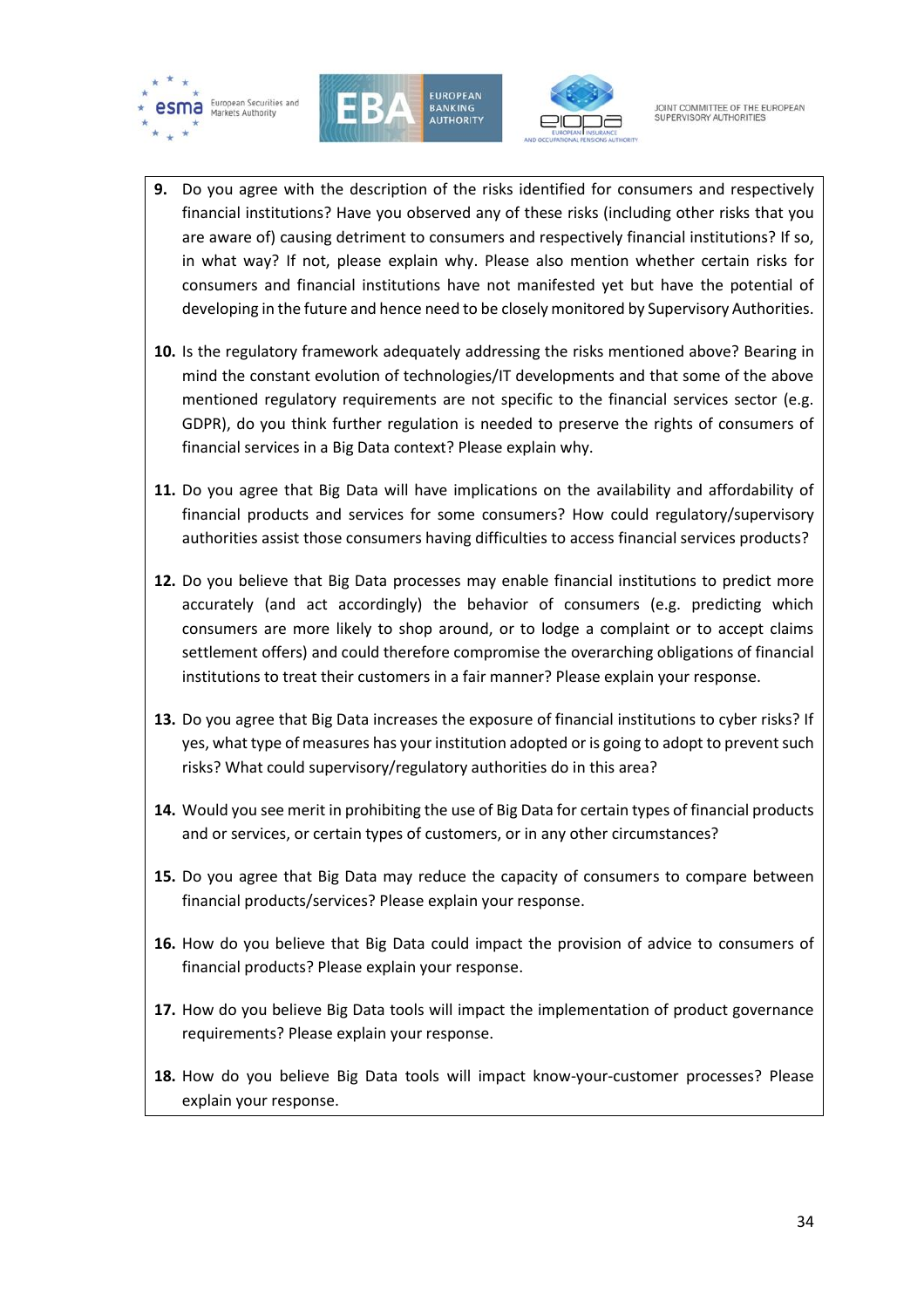





# <span id="page-34-0"></span>Possible evolution of the market

- 74.In so far the economy becomes more and more digitalised, the availability of data is likely to exponentially increase in the future. Indeed, technical developments such as intelligent cars, wearable devices and connected houses are still in their infancy. As they gradually develop over time, data is expected to increasingly become a key feature for the business processes of financial institutions, and hence the value of data and its competitive relevance will increase.
- 75.Financial institutions' growing interest in the use of Big Data may also be partially attributable to the potential threat posed by (non-financial) technology companies which have considerable amounts of data that offer valuable insights into their users. It is entirely plausible that tech firms would expand into broader financial services, leveraging their own technical expertise, innovative and integrated platforms, extensive consumer data or loyalty among millennials and digital natives. Many financial incumbents understand this reality and are well aware that Big Data related technologies are a potential threat as well as an opportunity for their sector $^{114}$ .
- 76.Big Data technologies may also change the way financial services are provided. They could increase the quality of services/consumer protection standards beyond the current legal requirements. This could in turn raise questions about the current classifications and differences in applicable rules depending of the type of service provided, with or without detailed assessments (such as under suitability or demands & needs tests).
- 77.The adoption of Big Data technologies by financial institutions raises new regulatory, security, privacy, accountability and social concerns<sup>115</sup>. As noted above, without appropriate safeguards, consumers' data may be misused or hacked with potentially devastating consequences. This could result in an increased demand for cybersecurity (re) insurance, particularly by SMEs and other private institutions. The encryption of data could also become increasingly important as a result of cybersecurity threats.
- 78.Moreover, questions surrounding who will have access and control the growing consumer data sets that Big Data tools will be able to extract from their interactions with clients will need to be addressed. Other important considerations for regulators include how to supervise institutions that develop and operate Big Data software, how to determine if a Big Data-based service failed or provided inappropriate services or whether business decisions are discriminating against certain group of customers.
- 79.Another development which could potentially have a great impact in the markets is the development of public and private data bases, whether in the form of more precise flood maps, or in the form of blockchain technology, which essentially represents a shared, distributed

1

<sup>114</sup> Digitizing Intelligence: AI, Robots and the Future of Finance, 3 March 2016.

<sup>115</sup> While not being the focus of this Discussion Paper, Big Data will undoubtedly intensify social concerns as these technologies may threaten number of current occupations across financial services (and beyond) industries. Ethical and "Big Brother" concerns are mentioned by many observers and renowned thinkers.